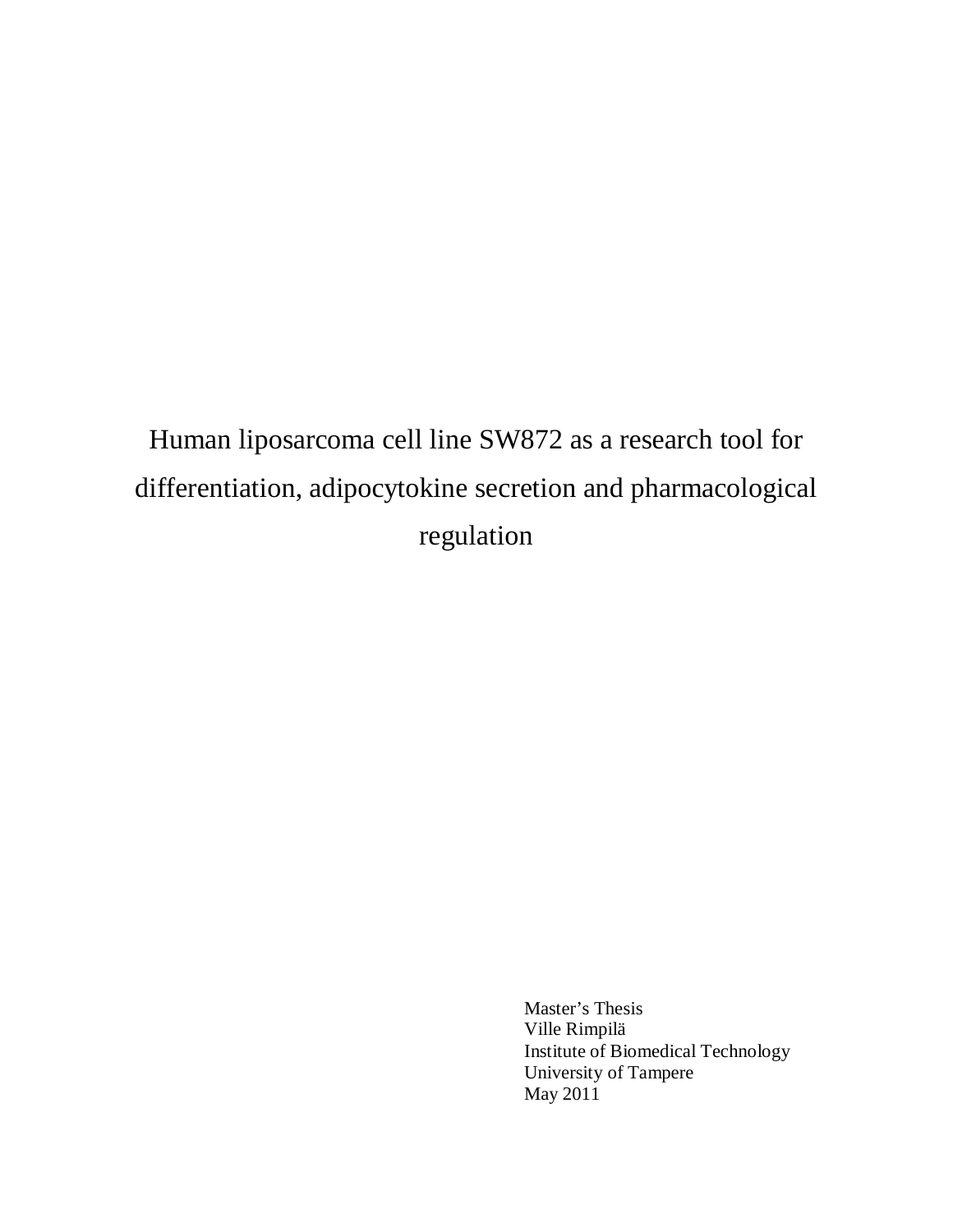## **Acknowledgements**

This Master's Thesis was carried out in the Immunopharmacology Research Group, School of Medicine at the University of Tampere.

First I would like express my gratitude to my supervisor Riina Nieminen for her guidance during the whole process and especially on the practical aspects of this work but also greatly with the theoretical work. Things were always clearer after visiting your office. I would also like to thank my other supervisor Katriina Vuolteenaho for her help with the statistical and theoretical aspects of this work. I'm also grateful to Professor Eeva Moilanen for allowing me this opportunity to work in this wonderful research group and also for providing advice and guidance during the whole process. I would also like to thank Riku Korhonen for introducing me to this research group.

I would also like to thank the whole group for their help with this work, it is truly appreciated. All of you provided me help at some point during this work. Very warm thank you goes to technical personnel whose input was crucial for this work. Thank You.

Finally I would like to acknowledge my family and friends for their support and patience, both of which were needed during this process.

Tampere, May 2011

Ville Rimpilä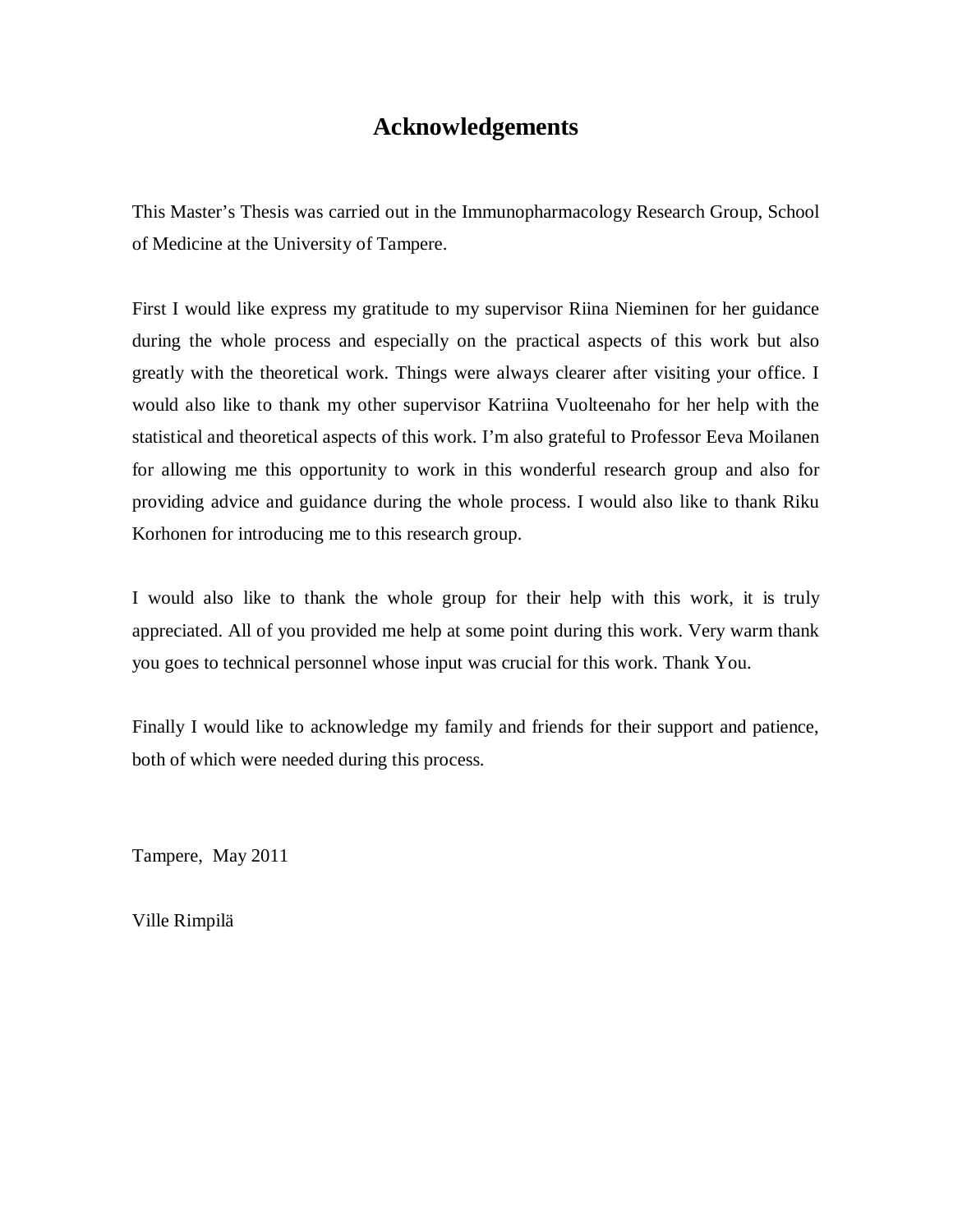#### **Pro Gradu-tutkielma**

| Paikka:      | <b>TAMPEREEN YLIOPISTO</b>                                               |
|--------------|--------------------------------------------------------------------------|
|              | Biolääketieteellisen teknologian yksikkö (IBT)                           |
| Tekijä:      | RIMPILÄ, VILLE PAASO OLAVI                                               |
| Otsikko:     | Ihmisen liposarkooma solulinja SW872 tutkimustyökaluna erilaistumisessa, |
|              | adiposytokiinien erityksessä ja farmakologisessa säätelyssä              |
| Sivumäärä:   | 70 s.                                                                    |
| Ohjaajat:    | Professori Eeva Moilanen, FT Riina Nieminen ja LKT Katriina Vuolteenaho  |
| Tarkastajat: | Professori Markku Kulomaa ja Professori Eeva Moilanen                    |
| Aika:        | Toukokuu 2011                                                            |
|              |                                                                          |

## **Tiivistelmä**

**Tutkimuksen tausta ja tavoitteet:** Lihavuuden esiintyvyys on lisääntynyt niin paljon, että voidaan puhua jo epidemiasta. Viimeisen vuosikymmenen aikana on selvinnyt, että rasvakudos on myös endokriininen elin, joka erittää lukuisia eri proteiineja. Näitä proteiineja kutsutaan yleisesti adipokiineiksi tai adiposytokiineiksi. Useita solulinjoja on käytetty adipogeneesin tutkimuksessa menestyksekkäästi ja nykyään tähän prosessiin liittyvät tekijät tunnetaan melko hyvin. Useimmat tutkimuksissa käytetyt solulinjat ovat kuitenkin peräisin hiirestä ja epäselvää on, missä määrin niiden perusteella saatu tieto on sovellettavissa ihmiseen. Tässä tutkimuksessa käytettiin ihmisestä eristettyä liposarkooma solulinjaa SW872 mallina ja näitä soluja erilaistettiin kypsiksi rasvasoluiksi, tarkoituksena tutkia adipokiinien ilmentymistä ja eritystä.

**Tutkimusmenetelmät:** SW872 soluja tutkittiin soluviljelmässä, useissa eri olosuhteissa. Erilaistumista tutkittiin eri aineyhdistelmillä ja altistamisajoilla. Lipidien kerääntymistä soluihin ja rasvasolujen kehittymistä seurattiin Oil Red O - värjäyksellä. Adiposytokiinien tuottoa ja eritystä kasvatusmediumiin tutkittiin laajasti ELISA-menetelmällä. Adiposytokiinien tuoton farmakologista säätelyä tutkittiin käyttämällä useita eri lääkeaineita (siglitatsoni, ibuprofeeni)

**Tutkimustulokset:** Pystyimme erilaistamaan SW872 solut kohti kypsän rasvasolun fenotyyppiä. Paras erilaistuminen saavutettiin kun käytettiin yhdistelmää: deksametasoni, insuliini, IBMX, rosiglitatsoni ja BSA:han liitetty rasvahappo. Solut tuottivat kasvatusmediumiin adipokiini adipsiinia (toiselta nimeltään komplementti tekijä D) ja kemokiineihin kuuluvaa monosyytti kemoatraktantti proteiini-1:tä (MCP-1). Näihin tuottotasoihin pystyimme vaikuttamaan eri erilaistamis-olosuhteilla: erilaistuneissa soluissa adipsiinin tuotto lisääntyi selvästi ja MCP-1:n tuotto väheni huomattavasti. Adipokiinien tuottoa pystyttiin myös muuttamaan farmakologisesti. Resveratroli ja ibuprofeeni lisäsivät adipsiinin tuottoa merkitsevästi. MCP-1:n tuotto laski deksametasonilla, siglitatsonilla, kversetiinillä ja kampferolilla, mutta nousi resveratrolilla.

**Johtopäätökset:** Tutkimuksessa löydettiin olosuhteet, joilla SW872 solut voidaan erilaistaa kohti kypsiä rasvasoluja ja saada aikaan maturaatioon liittyviä muutoksia adiposytokiinien (adipsiini ja MCP-1) tuotossa. Kehitetyllä mallilla voidaan tutkia lääkeaineiden vaikutuksia adipsiinin ja MCP-1:n tuottoon. Tämä tutkimus toimii pohjana jatkotutkimuksille, joissa voidaan selvittää adiposyyttien erilaistumiseen ja adiposytokiinien tuottoon liittyviä säätelymekanismeja, ja sen perusteella selvittää lääkehoitoja lihavuuden ja sen liitännäissairauksien hoitoon.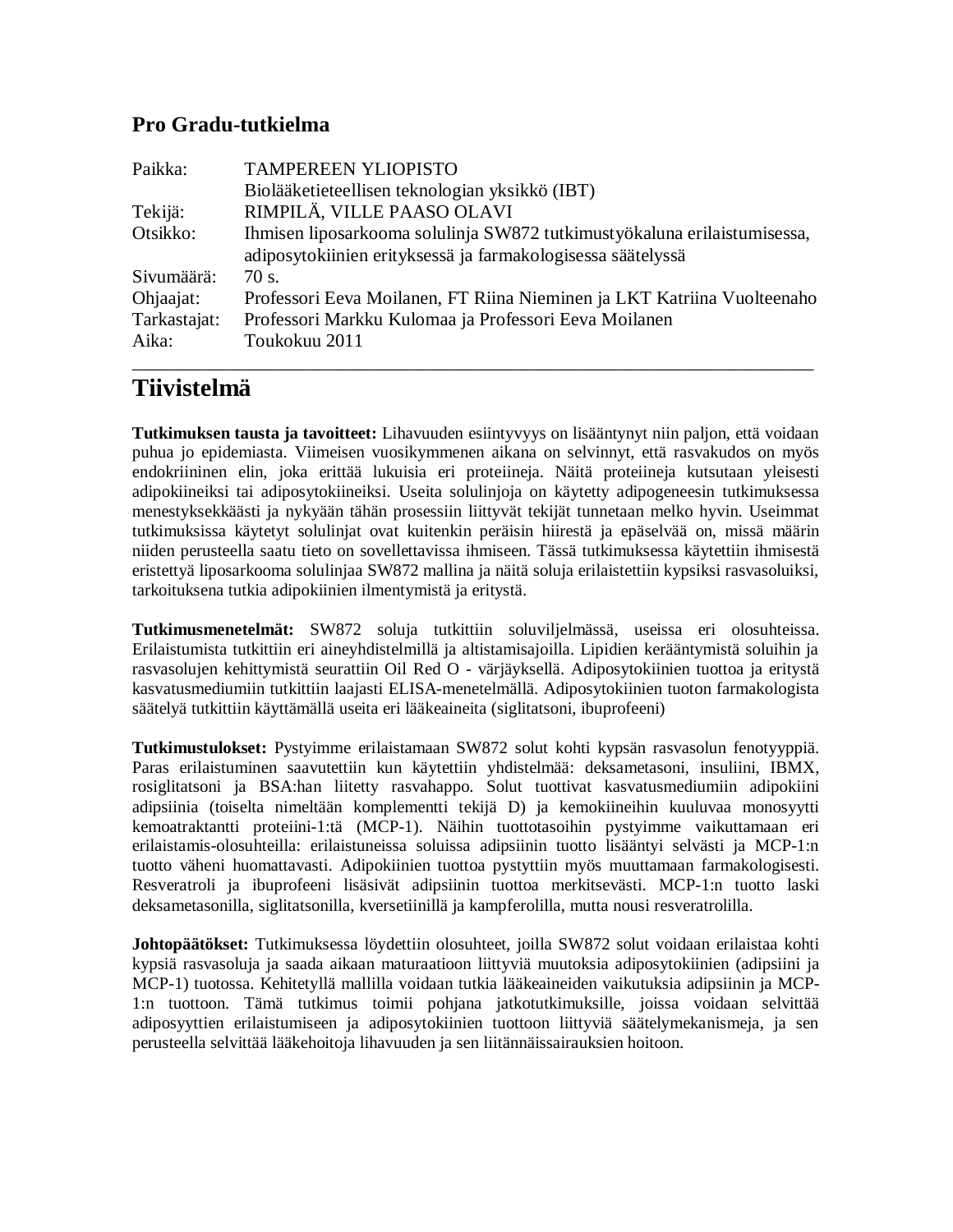#### **Master's Thesis**

| Place:       | UNIVERSITY OF TAMPERE                                                     |
|--------------|---------------------------------------------------------------------------|
|              | Institute of Biomedical Technology (IBT)                                  |
| Author:      | RIMPILÄ, VILLE PAASO OLAVI                                                |
| Title:       | Human liposarcoma cell line SW872 as a research tool for differentiation, |
|              | adipocytokine secretion and pharmacological regulation                    |
| Pages:       | 70 p.                                                                     |
| Supervisors: | Professor Eeva Moilanen; Riina Nieminen, PhD and Katriina Vuolteenaho,    |
|              | MD PhD                                                                    |
| Reviewers:   | Professor Markku Kulomaa and Professor Eeva Moilanen                      |
| Date:        | May 2011                                                                  |
|              |                                                                           |

### **Abstract**

**Background and aims:** Prevalence of obesity has grown into epidemic proportions. During the past decade it has become clear that adipose tissue is also an endocrine organ secreting myriad of proteins, coined as adipokines or adipocytokines. Number of cell lines are used to study adipogenesis and they have been very successful in determining the factors involved in this process. Most cell lines originate from mice and in this study our aim was to use human derived liposarcoma cell line SW872 as a model and differentiate these cells into mature adipocytes in order to study adipokine expression and secretion.

**Methods:** SW872 cells were studied in cell culture in various conditions, with different differentiation times and compositions. Lipid accumulation and the adipogenic process were monitored with Oil Red O-staining. Adipokine production and secretion to culture medium was studied extensively with ELISA. Pharmacological regulation of adipokine production was studied with various pharmacological agents, such as ciglitazone and quercetin.

**Results:** We were able to differentiate the SW872 cells towards a mature adipocyte phenotype. Mixture of dexamethasone, insulin, IBMX, rosiglitazone and fatty acids coupled with BSA were used to achieve differentiation. Adipokine adipsin (also known as complement factor D) and chemokine MCP-1 (monocyte chemoattractant protein-1) were found to be secreted into the culture medium and we were able to alter the production of these substances with different differentiation conditions. Production of these substances was also regulated with different pharmacological agents. Resveratrol and ibuprofen increased the production of adipsin significantly. MCP-1 production was reduced with dexamethasol, ciglitazone, quercetin and kaempferol, but increased with resveratrol.

**Conclusions:** Culture conditions were found under which the SW872 cells differentiated towards mature adipocytes and showed maturation dependent changes in the production of adipsin and MCP-1. This model can be used to study pharmacological effects on adipsin and MCP-1 production in SW872 cell line. This initial study serves as a stepping stone for more detailed studies in the future, which will be needed in order to determine better culture conditions, more detailed differentiation regime and the overall feasibility of using this cell line to produce and study adipokines. A more detailed understanding on the regulation of adipocyte differentiation and adipocytokine production will open new avenues to develop drugs for the treatment of obesity and its comorbidities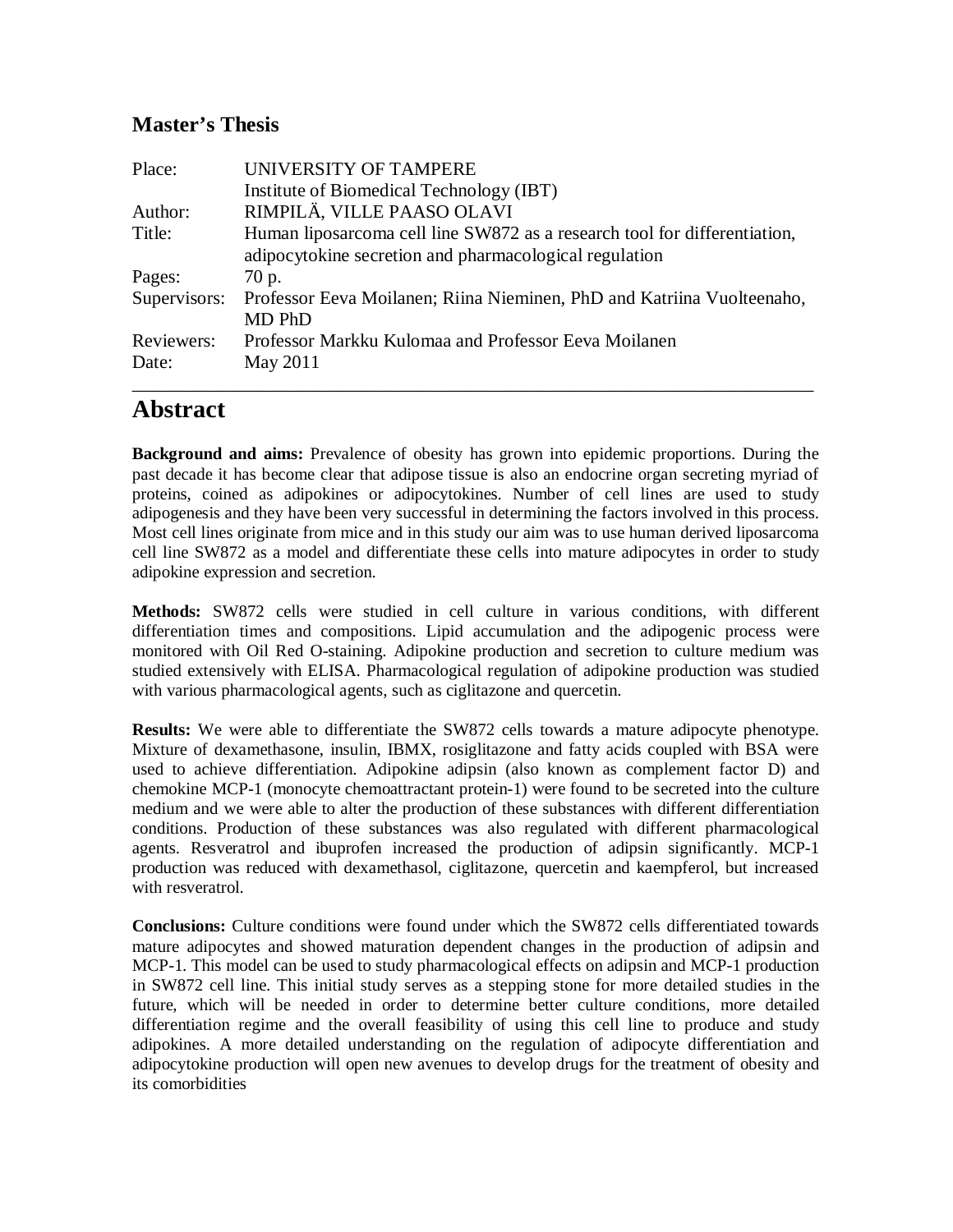## **Table of contents**

|  | <b>Abbreviations</b> |  |  |
|--|----------------------|--|--|
|  |                      |  |  |

|                                       | 1. Introduction |            |                                                                   | 8  |
|---------------------------------------|-----------------|------------|-------------------------------------------------------------------|----|
| <b>Review of the literature</b><br>2. |                 |            | 9                                                                 |    |
|                                       | 2.1             |            | Adipose tissue                                                    | 9  |
|                                       |                 | 2.1.1      | Pre-adipocytes                                                    | 11 |
|                                       |                 | 2.1.2      | Adipocytes                                                        | 12 |
|                                       |                 | 2.1.3      | Macrophages                                                       | 12 |
|                                       |                 | 2.1.4      | T Lymphocytes                                                     | 13 |
|                                       |                 | 2.1.5      | Endothelial cells                                                 | 14 |
|                                       |                 | 2.1.6      | Fibroblasts and neural cells                                      | 14 |
|                                       | $2.2\,$         |            | <b>Transcription factors</b>                                      | 16 |
|                                       |                 | 2.2.1      | AP-1, STATs and KLFs                                              | 16 |
|                                       |                 | 2.2.2      | PPARs (Peroxisome Proliferator-Activated Receptors)               | 17 |
|                                       |                 | 2.2.3      | C/EBPs (CCAAT/Enhancer-Binding Proteins)                          | 19 |
|                                       |                 | 2.2.4      | ADD1/SREBP (adipocyte determination and differentiation factor-1/ |    |
|                                       |                 |            | sterol regulatory element-binding protein)                        | 21 |
|                                       | 2.3             |            | Adipogenesis                                                      | 21 |
|                                       |                 |            | 2.3.1 <i>In vivo</i> models                                       | 25 |
|                                       | 2.4             | Adipokines |                                                                   | 26 |
|                                       |                 | 2.4.1      | Adiponectin                                                       | 26 |
|                                       |                 | 2.4.2      | Leptin                                                            | 28 |
|                                       |                 | 2.4.3      | Adipsin/Complement factor D                                       | 29 |
|                                       |                 | 2.4.4      | Resistin                                                          | 30 |
|                                       |                 | 2.4.5      | MCP-1                                                             | 30 |
|                                       |                 | 2.4.6      | TNF- $\alpha$                                                     | 31 |
|                                       |                 | 2.4.7      | Other Adipokines                                                  | 31 |
|                                       | 2.5             |            | Cell lines and differentiation protocols                          | 33 |
|                                       |                 | 2.5.1      | SW872 cell line                                                   | 33 |
|                                       |                 | 2.5.2      | 3T3-L1, 3T3-F442A and other cell lines used                       | 34 |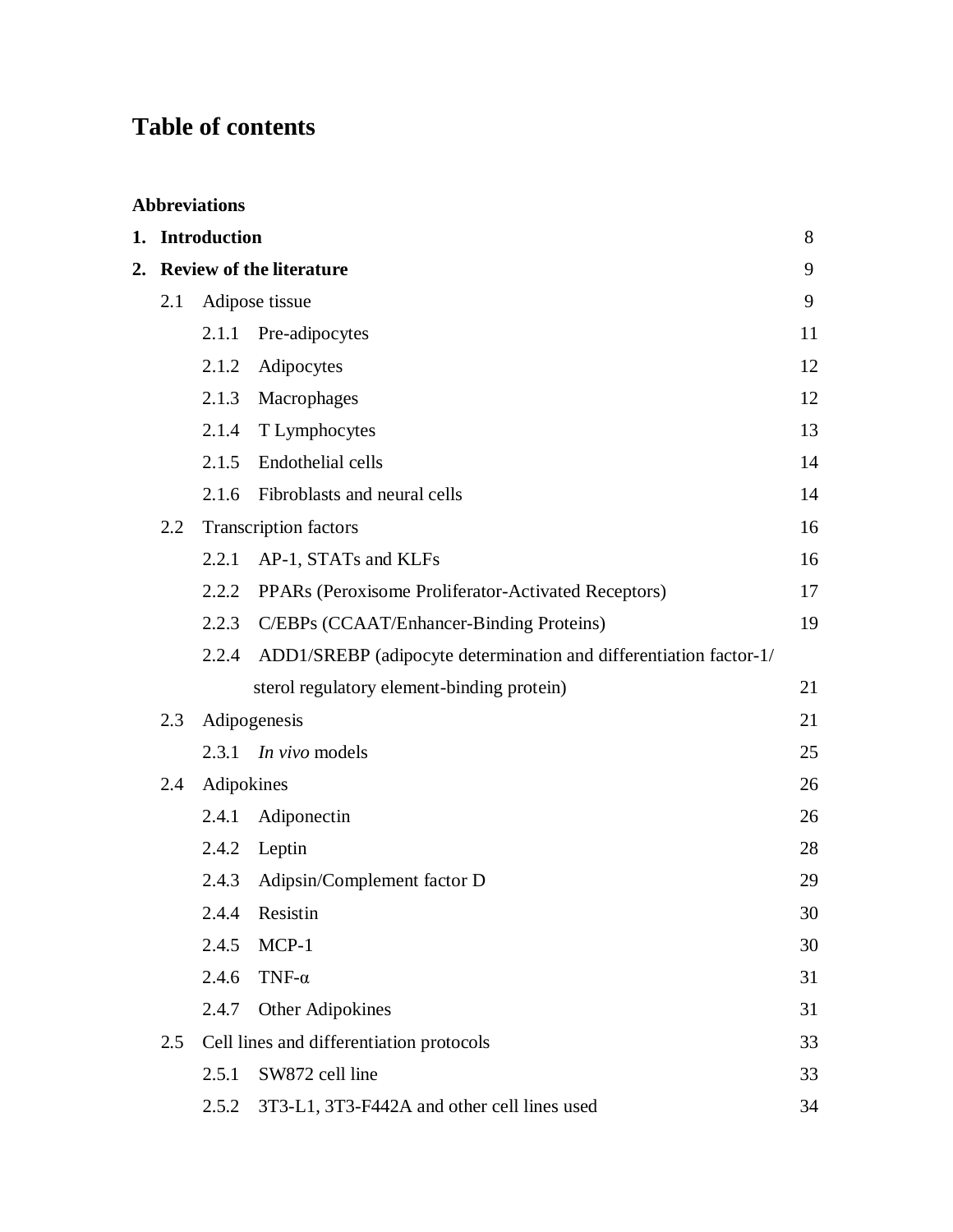|               |                   | 2.5.3                                                                        | Primary cultures from human and animal sources           | 35 |
|---------------|-------------------|------------------------------------------------------------------------------|----------------------------------------------------------|----|
|               |                   | 2.5.4                                                                        | Differentiation protocols                                | 36 |
|               |                   | 3. Aims of the study                                                         |                                                          | 39 |
|               | 4. Methods        | 40                                                                           |                                                          |    |
|               | 4.1               | Cell Culture                                                                 |                                                          |    |
|               |                   | 4.1.1                                                                        | Materials                                                | 40 |
|               |                   | 4.1.2                                                                        | Cell culturing                                           | 40 |
|               |                   | 4.1.3                                                                        | Differentiation                                          | 41 |
|               |                   |                                                                              | 4.1.4 Pharmacological experiments                        | 42 |
|               | 4.2               |                                                                              | Oil Red O staining                                       | 42 |
|               | 4.3               | <b>ELISA</b>                                                                 |                                                          | 44 |
|               |                   | 4.3.1                                                                        | Materials                                                | 44 |
|               |                   | 4.3.2                                                                        | <b>R&amp;D ELISA</b>                                     | 44 |
|               |                   | 4.3.3                                                                        | Sanquin ELISA                                            | 45 |
|               | 5. Results        |                                                                              |                                                          | 48 |
|               | 5.1               |                                                                              | Differentiation of the SW872 liposarcoma cell line       | 48 |
|               | 5.2               | The effect of differentiation on adipokine production in SW872               |                                                          | 53 |
|               | 5.3               | Pharmacological regulation of adipsin and MCP-1 production in SW872 cells 56 |                                                          |    |
| 6. Discussion |                   |                                                                              | 58                                                       |    |
|               | 6.1               |                                                                              | Early events and the differentiation                     | 58 |
|               | 6.2               |                                                                              | Adipokine secretion                                      | 59 |
|               | 6.3               |                                                                              | Pharmacological regulation of adipokine production       | 60 |
|               | 6.4               |                                                                              | SW872 and the differences between other adipocyte models | 62 |
|               | 6.5               | Prospects                                                                    |                                                          | 63 |
| 7.            |                   | <b>Conclusions</b>                                                           |                                                          | 64 |
| 8.            | <b>References</b> |                                                                              |                                                          | 66 |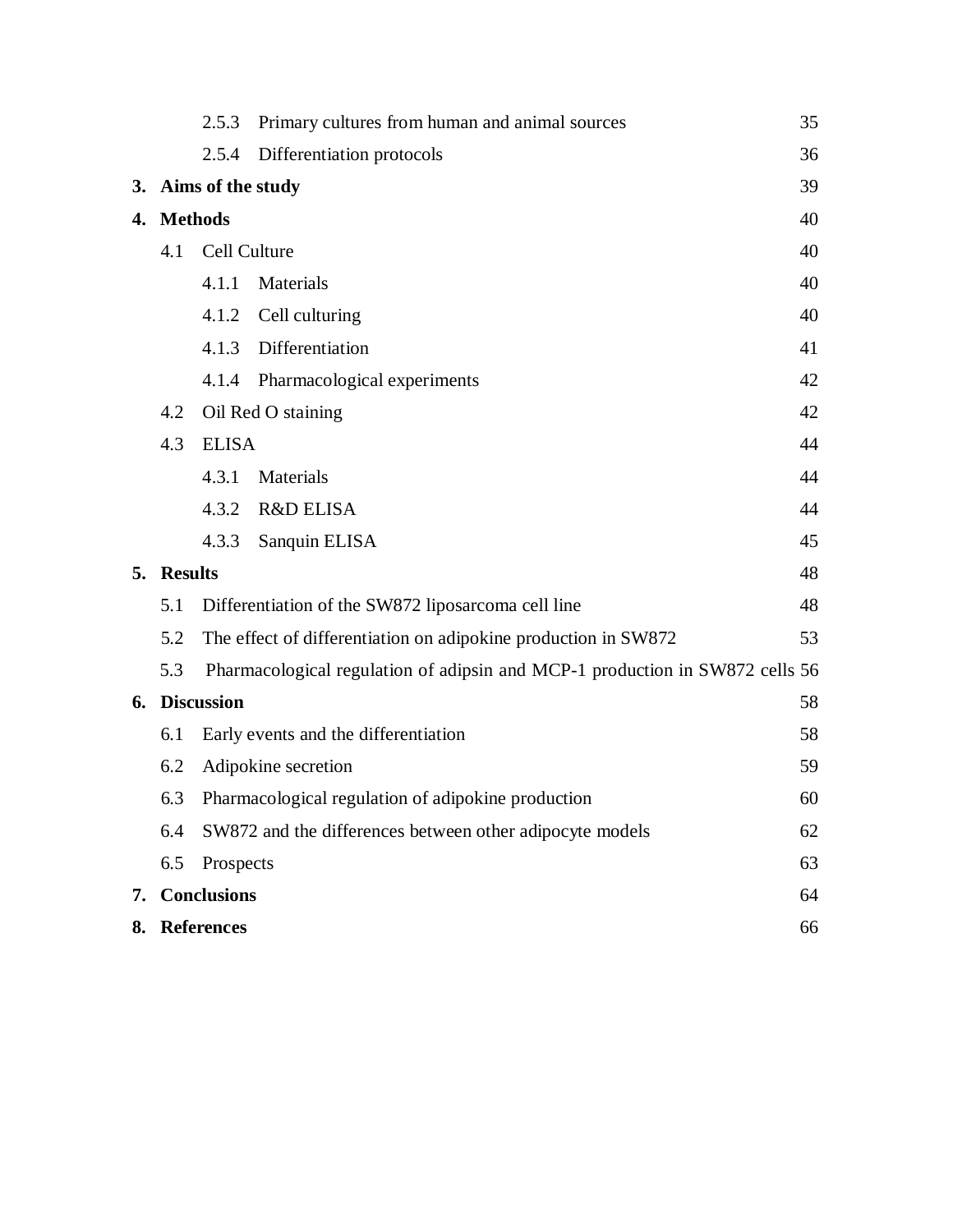## **Abbreviations**

| ADD1            | adipocyte determination and differentiation factor-1 |
|-----------------|------------------------------------------------------|
| <b>AMPK</b>     | adenosine monophosphate-activated protein            |
| $AP-1$          | activating protein-1                                 |
| AP2             | adipocyte protein 2                                  |
| <b>BAT</b>      | brown adipose tissue                                 |
| <b>BMI</b>      | body mass index                                      |
| bZIP            | basic leucine zipper                                 |
| cAMP            | cyclic adenosine monophosphate                       |
| C/EBP           | CCAAT/enhancer binding protein                       |
| <b>CETP</b>     | cholesteryl ester transfer protein                   |
| <b>CRP</b>      | C-reactive protein                                   |
| GLUT4           | glucose transporter type 4                           |
| GSK-3           | glycogen synthase kinase 3                           |
| $HIF-1$         | hypoxia-inducible factor-1                           |
| <b>IBMX</b>     | isobutylmethylxanthine                               |
| $IL-6$          | interleukin-6                                        |
| iNOS            | inducible nitric oxide synthase                      |
| $IRS-1$         | insulin receptor substrate-1                         |
| <b>KLF</b>      | krüppel-like zinc finger transcription factor        |
| <b>LPS</b>      | lipopolysaccharide                                   |
| LRH-1           | liver receptor homolog-1                             |
| <b>MAP</b>      | mitogen-activated protein                            |
| MCP-1           | monocyte chemotactic/chemoattractant protein-1       |
| <b>MIX</b>      | methylisobutylxanthine                               |
| $NF - \kappa B$ | nuclear factor kappa B                               |
| PAI-1           | plasminogen activator inhibitor-1                    |
| <b>PBEF</b>     | pre-B-cell colony enhancing factor                   |
| <b>PEPCK</b>    | phosphoenolpyruvate carboxykinase                    |
| $PI-3K$         | phosphatidylinositol-3 kinase                        |
| <b>PPAR</b>     | peroxisome proliferator-activated receptor           |
| <b>PPRE</b>     | PPAR-responsive element                              |
| RBP-4           | retinol binding protein 4                            |
| <b>RXR</b>      | retinoid X receptor                                  |
| <b>SREBP</b>    | sterol regulatory element-binding protein            |
| SOCS3           | suppressor of cytokine signaling 3                   |
| <b>STAT</b>     | signal transducers and activators of transcription   |
| TNF- $\alpha$   | tumor necrosis factor- $\alpha$                      |
| <b>TZD</b>      | thiazolidinedione                                    |
| <b>UCP</b>      | uncoupling protein                                   |
| <b>VEGF</b>     | vascular endothelial growth factor                   |
| <b>WAT</b>      | white adipose tissue                                 |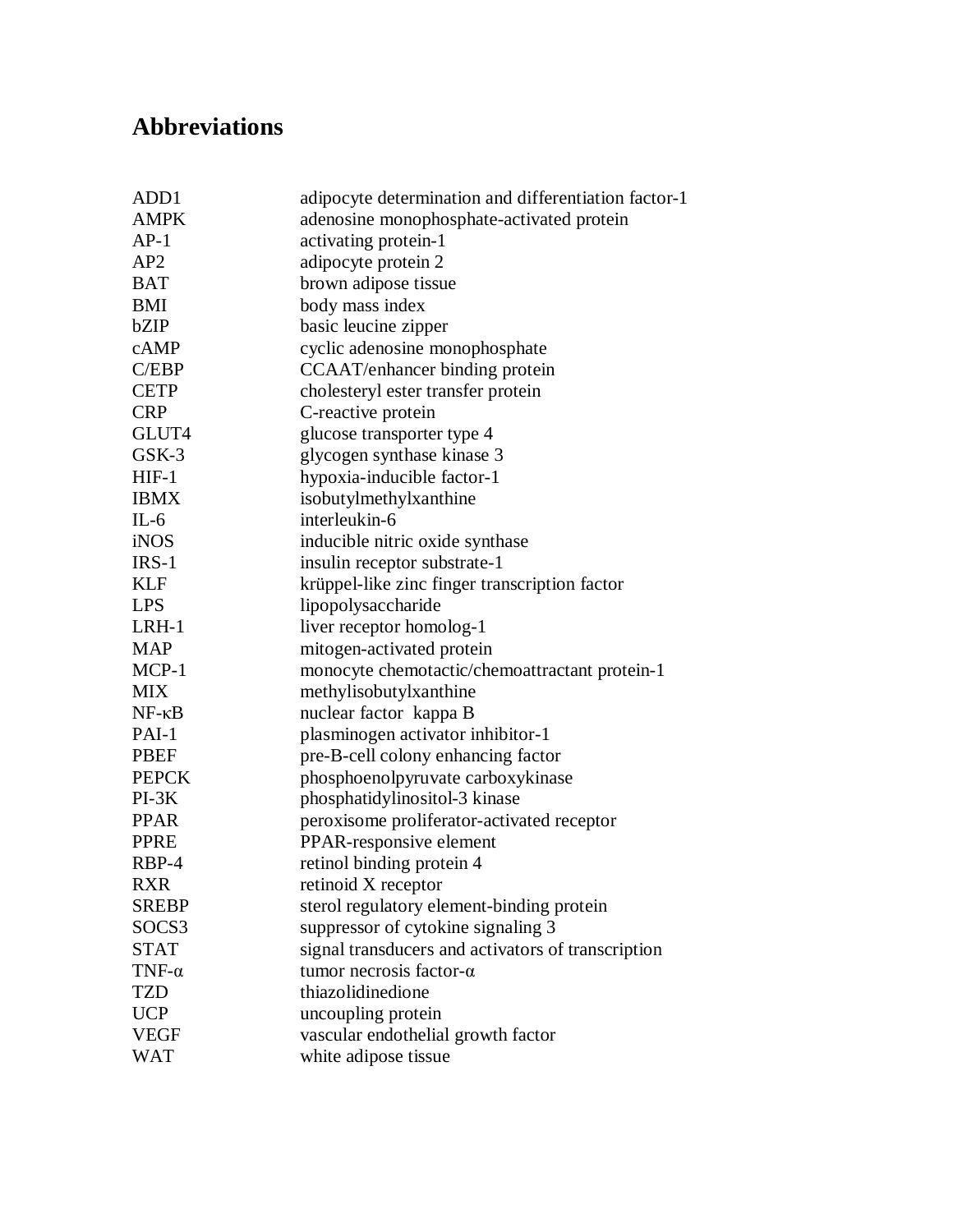## **1. Introduction**

Obesity has developed into a major health problem across the world. According to WHO (World Health Organization) there are over 1 billion overweight adults worldwide of which 300 million are clinically obese, defined as body mass index (BMI) greater than 30 (Hotamisligil, 2006; Cao, 2010). In the past, fat was considered to be just a storage depot. However, research in this field during the last few decades has revealed that adipose tissue is actually quite complex tissue type with numerous different functions. Obesity can be characterized by enlarged adipocytes, inflammatory macrophages within the adipose tissue, shift in adipokine production towards pro-inflammatory factors and possibly tissue hypoxia. Overall, obesity is nowadays considered to be a low-grade inflammatory state.

Obesity is a complex metabolic disorder which has been linked to common and severe diseases such as: type 2 diabetes, hypertension, cardiovascular diseases, stroke and number of cancers (colorectal, breast and prostate cancer). It is also common that obese individuals suffer from social and psychological problems such as low self-esteem or depression. (Cao, 2010)

Discovery of leptin and other adipokines, such as adiponectin, has made clear that adipose tissue is actually an endocrine organ and also a part of the immune system. In fact, immune system, adipose tissue and liver have a common ancestral origin. *Drosophila melanocaster* has a "fat body" which is responsible for energy sensing and coordination of pathogen response. (Hotamisligil, 2006) In mammals, these functions are carried out by distinct organs but overlapping of functions is not that surprising: adipocytes can secrete number of inflammatory factors and macrophages can accumulate lipid and become foam cells.

Information about adipocyte differentiation and the transcriptional factors has been derived mostly from cell culture studies. These cell lines (mainly of murine origin) were isolated already in the 1970's and they are still in use because they replicate the adipogenic events very well. Primary cultures have also been used but not as extensively as cell lines due to their short time window for use. Use of primary cultures is also more labor-intensive compared to cell lines. Number of human derived adipogenic cell lines is scarce, and in this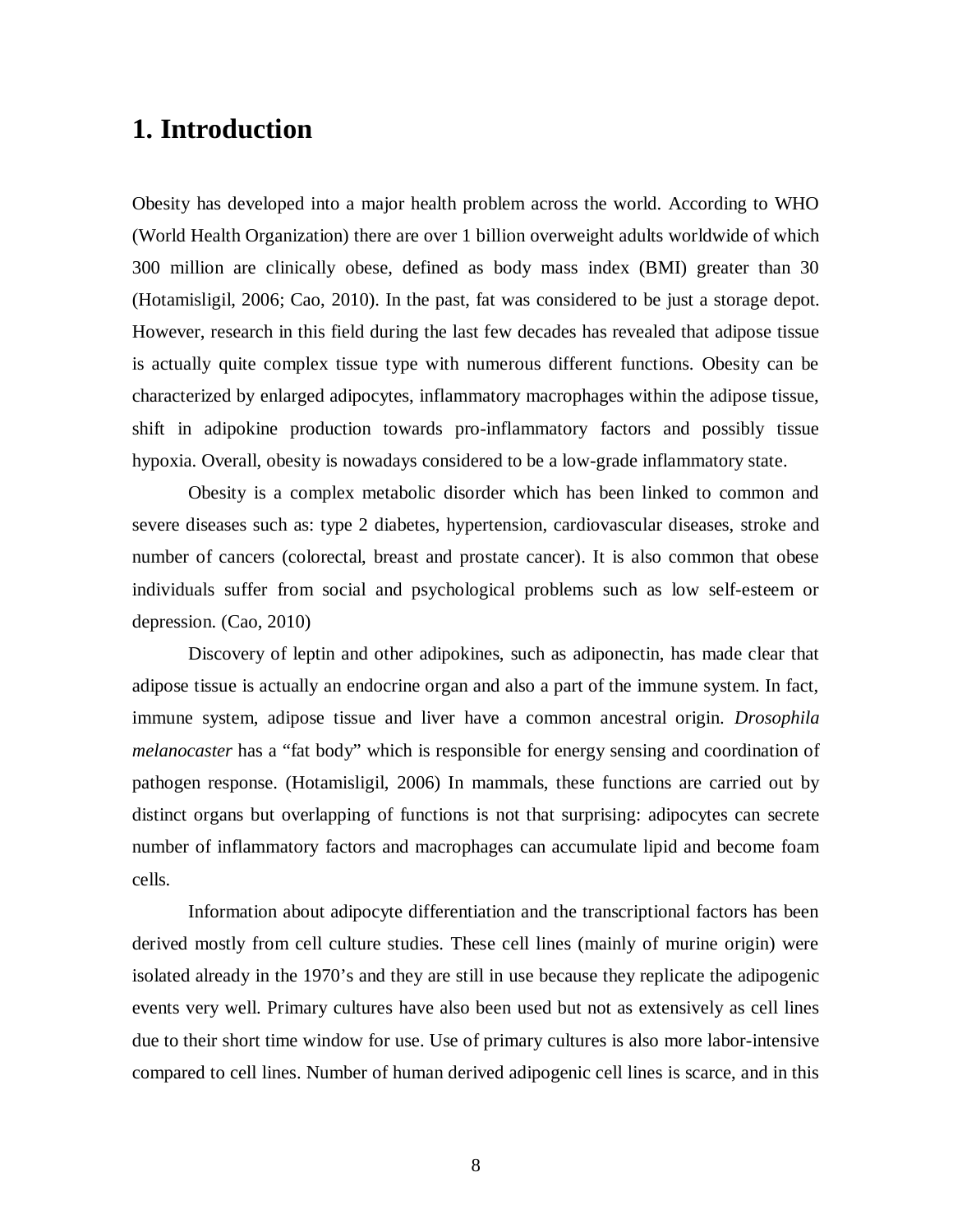study the aim was to determine the feasibility of liposarcoma cell line SW872 for adipokine production.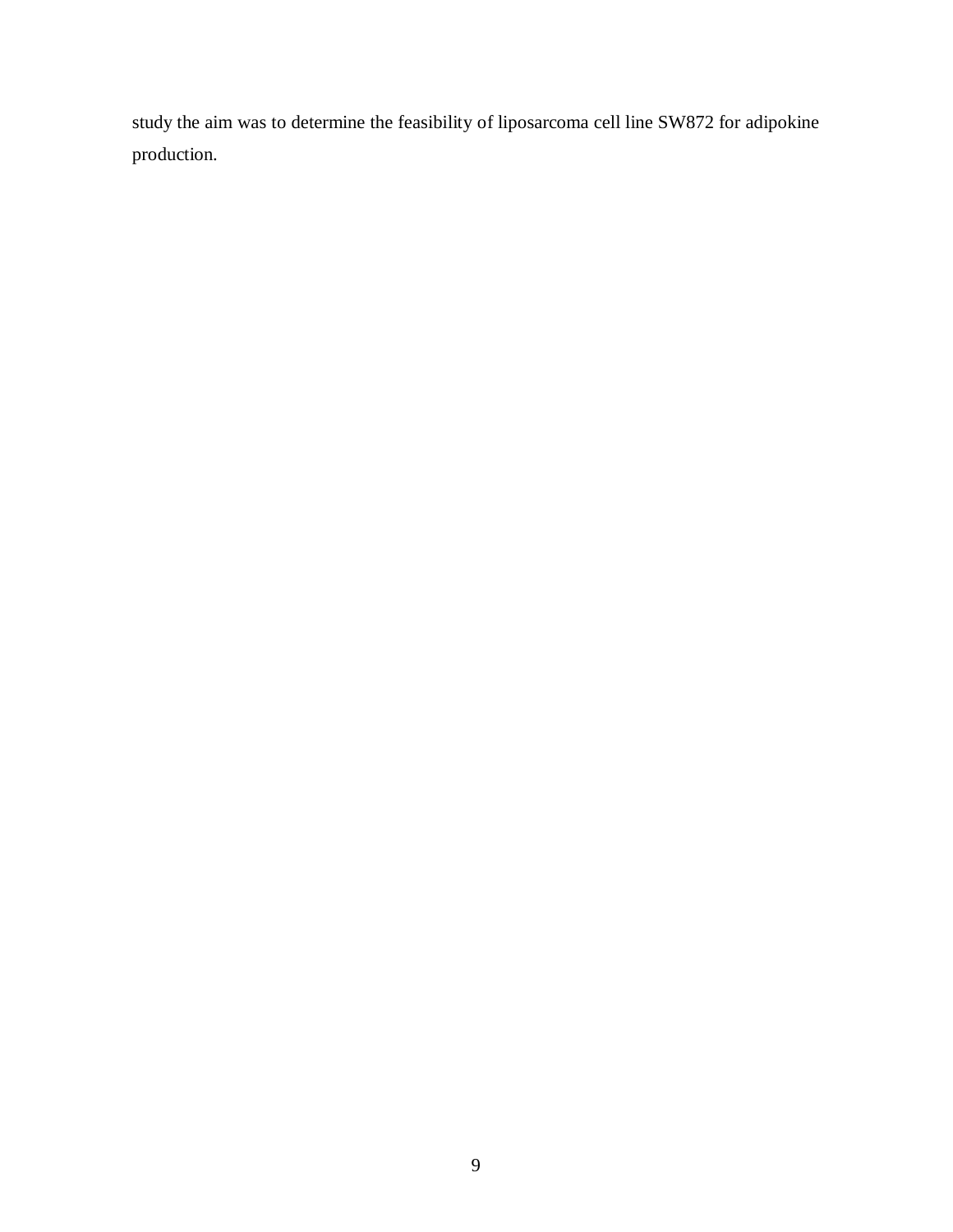## **2. Review of the literature**

### **2.1 Adipose tissue**

In mammals the adipose tissue can be found in two different types, white adipose tissue (WAT) and brown adipose tissue (BAT). The white adipose tissue is considered to be the storage depot for energy and the brown adipose tissue is used for generating heat in a nonshivering process. (Tilg & Moschen, 2006) Brown adipose tissue in humans can be found almost exclusively in neonates where it surrounds the heart and larger vessels. In adults only a small number of brown adipocytes can be found and these are scattered throughout the white fat depots. (Rosen & Spiegelman, 2006) The main function of adipose tissue is to store energy when nutritional status is good. The energy is stored in the form of triglycerides, which have great property of being able to store without water. (Rangwala  $\&$ Lazar, 2000) When compared to glycogen, which is stored with water, the triglycerides contain twice the energy when similar masses are compared.(Trayhurn, 2005)

Adipose tissue can be found around the body in various different compartments. In some areas the role of the adipose tissue is considered to be more structural, for example the fat pads in heels, fingers and toes. Another compartment is the subcutaneous adipose tissue which is loosely associated with the skin. Subcutaneous adipose tissue is also the common target for liposuction. The final and perhaps the most relevant compartment to physiology is located within the body cavity. These fat depots can be found around the organs, for example heart. Some of these depots are known as visceral fat and they drain directly to portal circulation. It is these depots that have been connected to obesity related comorbidities. (Rosen & Spiegelman, 2006) Capillary and nervous network within WAT is considerable (Ahima et al., 2006).

In the light of clinical and pathological data, it is conceivable that inflammation, insulin resistance and metabolic syndrome are closely linked with obesity. The big questions are: Why WAT release myriad of pro-inflammatory cytokines and acute-phase proteins and why does the increase in fat mass increase their amount so clearly? Release of inflammatory factors might contribute to inflammation in some specific location or they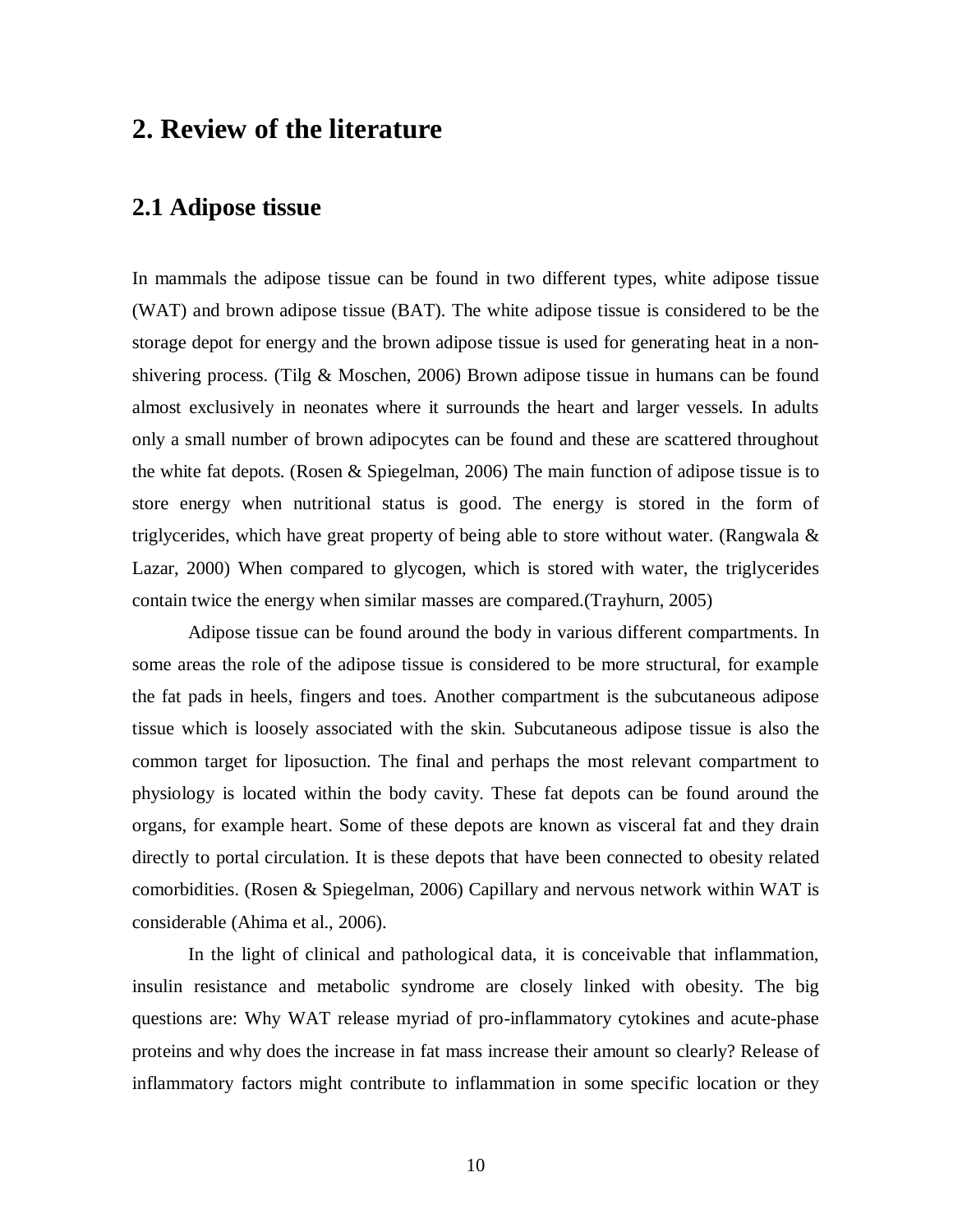might be a response to systemic inflammatory state. The common view is that the inflammation is within the adipose tissue. Elevated inflammation-related products might then represent a spillover from the tissue. If WAT is the primary reason for inflammation what is the local phenomenon that is causing it? (Trayhurn & Wood, 2004)

Hypoxia is considered to be one cause of the inflammation. With increasing obesity the tissue expands and the fat cells become larger and the capacity of existing vasculature is not sufficient enough to maintain normoxia.(Rutkowski et al., 2009) Hypoxia then triggers inflammatory process which increases blood flow and angiogenesis. Process is similar to tumor growth. WAT vasculature is less extensive compared to brown adipose tissue. It has also been shown that adipose tissue is sensitive to angiogenesis inhibitors. Adipocytes also secrete a number of well established angiogenic proteins such as vascular endothelial growth factor (VEGF), plasminogen activator inhibitor-1 (PAI-1) and leptin. However, the most important cellular response to hypoxia is hypoxia-inducible factor-1 (HIF-1). HIF-1 $\alpha$ has been found both in cultured 3T3-F442A adipocytes and *ob/ob* mice where it is produced by adipocytes and stromal vascular cells. (Trayhurn & Wood, 2004)

Adipose tissue has number of different cell types which contribute considerably to its endocrine function. Approximately 50% of the adipose tissue consists of mature adipocytes and the remaining 50% consist of preadipocytes, macrophages, fibroblasts, endothelial cells, mesenchymal stem cells and neural cells. (Armani et al., 2010; Gustafson, 2010) Figure 1. shows a schematic presentation of adipose tissue.

#### **2.1.1 Pre-adipocytes**

Developmental program from fertilized egg to preadipose tissue is unknown. However, some evidence speaks for mesodermal origin; pluripotent fibroblasts can differentiate into bone, cartilage, muscle and committed preadipocytes. (Ntambi & Young-Cheul, 2000) Majority of the adipose tissue differentiation in humans occurs shortly after birth, but this process starts already during late embryonic development (Ntambi & Young-Cheul, 2000). If the need for fat storage capacity is exceeded (individual gains weight), preadipocytes are recruited to differentiate to mature adipocytes so that the storage capacity need is fulfilled. This capacity to differentiate is restored throughout the life span (Gregoire et al., 1998).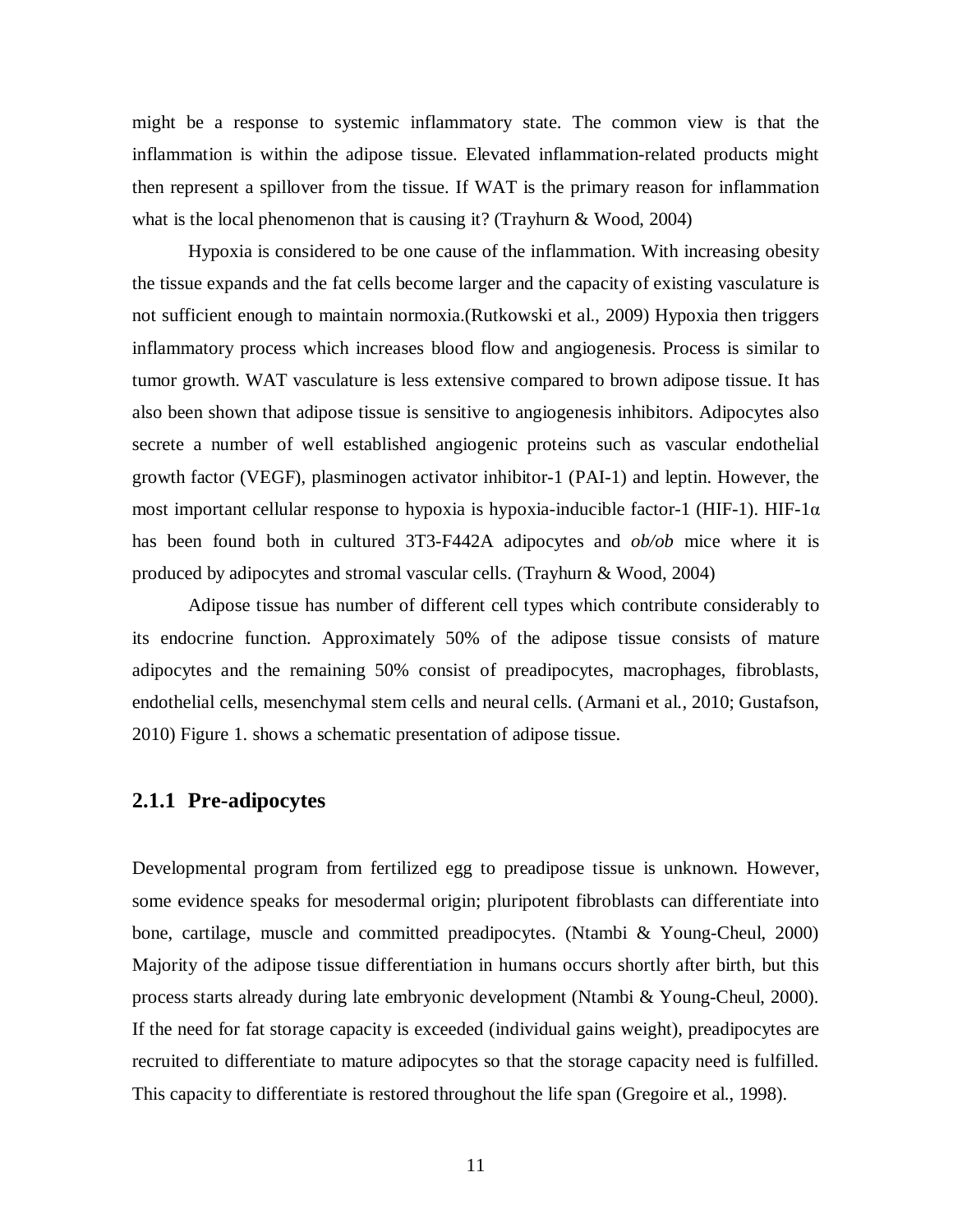

Figure 1. Adipose tissue. Adipose tissue is more than just fat. It is a highly organized network of mature adipocytes and preadipocytes, mesenchymal stem cells, macrophages and fibroblasts. Adipose tissue is also rich in capillaries lined with endothelial cells and pericytes. Figure modified from Armani, 2010.

However, the capacity of preadipocytes to differentiate into mature adipocytes is decreased when individual is obese (Gustafson, 2010).

#### **2.1.2 Adipocytes**

Adipocytes possess a number of features ranging from the regulation of the fat mass to blood pressure control (Rosen & Spiegelman, 2006). Under normal conditions, adipocytes are involved in lipid storage and synthesis and secretion of numerous adipokines, which act as transmitters of endocrine and paracrine signals. These signals can have a profound effect on adipocyte function, for example insulin sensitivity. During inflammation adipocytes can secrete various inflammatory factors such as monocyte chemotactic/chemoattractant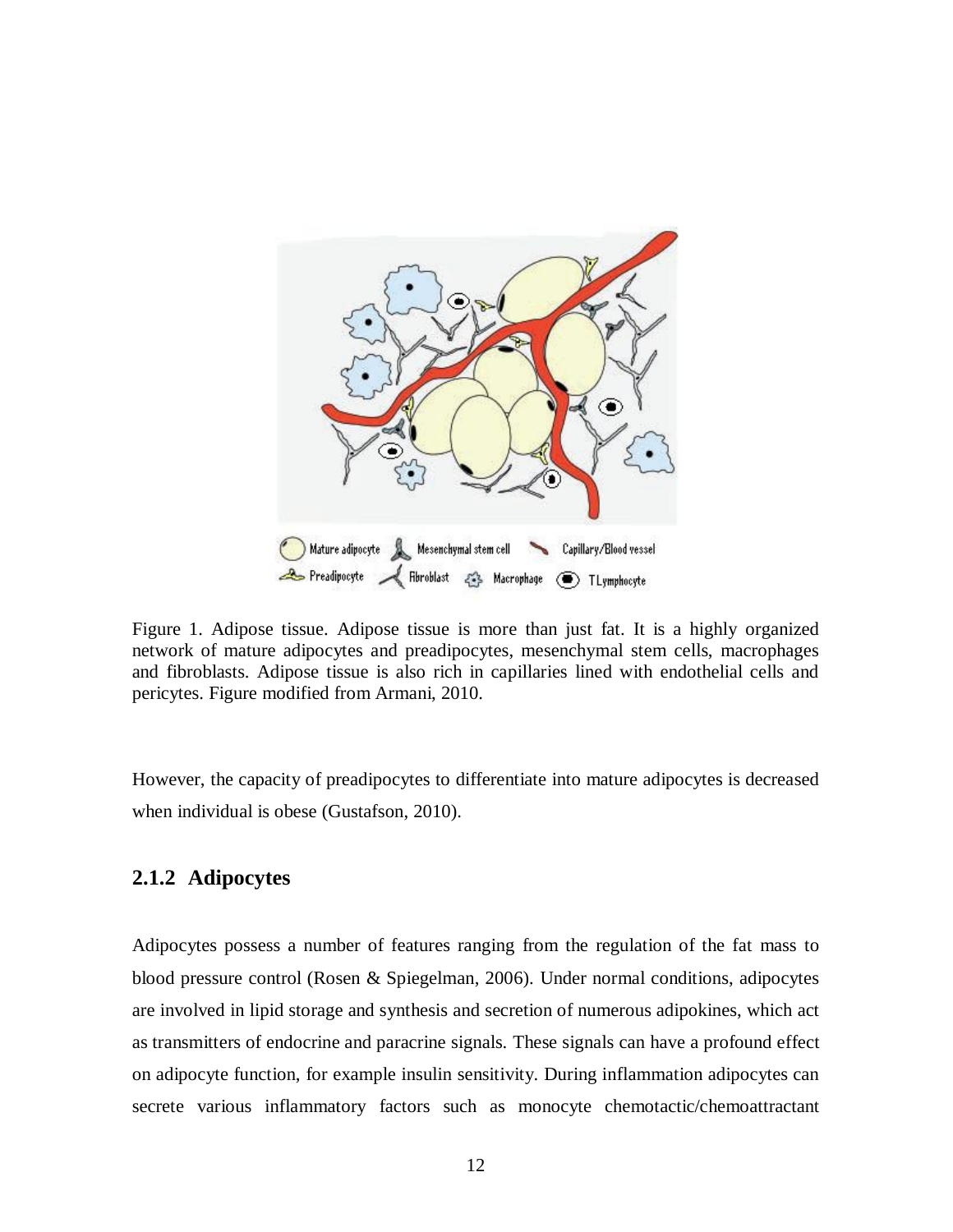protein-1 (MCP-1) and interleukin-6 (IL-6). The amount of fat is regulated both with adipocyte size and number. The number of adipocytes is determined very early, during childhood. Possible changes in fat mass are mainly reflected to changes in adipocyte cell size. Also, it has been recently established that adipocyte turnover is approximately 10% per year (Gustafson, 2010). Adipocyte can store approximately 0.7-0.8 µg of lipids. After this limit is exceeded, there is also an increase in the number of adipocytes. With obesity the number of committed preadipocytes is decreased and this phenomenon is observed in all fat compartments. These findings suggest that most of the adult onset obesity is related to adipocyte hypertrophy (Gustafson, 2010). From the obesity-related factors the enlarged adipocytes correlate best with insulin resistance (Gustafson, 2010). Adipocytes from different compartments possess different characteristics when it comes to replicative potential, developmental features and responsiveness to hormonal signaling. (Rosen & Spiegelman, 2006)

#### **2.1.3 Macrophages**

Within the adipose tissue, 10% of the cells are CD14+ CD31+ macrophages and they reside in the stromal-vascular fraction. Adiposity and adipocyte size are directly correlated with the number of macrophages in WAT and no difference can be found between visceral and subcutaneous depots. (Fantuzzi, 2005) Data suggests that macrophages residing in the adipose tissue are bone-marrow derived (Fantuzzi, 2005; Tilg & Moschen, 2006), even though preadipocytes have been shown to be able to differentiate into macrophages in vitro. (Fantuzzi, 2005)

In lean adipose tissue, macrophages show increased expression of *arginase-1* and *Ym-1* genes accompanied with anti-inflammatory cytokine interleukin-10 (IL-10). These macrophages are called M2 macrophages or alternative activated macrophages. (Galic et al., 2010)

Expansion of adipose tissue in obesity has recently been associated with infiltration of the M1 (classically activated) macrophages from the circulation (Galic et al., 2010). WAT produces tumor necrosis factor- $\alpha$  (TNF- $\alpha$ ) and majority of it is produced by the macrophages. (Zou & Shao, 2008) Approximately 50% of the IL-6 produced by the WAT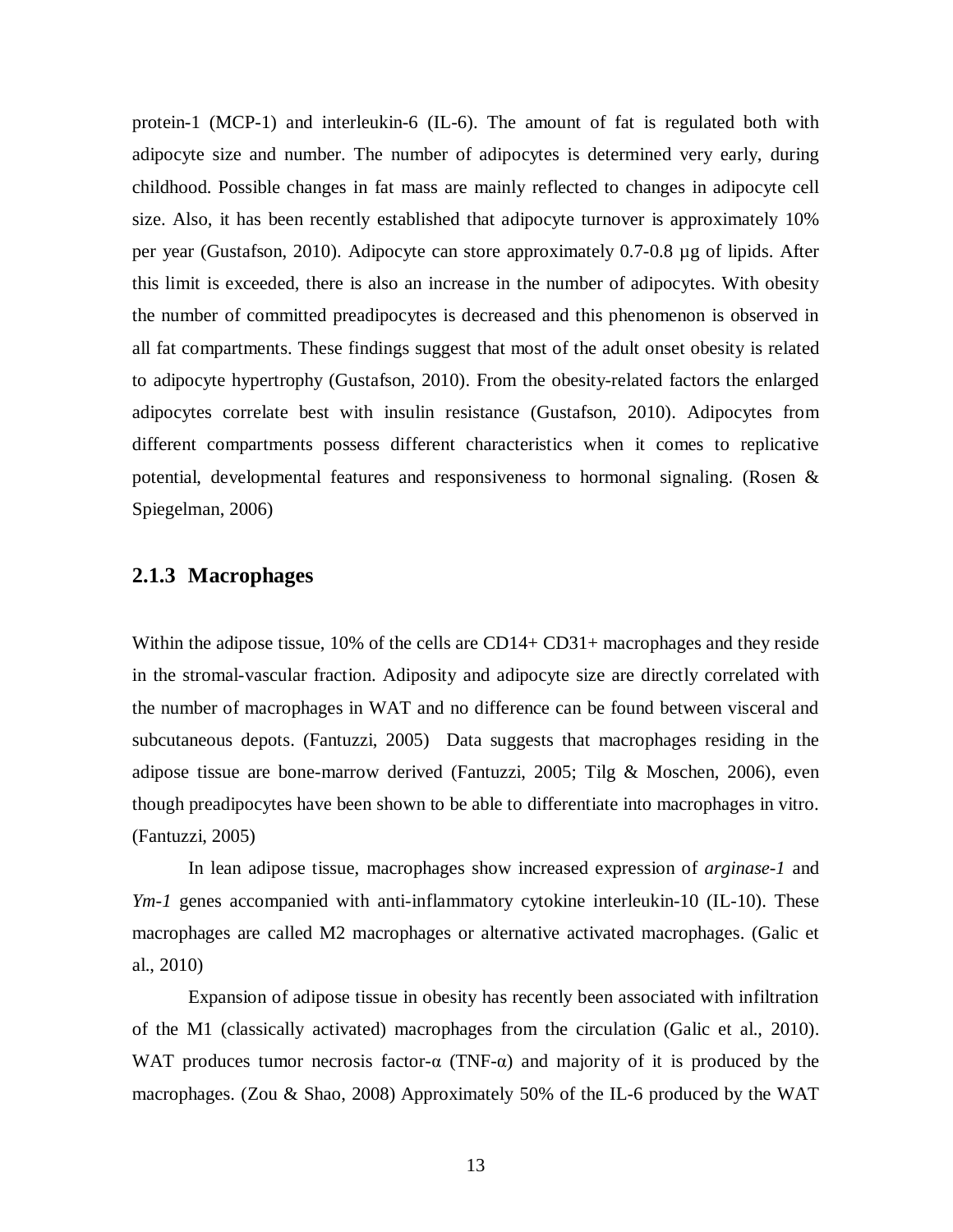is from the macrophages (Fantuzzi, 2005). Also the expression of inducible nitric oxide synthase (iNOS) is increased (Galic et al., 2010). The exact mechanisms for macrophage recruitment remain unknown. MCP-1 which is produced by the adipocytes and which is over-expressed in obesity might be one piece of this puzzle. Other factors include the increase in free fatty acid production which has been shown to induce inflammatory cytokine production through nuclear factor kappa B ( $NF-R$ B) pathway (Galic et al., 2010) and increased adipocyte size which might lead to hypoxia (Trayhurn & Wood, 2004). Adiponectin has been shown to have anti-inflammatory properties and the reduction of this adipokine during obesity might have some effect on this pro-inflammatory state. (Galic et al., 2010)

#### **2.1.4 T lymphocytes**

Accumulation of  $CD3<sup>+</sup>$  T lymphocytes has been described in the adipose tissue of obese mice and human patients. However, detailed information about the activation state or subsets of lymphocytes is scarce. In obese subjects (BMI > 30) the number of  $CD3^+$ ,  $CD4^+$ and CD8<sup>+</sup> lymphocytes is significantly higher than in lean subjects. (Duffaut et al., 2009) In obese subjects, the amount of regulatory CD4<sup>+</sup>Foxp3<sup>+</sup>; Treg-cells is decreased (Matarese et al., 2010)

#### **2.1.5 Endothelial Cells**

Adipose tissue is filled with relatively dense capillary network. This network provides the nutrients and oxygen to the cells but it also transports the adipokines and free fatty acids from these cells when needed (Rutkowski et al., 2009). Adipose tissue expansion is not different from tumor growth. Rapidly growing adipose tissue becomes hypoxic which stimulates the angiogenesis, which in turn enables the adipose tissue to grow larger. (Rutkowski et al., 2009) Therefore it can be said that angiogenesis and adipogenesis are very tightly connected and they have a substantial role in the remodeling process of the adipose tissue which occurs during obesity. (Lee et al., 2010) HIF-1 $\alpha$  (hypoxia-inducible factor 1 $\alpha$ ) expression leads to up-regulation of IL-6, TNF- $\alpha$  and MCP-1 among others.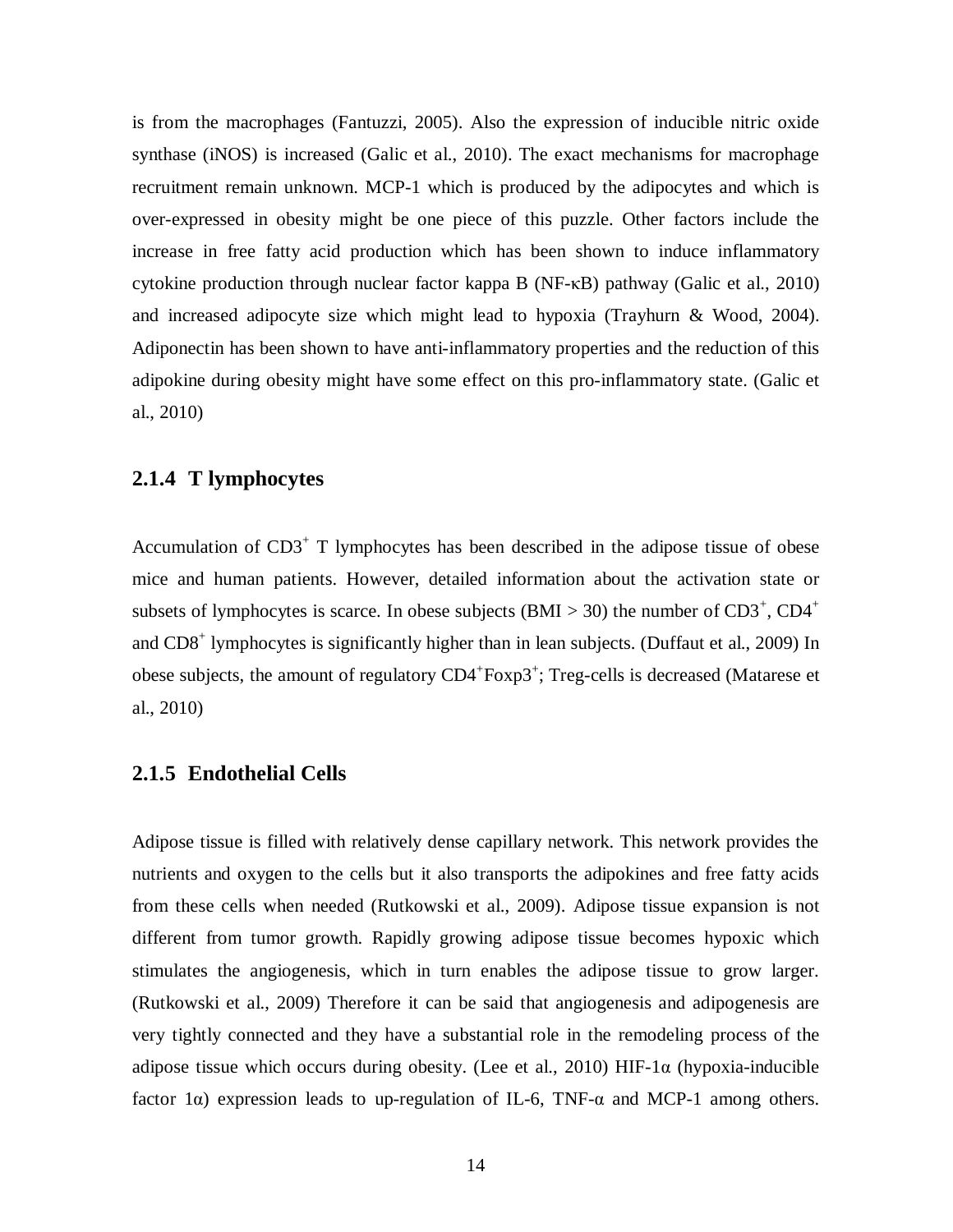Many of these pro-inflammatory products are connected to insulin resistance. Hypoxia can also cause fibrosis within the adipose tissue which leads to further adipose dysfunction. Also preadipocyte differentiation might be blocked by hypoxia but further studies are needed to verify this observation (Rutkowski et al., 2009). It has also been shown recently that mouse pericytes can differentiate into preadipocytes and adipocytes (Cao, 2010).

Currently prescribed anti-diabetic drugs have interesting features related to vasculature. Metformin and thiazolidinediones are successfully used to treat insulin resistance, but they have differential effects on vasculature. Metformin reduces the angiogenesis in the adipose tissue and the use of thiazolidinediones results more vascularized adipose tissue and increased adiponectin secretion. (Rutkowski et al., 2009) Clearly, research on adipose tissue vasculature will be an interesting field to follow. Overnutrition associated events related to adipose tissue are shown in figure 2.

#### **2.1.6 Fibroblasts and neural cells**

Fibroblasts are the most common cell type of the connective tissue and also present in adipose tissue. In certain culture conditions, adipocytes dedifferentiate back to fibroblastlike cells which express markers for osteogenic and chondrogenic development. (Armani et al., 2010) It's interesting to think that adipose tissue fibroblasts could be in some conditions induced to differentiate into adipocytes.

Organization of the adipose tissue is controlled with neuro-hormonal regulation, but the actual mechanisms are still largely unknown. What ever the mechanism may be, neural control of this complex organ is crucial (Armani et al., 2010)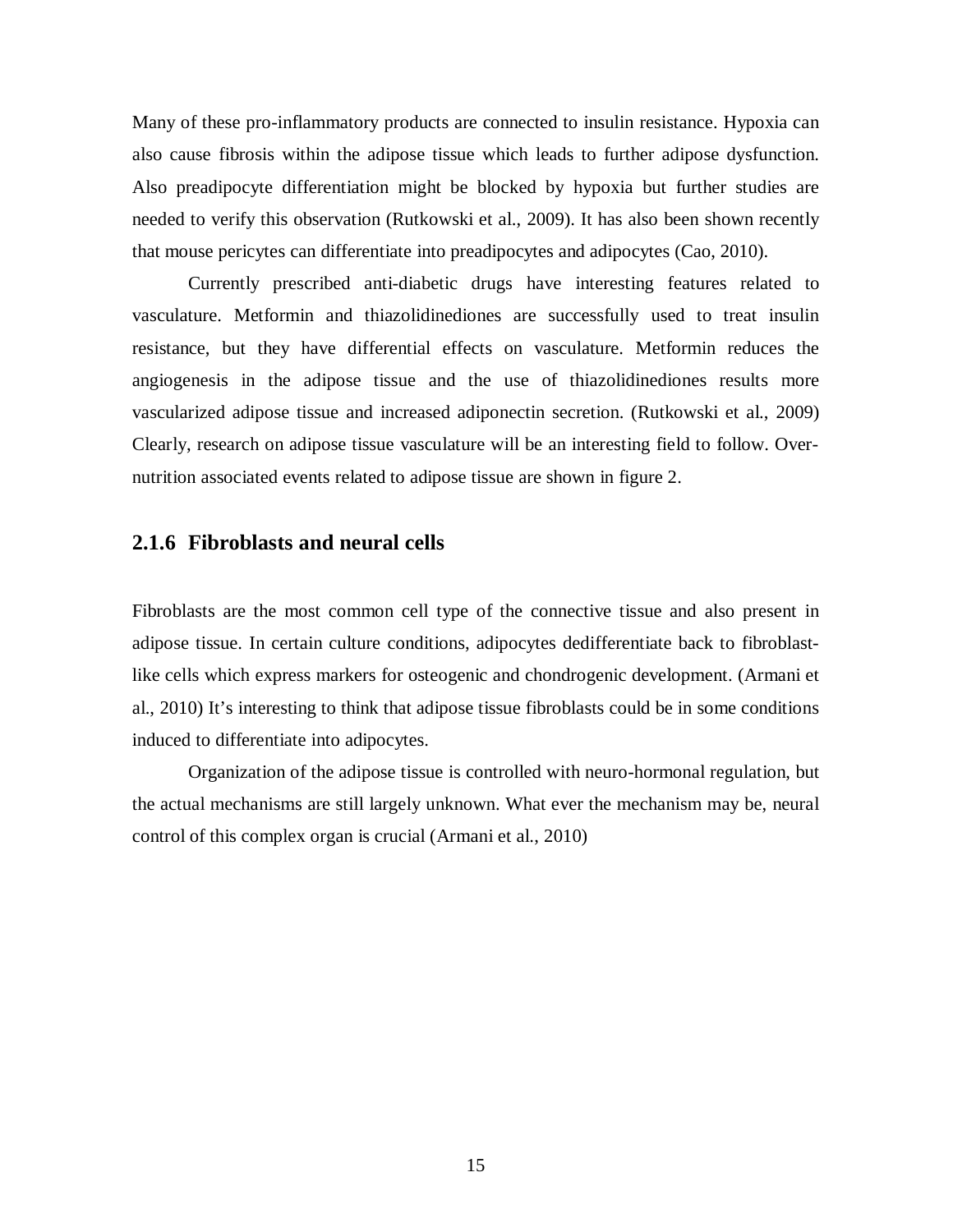

Figure 2. Changes in adipose tissue related to obesity. In the lean/healthy state adipose tissue secretes anti-inflammatory adipokines. As the individual gains weight the adipokine expression profile is shifted towards inflammatory state. In the final pathological stage adipocytes express pro-inflammatory adipokines many of which are connected to decrease in insulin sensitivity and endothelial function. Black oval represents a dead adipocyte and black star represents an infiltrating macrophage. Figure modified from Karastergiou, 2010 (Karastergiou & Mohamed-Ali, 2010)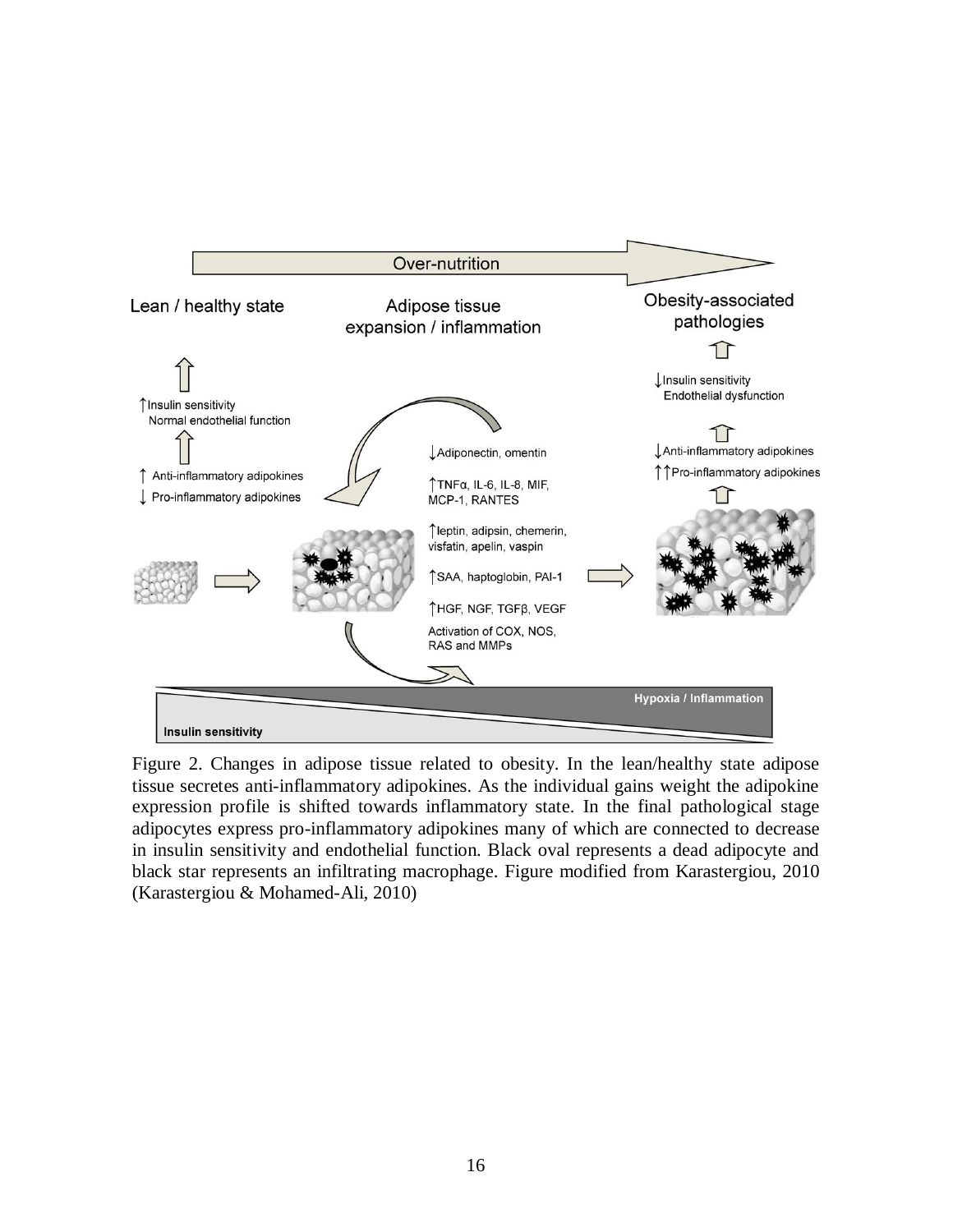### **2.2 Transcription Factors**

*This section summarizes the transcription factors connected to adipocyte differentiation, growth and other features of these cells. Schematic picture for the timing of the events is shown in figure 3.*



Figure 3. Schematic presentation of transcription factors involved in the differentiation process of adipocytes. Differentiation lasts for a number of days depending on the system studied. Transcription factors in the bottom represent early events and with each step new transcription factors are recruited and the early ones subside. Figure modified from White, 2010.

#### **2.2.1 AP-1, STATs and KLFs**

Activating protein-1 (AP-1) is a collective name for a family of dimeric transcription factors that bind to a common site on DNA. These factors are: c-Jun, Jun-B, Jun-D, c-Fos, Fos-B, Fra-1 and Fra-2. As early as in 1987 it was shown that c-Fos modulates the expression of AP2. AP2 is an abundantly expressed adipocyte gene which was discovered in 1984. AP-1 proteins are expressed immediately after the induction of adipocyte differentiation. However, the role of individual AP-1 family members in this process has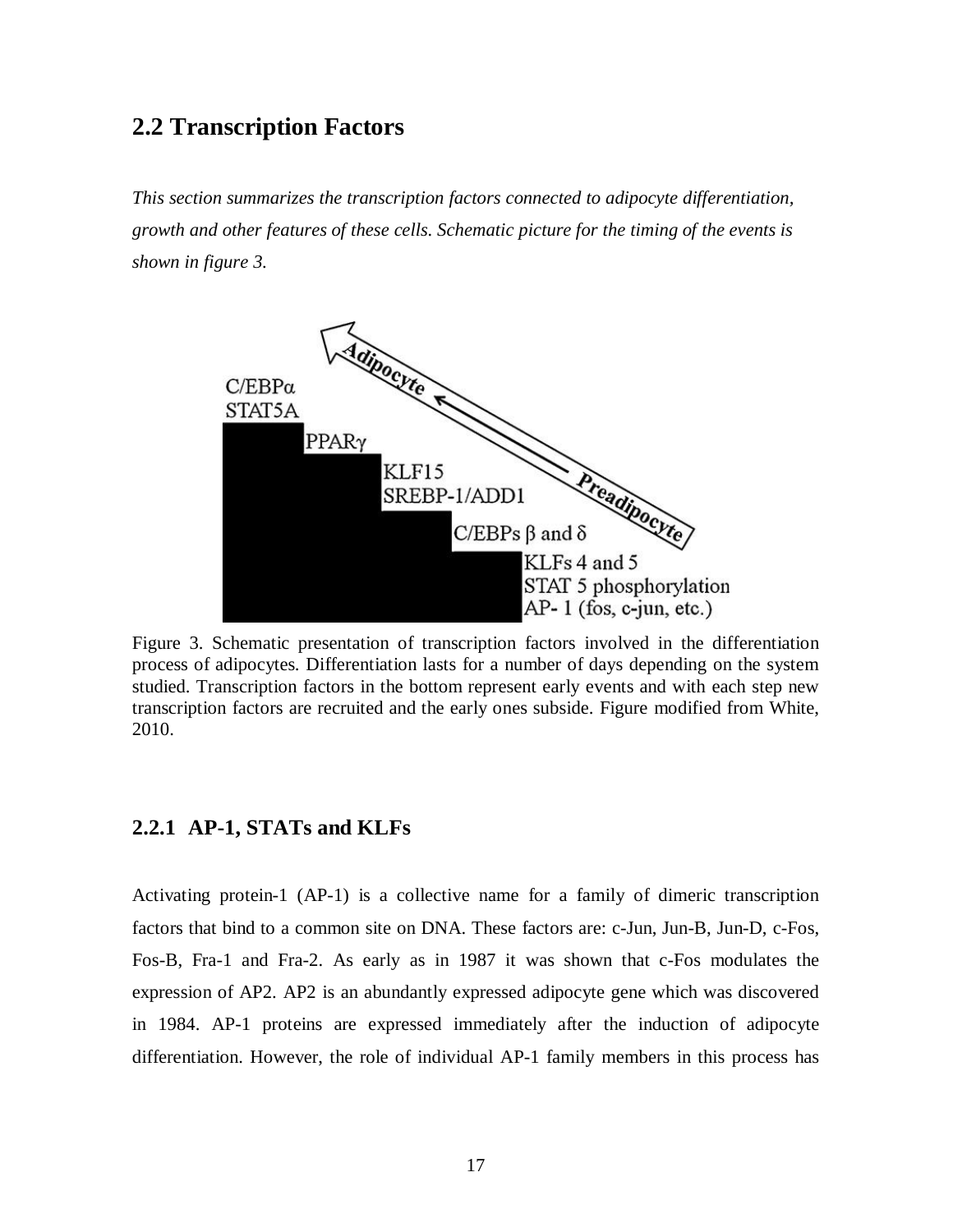not been studied. Data to support an important role of these transcription factors in adipogenesis comes from *in vivo* studies. (U. A. White & Stephens, 2010)

Signal transducers and activators of transcription (STAT) 1, 5A and 5B are highly induced in 3T3-L1 cells. Similar activity has also been shown in human cells. (U. A. White & Stephens, 2010) During differentiation and adipogenesis, the expression of STAT5 proteins doesn't increase until the induction of CCAAT/enhancer binding protein  $\alpha$ (C/EBP $\alpha$ ) and peroxisome proliferator-activated receptor  $\gamma$  (PPAR $\gamma$ ). However, both of the STAT5 proteins are tyrosine phosphorylated and translocated to the nucleus immediately after the induction of adipogenesis. (U. A. White & Stephens, 2010) Also, one of the PPAR<sub>Y</sub> promoters can be modulated by STAT5. These data suggests an important role for STAT in adipose tissue development. (U. A. White & Stephens, 2010)

Krüppel-like zinc finger transcription factors (KLFs) have diverse roles in the development and cell differentiation in mammals. KLF15 and KLF5 are highly induced during adipogenesis of 3T3-L1 cells (U. A. White & Stephens, 2010). KLFs are involved in the lipid accumulation but they also have a role in the insulin sensitivity of the adipocytes. It has been shown that KLF15 is important in the expression of glucose transporter type 4 (GLUT4), which is expressed in adipose tissue and striated muscle in vivo and transport glucose into cells in response to insulin. Apparently KLF15 has also an effect on PPAR $\gamma$ expression (U. A. White & Stephens, 2010). KLF4 and KLF6 have been reported to have role in the differentiation/adipogenesis. KLF4 can activate C/EBP $\beta$  promoter with Krox20 which consequently speeds up the differentiation. KLF6 on the other hand inhibits protein delta homolog 1 (dlk1), an inhibitor of adipocyte differentiation, thus having a favorable effect on adipogenesis. (U. A. White & Stephens, 2010) Negative effects on adipogenesis has been observed with the other members of the KLF family (U. A. White & Stephens, 2010).

#### **2.2.2 PPARs (Peroxisome Proliferator-Activated Receptors)**

PPAR $\gamma$  isoforms PPAR $\gamma$ 1 and PPAR $\gamma$ 2 are members of the nuclear hormone receptor superfamily. PPAR $\gamma$ 2 is mainly found in adipocytes and it is 30 amino acids longer than  $PPARy1$ . PPAR<sub>Y</sub>1 is also predominantly expressed in adipocytes but it can also be found in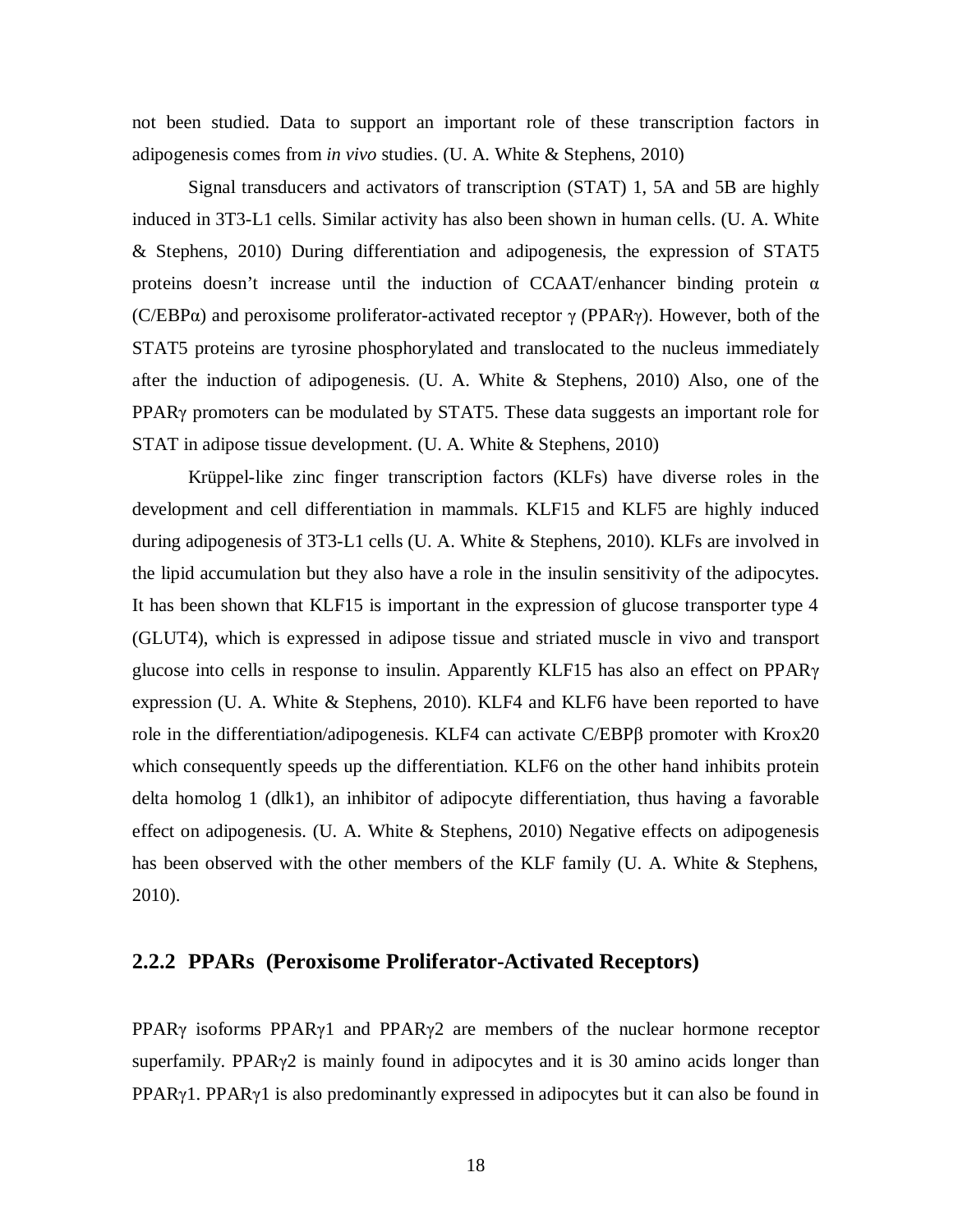other tissues such as colon, macrophages and vascular cells. Third human PPARȖ, PPARȖ3, has also been discovered. This  $PPAR\gamma$  is expressed in adipose tissue and small intestine. PPAR $\gamma$  is conserved in mammals and interestingly enough its homolog can be found in *Xenopus laevis* where it is expressed in the fat body of the organism.

Number of adipocyte genes have PPAR response element, including the ones important in lipid metabolism such as: lipoprotein lipase, phosphoenolpyruvate carboxykinase and acyl-CoA synthetase. The potential of PPAR $\gamma$  to differentiate cells into adipocytes is profound, ectopically expressed PPAR<sub>Y</sub> is able to *trans*-differentiate myoblasts towards adipocytic lineage. (Rangwala & Lazar, 2000)

#### *Mechanism of action*

The early transactivation assays revealed that fatty acids and their derivatives could activate PPAR $\gamma$ . Prostaglandins PGJ<sub>2</sub> and PGD<sub>2</sub> were found to activate the receptor in transactivation and adipogenesis assays. 15-deoxy- $\Delta^{12,14}$  PGJ<sub>2</sub> was found to be a potent activator of PPAR<sub>Y</sub>. (Rosen et al., 2000) However, this prostaglandin has not been demonstrated to occur naturally in adipose tissue or adipocyte cell lines. Oxidized fatty acids are naturally occurring ligands for PPAR $\gamma$ . (Rangwala & Lazar, 2000)

Heterodimerization with retinoid X receptor  $\alpha$  (RXR $\alpha$ ) is required for PPAR $\gamma$  to activate a gene. It has been shown to differentiate 3T3-L1 preadipocytes into adipocytes. In the same study, synergistic effect in adipocyte differentiation was observed when  $PPAR\gamma$ and RXR $\alpha$  ligands were present. (Rangwala & Lazar, 2000)

Thiazolidinediones (TZDs) are a class of drugs which are used to prevent and treat type 2 diabetes. These compounds are PPAR-agonists (rosiglitazone for PPAR $\gamma$  and pioglitazone for PPAR $\gamma$  and  $\alpha$ ). It is thought that thiazolidinediones increase insulin sensitivity both in the liver and in adipose tissue, which further has an effect on differentiation. In fact, being PPAR<sub>Y</sub>-agonists, the use of thiazolidinediones increases subcutaneous fat mass as these cells differentiate. Free fatty acid intake into adipocytes is thought to increase with the use of  $PPAR\gamma$ -agonists and this might further protect the liver and muscles from the toxic effects of excess free fatty acids, which might lead to insulin resistance. Use of thiazolidinediones alters the adipocytokine production and this might have indirect effect on insulin resistance. Pioglitazone has been shown to increase the levels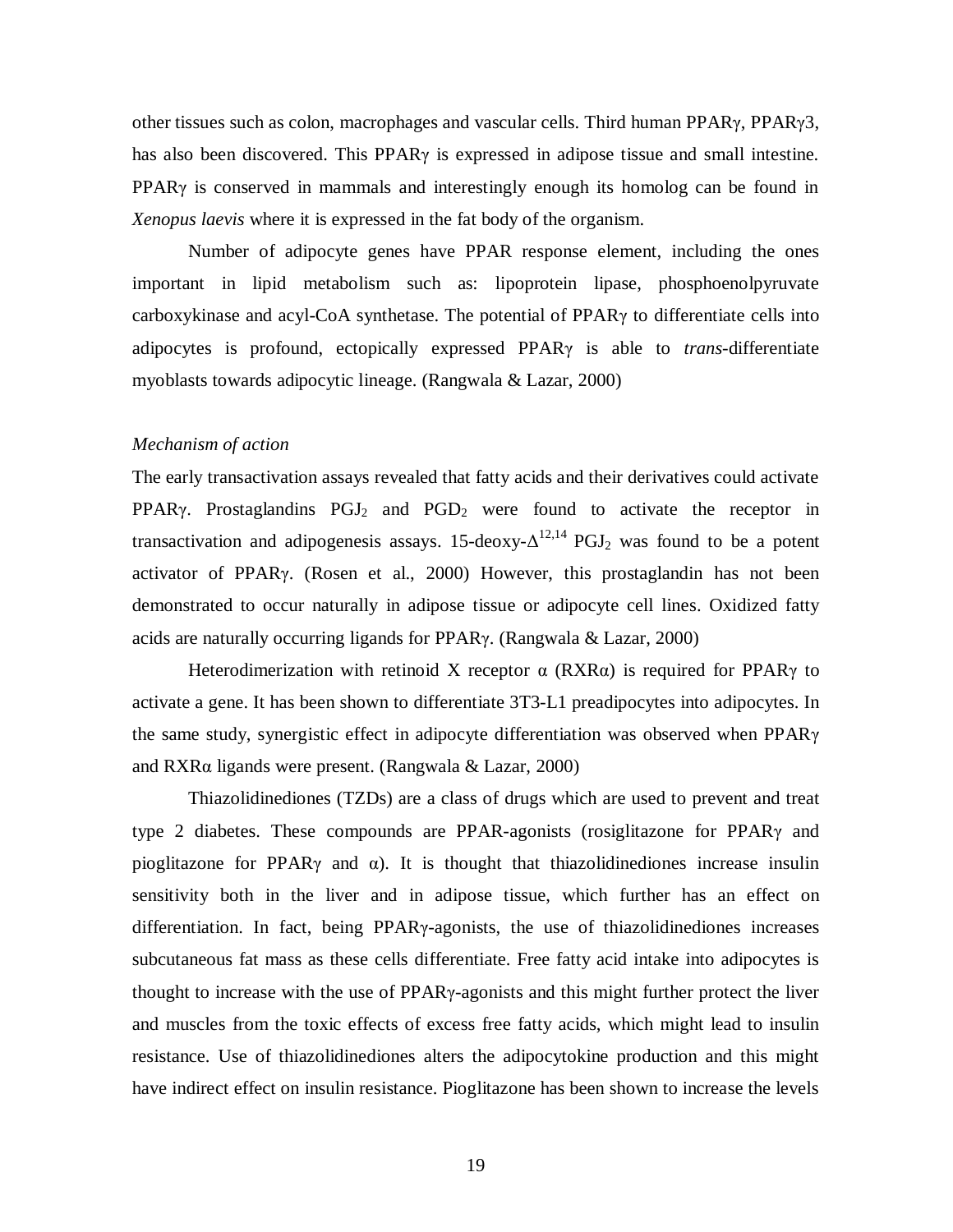of high molecular weigh adiponectin and to lower the levels of  $TNF-\alpha$  and retinol binding protein 4 (RBP-4) in type 2 diabetes patients. Rosiglitazone on the other hand, increases the leptin levels, which is considered to be beneficial if leptin resistance has not developed.

Use of thiazolidinediones is not risk free as both of these drugs are associated with 3-4 kg increase in bodyweight. This effect probably results from fluid retention which further increases the risk for heart failure. Rosiglitazone was actually withdrawn from market in 2010 as it was associated with increased risk of myocardial infarctions. Current research is focused on dual PPAR $\alpha/\gamma$ -agonists (Westerink & Visseren, 2011)

#### *Regulation*

PPAR<sub>Y</sub> is regulated post-transcriptionally by mitogen-activated protein (MAP) kinases. A mutated PPAR<sub>Y</sub>2 receptor which lacked the phosphorylation site was found to have an increased adipogenic potential in NIH 3T3 cells. Non-phosphorylated form is also more capable of activating reporter genes with PPAR binding sites and inversively, phosphorylation reduces the transactivation and adipogenesis. MAP kinase pathway activation is thought to block the adipocyte differentiation by phosphorylating PPAR $\gamma$ . It has been shown that phosphorylated form of  $PPAR\gamma$  has lower affinity to ligands when compared to non-phosphorylated form. The *in vivo* role of phosphorylation is unclear. In 3T3-L1 cells the levels of phosphorylated and non-phosphorylated receptors remained unchanged during adipogenesis. (Rangwala & Lazar, 2000) Ubiquitin-proteasome system has also been shown to have an important role in the regulation of PPAR $\gamma$  (U. A. White  $\&$ Stephens, 2010).

#### **2.2.3 C/EBPs (CCAAT/Enhancer-Binding Proteins)**

C/EBPs are part of the basic leucine zipper (bZIP) family. Basic DNA-binding region and the leucine zipper, which is responsible for the dimerization, are located in the carboxy terminus of the protein. Adipose tissue expresses C/EBPs  $\alpha$ ,  $\beta$ ,  $\delta$  and  $\zeta$ .

Numerous adipocyte-specific genes have a C/EBP-binding site. To mention few, adipocyte protein 2 (AP2), GLUT-4, phosphoenol-pyruvate carboxykinase and uncoupling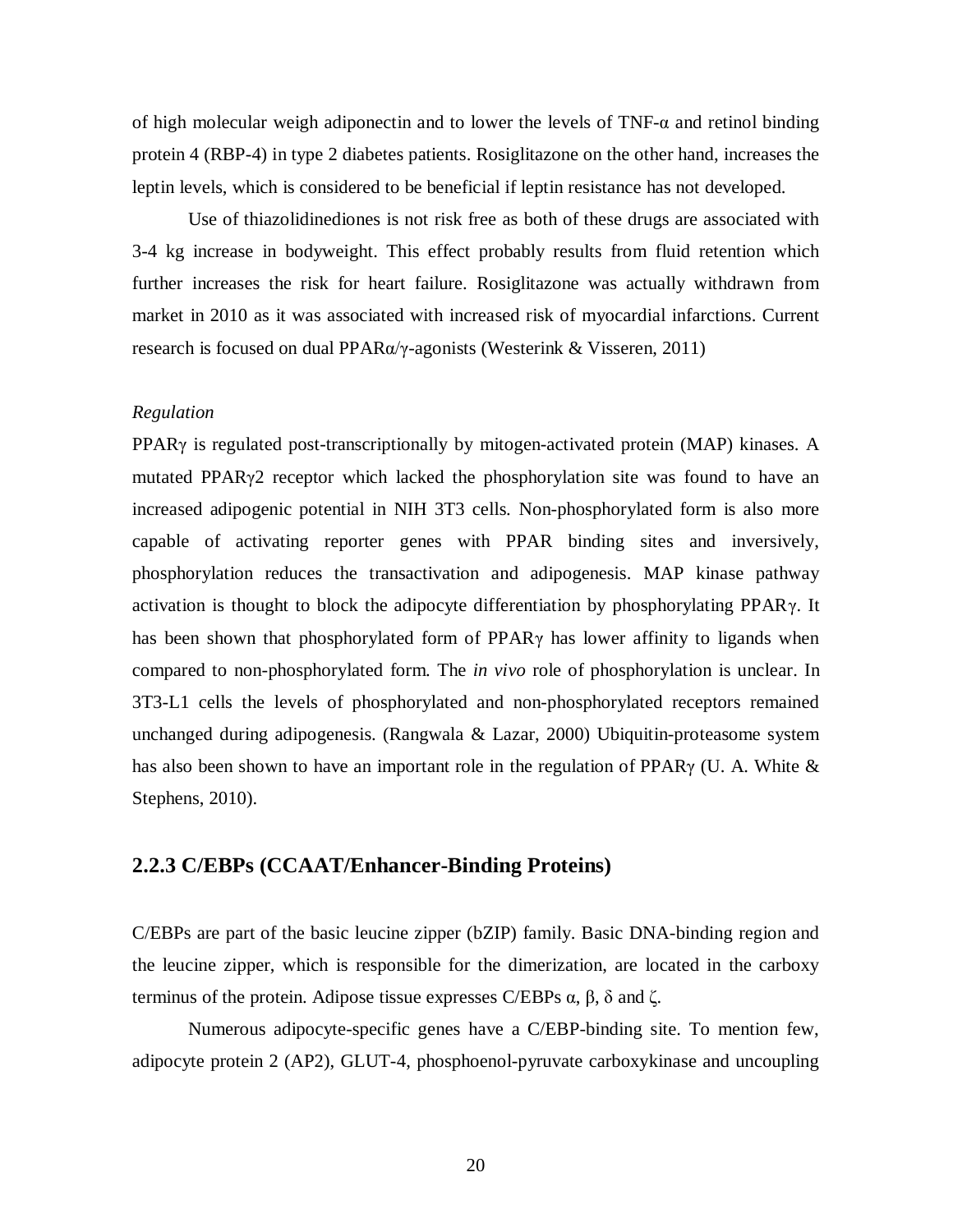protein (UCP) all have such site. C/EBP expression seems to be critical to adipocytes, particularly C/EBP $\alpha$ . (Rangwala & Lazar, 2000)

#### *Mechanism of action*

Conditional expression of  $C/EBP\alpha$  in fibroblasts induces adipogenesis without the normal hormonal stimulation used in the differentiation of these lineages.  $C/EBP\alpha$  protein inhibition leads to decrease in lipid accumulation and blockade of fat-specific marker genes. (Rangwala & Lazar, 2000)

#### *Regulation*

C/EBPs activity is regulated with phosphorylation. Glycogen synthase kinase 3 (GSK-3) phosphorylates the  $C/EBP\alpha$ . However it is important to note that insulin antagonizes the activity of GSK-3 via phosphatidylinositol 3-kinase pathway.  $C/EBP\beta$  is serinephosphorylated by cyclic adenosine monophosphate (cAMP), which increases its ability to activate acetyl-CoA carboxylase. (Rangwala & Lazar, 2000)

C/EBP $\zeta$ , also known with names CHOP-10 and gadd153, has the ability to bind the other C/EBP proteins. C/EBP $\zeta$  acts as a dominant-negative inhibitor because the resulting heterodimers cannot bind DNA. Although C/EBP $\zeta$  was originally described to be induced during adipogenesis it is not part of the adipogenic program. Instead, its activity is dependent on glucose deprivation. Studies are suggesting that C/EBP $\zeta$  is a mediator of the cellular stress response. (Rangwala & Lazar, 2000)

 $C/EBP\alpha$  has a number of translation products resulting from different start sites. Expression levels of these proteins change during the differentiation, which might indicate a role in the regulation of adipogenic process. Protein p42 has the strongest adipogenic and antimitotic protein from C/EBP $\alpha$ s. (Rangwala & Lazar, 2000)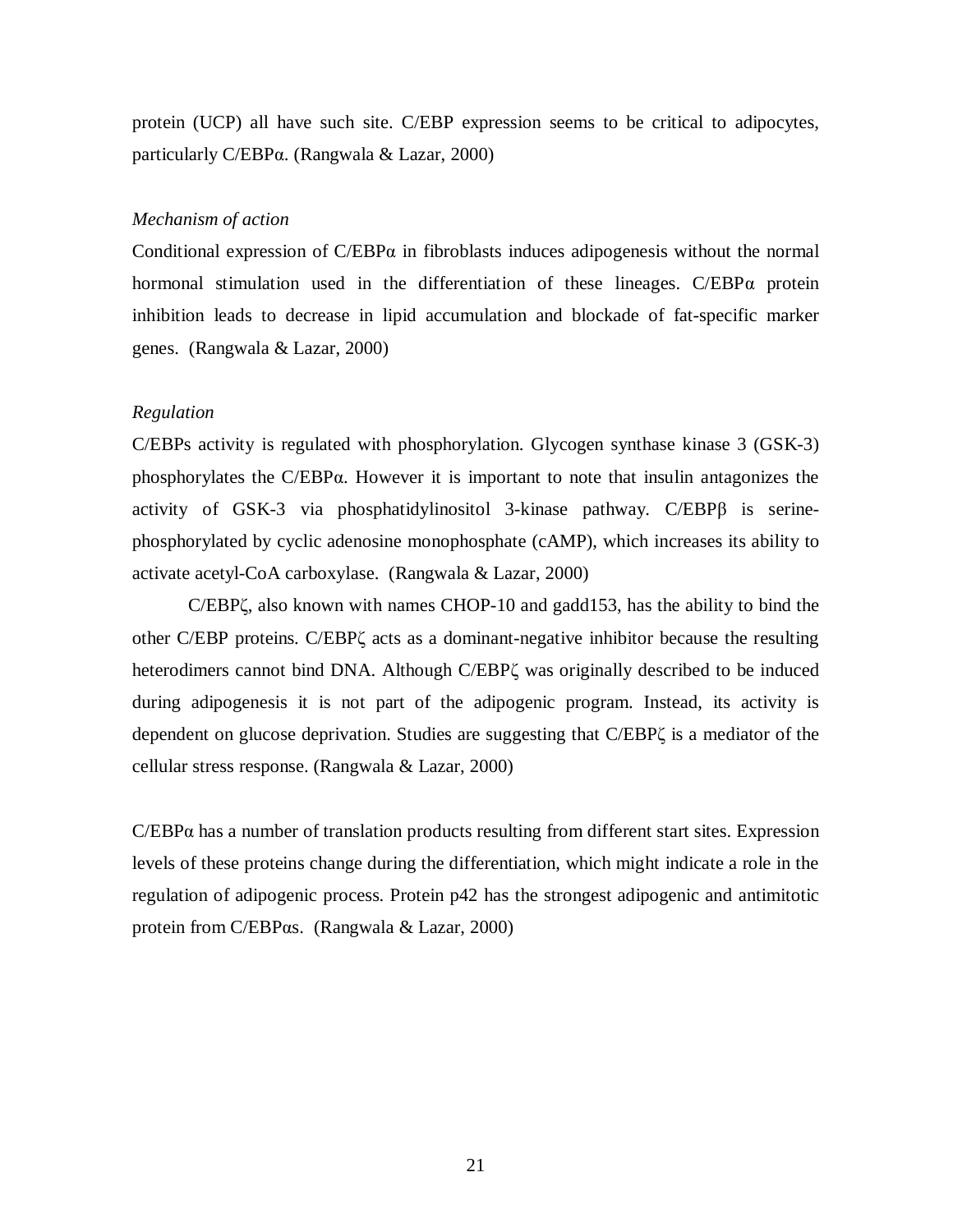## **2.2.4 ADD1/SREBP (adipocyte determination and differentiation factor-1/ sterol regulatory element-binding protein)**

ADD1 (rat) and SREBP-1 (human) are membrane bound proteins which regulate cholesterol metabolism. Collectively the group is known as SREBPs. ADD1 is a 98-kDa basic helix-loop-helix leucine zipper transcription factor, which binds to E-box (CANNTG) of the fatty acid synthase gene promoter. SREBP-1 exists in two forms, SREBP-1a and -1c, of which 1c predominates in animals (Rosen, 2000) and which result from the use of two alternative start sites in transcription. (Rangwala & Lazar, 2000).

#### *Mechanism of action*

In the absence of cholesterol, SREBP1 is proteolytically cleaved from the endoplasmic reticulum and released to cytosol. The protein enters nucleus and increases the transcription of its target genes. ADD1/SREBP-1 regulates the expression of numerous enzymes on both cholesterol biosynthetic pathway and fatty acid synthesis and uptake. (Rangwala & Lazar, 2000) However, the exact mechanism for this event is described in liver cells and it is unknown whether the same mechanism exists in fat cells (Rosen et al., 2000).

## **2.3 Adipogenesis**

*In this section the transcription factors from the previous section are brought together and the growth process from pre-adipocyte to mature adipocyte is explained. Also some animal models are introduced.*

Adipogenesis, the development of mature adipocytes from preadipocytes, might be one of the most studied models for cellular differentiation. One reason for this is the availability of good *in vitro* models which replicate the *in vivo* process of fat cell formation rather faithfully. These features are: morphological changes, cell growth cessation, lipid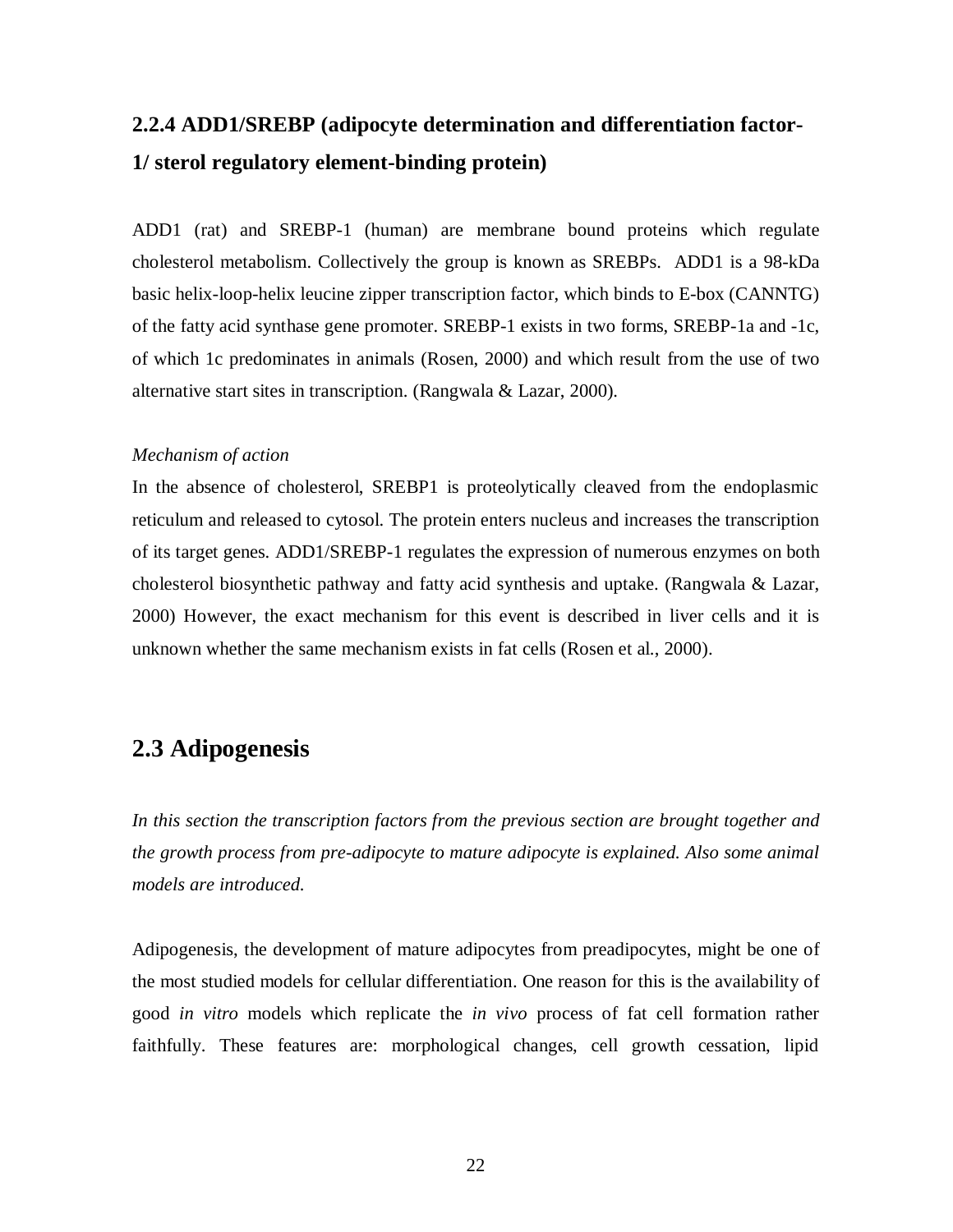accumulation, cytokine and adipokine production, expression of lipogenic enzymes and sensitivity to hormones. (Rosen & Spiegelman, 2000)

In 1970s Green and colleagues isolated two of the most studied fat cell lines used today. These murine cell lines are 3T3-L1 and 3T3-F442A (Rosen & Spiegelman, 2000). (Detailed description is given in 2.5 Cell lines)

In cell culture the first stage in the differentiation is growth arrest which happens after the cells have reached confluency and become contact inhibited. However, culture studies with low densities have shown that cell-cell contact is not an absolute requirement for growth arrest. In culture models the growth arrest is achieved with prodifferentiative hormonal/chemical mixture. One or two rounds of cell division occur due to these new conditions in a process known as clonal expansion. After initial clonal expansion comes final phase of growth arrest, differentiation process occurs and cells develop into mature adipocytes. (Rosen & Spiegelman, 2000)

C/EBP and PPAR families of transcription factors play a major role in the adipogenesis by inducing the expression of many of the adipocyte-specific genes. These factors are also present in the mature adipocytes. In the early stage of differentiation,  $C/EBP\beta$  and  $C/EBP\delta$  seem to have a significant role. When the differentiation is induced, these factors appear and their levels decrease in the terminal phase of the differentiation. Induction of  $C/EBP\beta$  and  $C/EBP\delta$  appears to be the result of cAMP and glucocorticoid.  $C/EBP\beta$  has two isoforms of which the longer seems to be a positive regulator and the shorter a negative regulator. (Hwang et al., 1997) The ratio of these factors favors the positive regulator as the adipogenesis progresses (Rosen et al., 2000). Definitive role of  $C/EBP\beta$  and  $C/EBP\delta$  is unclear, but the primary function of these proteins seems to be the induction of C/EBP $\alpha$  (Hwang et al., 1997). Ectopic expression of C/EBP $\beta$  is able to force non-adipogenic cell lines to adipocytes (Salma et al., 2006).

 $C/EBP\alpha$  is thought to have a central role in the energy homeostasis control. When  $C/EBP\alpha$  is expressed ectopically it is capable of inducing differentiation in 3T3-L1 preadipocytes, without any additional hormonal stimuli. On the other hand, expression of antisense  $C/EBP\alpha$  RNA in these cells blocks the differentiation program. (Hwang et al., 1997) C/EBP $\alpha$  has different isoforms and the ratio of these isoforms changes during the differentiation to favor the stronger activator p42. (Rosen et al., 2000) C/EBP $\alpha$  is a late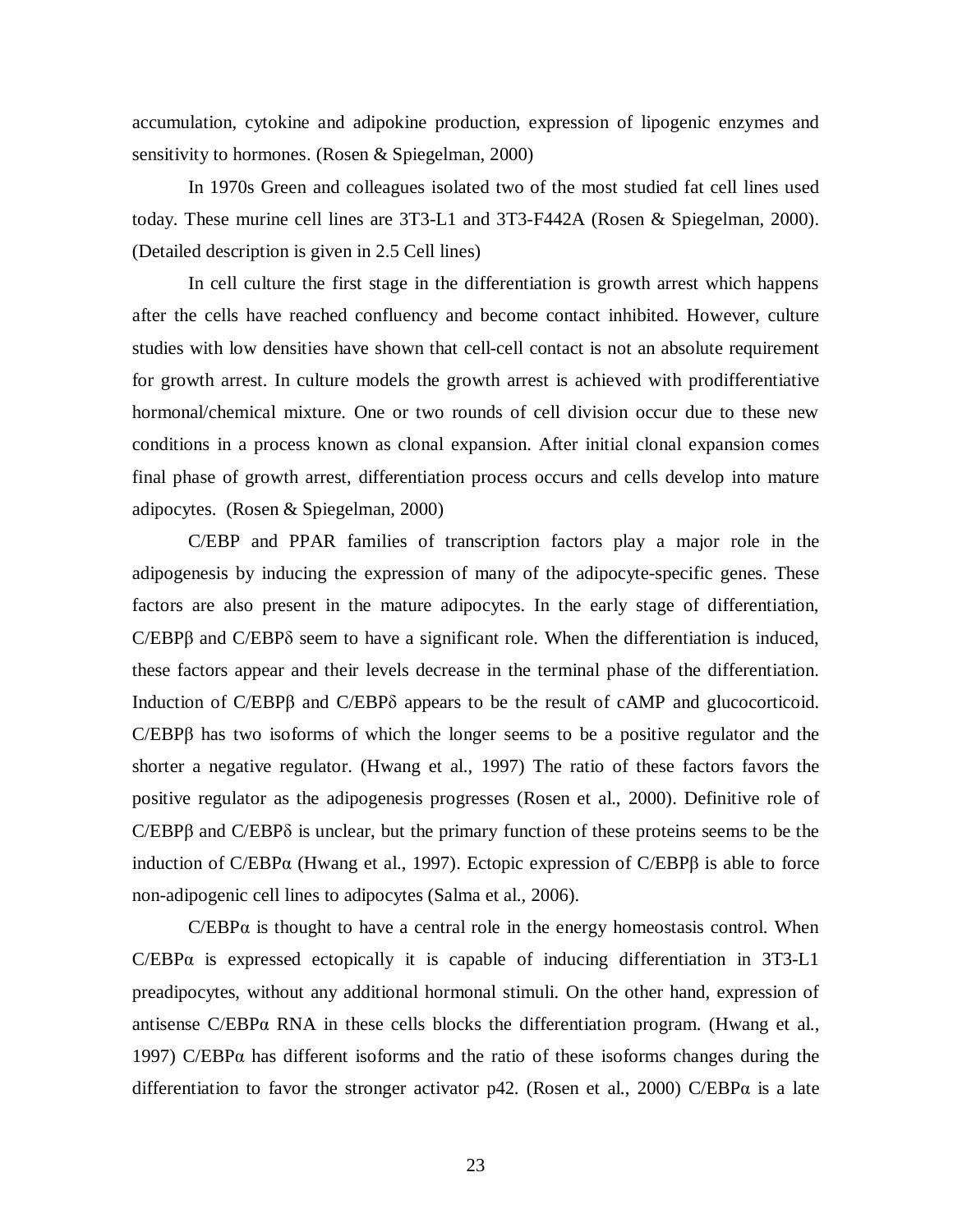transcription factor as it appears few days after the initiation of the differentiation (U. A. White & Stephens, 2010).

PPAR $\gamma$  is key factor in the adipogenesis. More precisely, PPAR $\gamma$ 2 is the fat cell dominant isoform of this transcription factor. PPAR<sub>Y</sub> was found in the early 90s' by several groups and has since then been under intensive research. PPAR $\gamma$  induces the expression of AP2 as well as number of other fat-cell specific genes. For example: the expression of phosphoenolpyruvate carboxykinase (PEPCK) reguires PPAR $\gamma$  binding. The role of PPAR $\gamma$ in adipogenesis is significant because it affects virtually all aspects of this process. The effect can be seen in morphological changes, lipid accumulation and insulin sensitivity. In fact, PPAR $\gamma$  is such a potent transcription factor that it is able to transdifferentiate myocytes to adipocytes. (Rosen et al., 2000) However, in mature adipocytes the expression of PPAR $\gamma$  is reduced as the adipocytes age, suggesting that the maintenance of the phenotype is independent of this factor. In a small number of patients with severe insulin resistance, heterozygous mutations have been found in  $PPAR\gamma$  which act in a dominantnegative manner. However, these patients have normal fat content which indicates that the amount of PPAR<sub>Y</sub> needed for normal insulin sensitivity is different from that needed for normal adipose development. (Rosen et al., 2000; U. A. White & Stephens, 2010) Loss-offunction mutations might result a lipodystrophic phenotype in humans (U. A. White  $\&$ Stephens, 2010). Figure 4 gives a general idea of adipogenesis.

Mature adipocytes are round and filled with lipids which are stored in usually one large vacuole. This vacuole fills most of the cell and the nucleus and cytoplasm are on the edges, in close contact with cell membrane. Over the years it has become clear that adipocytes secrete numerous compounds which have profound effect on energy metabolism. Leptin is a good example of these. In obesity, adipocyte homeostasis is unbalanced which manifests in altered adipokine expression. (Armani et al., 2010)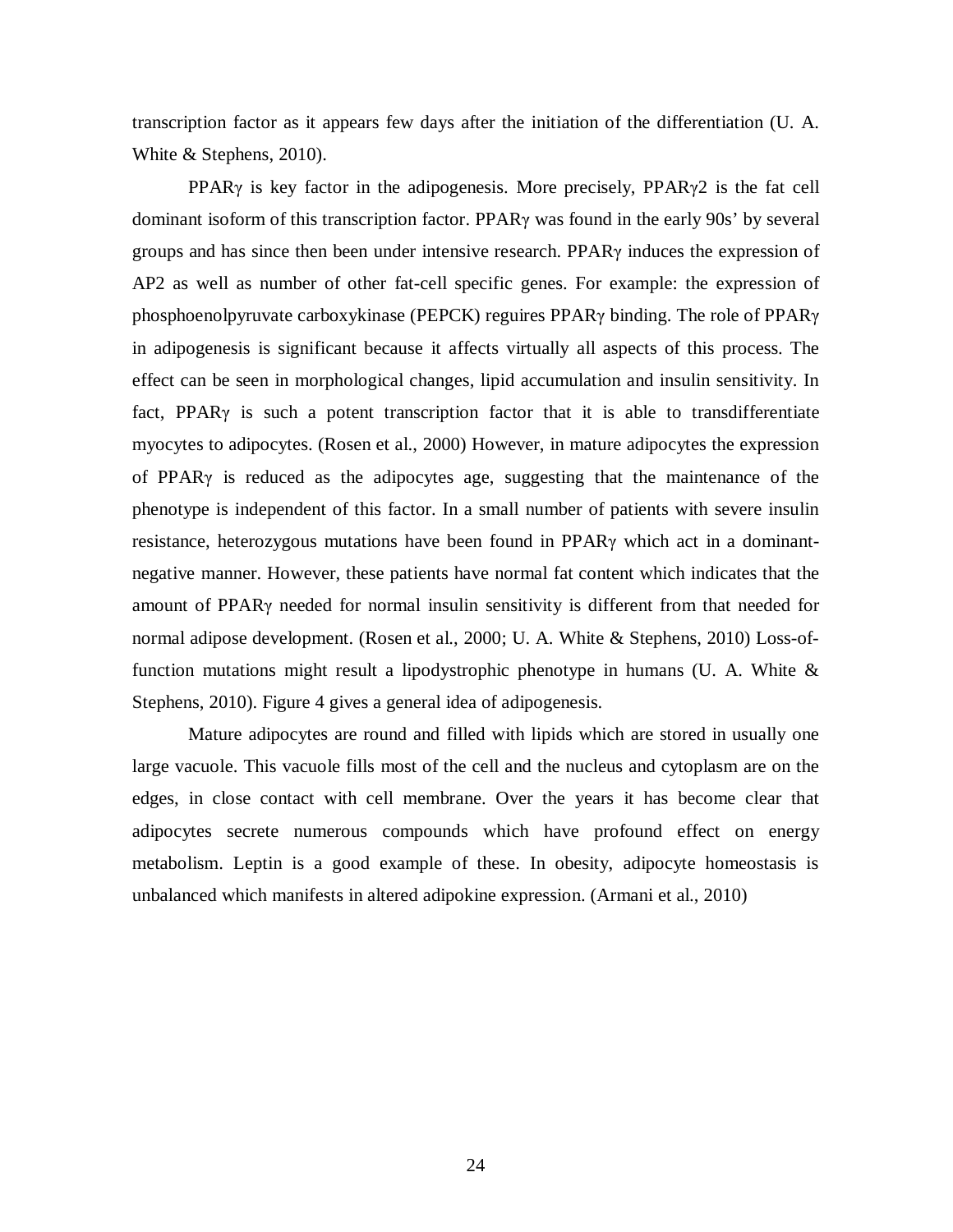

Figure 4. Overall view of adipocyte development from stem cell to mature adipocyte. Initial determination of adipocytic lineage is not known. However, mesenchymal precursor cells can be successfully differentiated into adipocytes. Preadipocyte development into mature adipocyte is characterized by profound changes in morphology along with the upregulation of key adipogenic transcription factors. Pref-1, preadipocyte factor 1; C/EBP, CCAAT/enhancer binding protein; PPAR $\gamma$ , peroxisome proliferator-activated receptor. Figure modified from Gregoire, 1998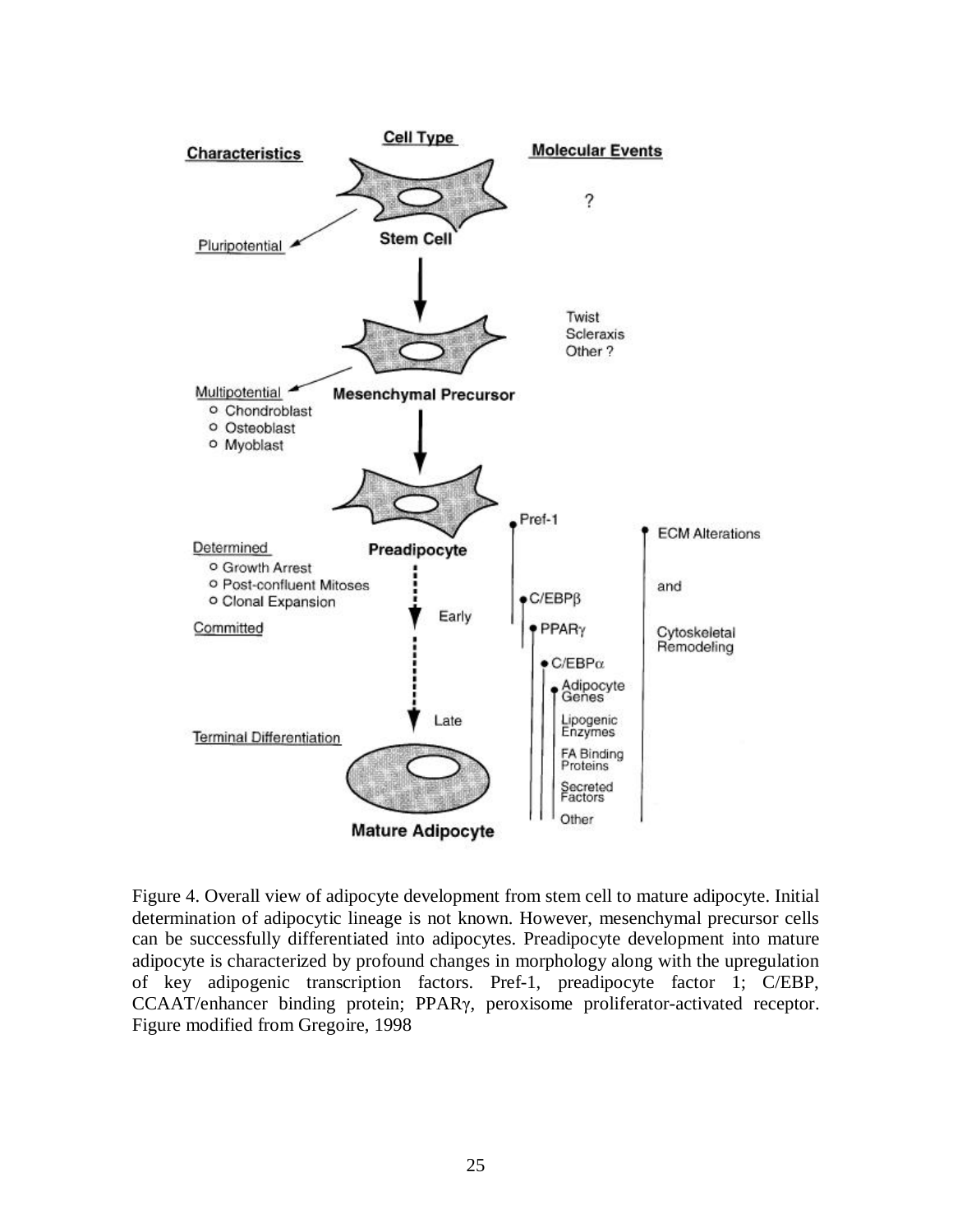#### **2.3.1** *In vivo* **models**

Few animal models have been developed over the years to study adipocyte development, fat distribution and developmental aspects of these factors. Knockout mice have been developed for most of the transcription factors mentioned here and also to a number of adipokines and their receptors.

Transgenic mice expressing dominant-negative protein for DNA binding of bZIP transcription factors in C/EBP and Jun families have no white adipose tissue throughout life. Transcription factors were controlled with AP2 promoter/enhancer. (U. A. White & Stephens, 2010) STAT5 deletion in mice results considerably reduced fat pads compared to wild-type. Growth hormone stimulated lipolysis was not observed in primary cultures from these animals, suggesting that some growth hormone effects are dependent on STAT5 expression. (U. A. White & Stephens, 2010)

Transgenic mice lacking  $C/EBP\beta$  and  $C/EBP\delta$  have defective adipocyte differentiation (U. A. White & Stephens, 2010). C/EBP $\alpha$  knockout mice have some expression of adipocyte-specific genes in BAT, but otherwise they don't accumulate lipids at all. These mice die within 8 hours of birth in hypoglycemia, which further strengthens the role of C/EBP $\alpha$  in energy homeostasis (Hwang et al., 1997). PPAR $\gamma$  knockout mice die in the uterus after 11 days due to placental defect. Different approaches have been used to circumvent this problem. One chimeric approach revealed that PPAR<sub>Y</sub> is required for *in vivo* adipogenesis. The other chimeric model was able to give homozygous mutant that developed to term, but this mouse was lost shortly after birth and it lacked significant brown fat depots. (Rosen et al., 2000)

SREBP-1 deficient mice have almost normal amount of WAT, but the levels of SREBP-2 are increased, suggesting a compensatory mechanism. When these mice are crossed with *ob/ob* mice it is clear that SREBP-1 is not required for the development of the obesity. (U. A. White & Stephens, 2010)

Adiponectin overexpression in *ob/ob* mice results a better overall health despite the further expansion of the subcutaneous WAT. This effect might be the result of highly vascularized WAT in these mice (Rutkowski et al., 2009).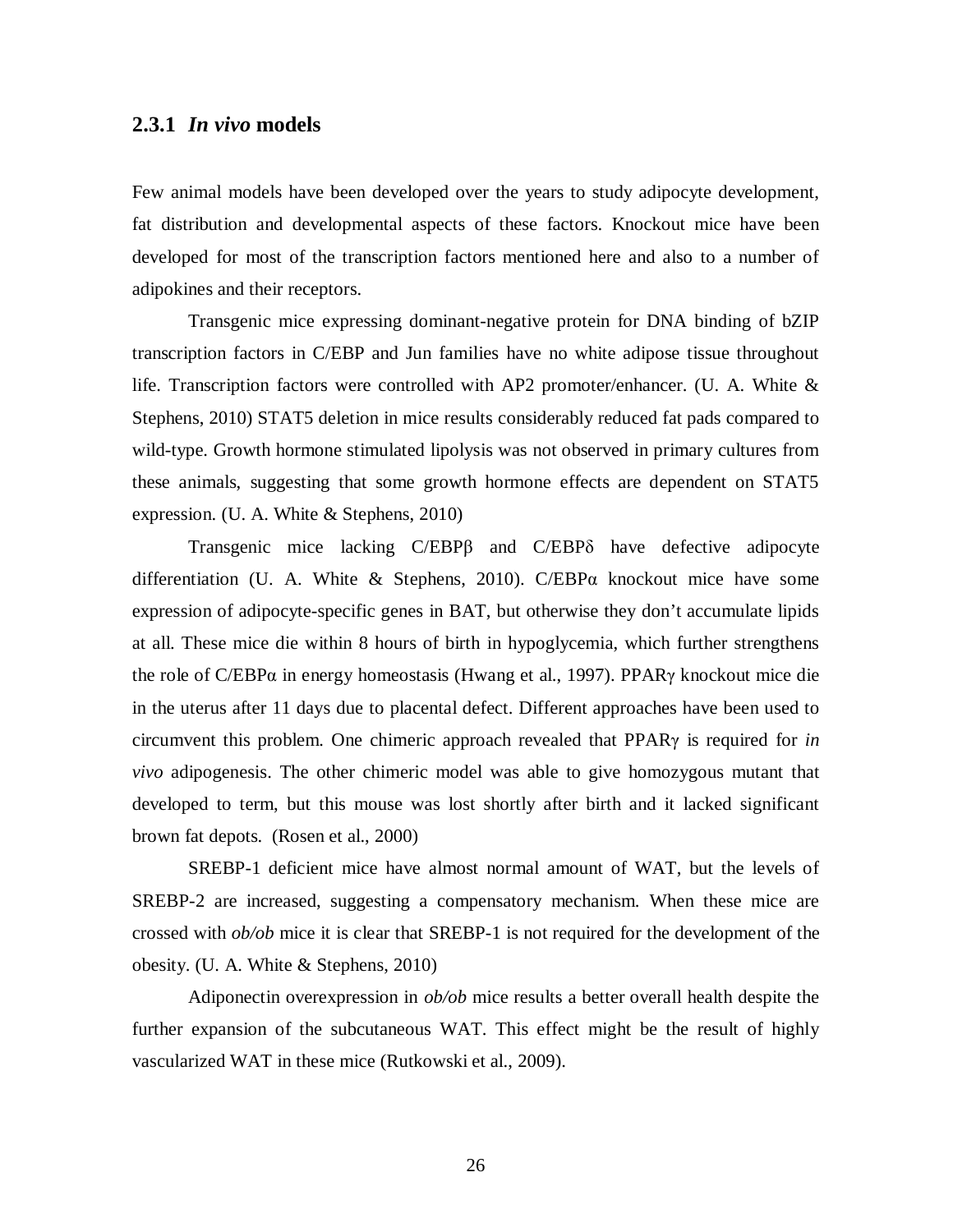### **2.4 Adipokines and Adipocytokines**

As previously mentioned, adipose tissue has been shown to be a considerable endocrine organ which secretes a myriad of bioactive substances. These substances have been conceptualized as adipokines or adipocytokines. Use of these terms is not coherent and sometimes it is hard to know whether adipocytes or adipose tissue as a whole is referred. This is a minor pitfall, but something one should be aware of.

#### **2.4.1. Adiponectin**

Adiponectin is a hormone secreted mainly by adipocytes and it is the most abundant transcript of the human fat. In blood, adiponectin can be found in concentrations between 5–20 µg/ml. Mouse homologs for adiponectin are called Acrp30 and AdipoQ. (Iwaki et al., 2003) It regulates the energy homeostasis and both glucose and lipid metabolism. Presense of adiponectin has been connected to healthy, non-inflammatory state of the adipose-tissue and possibly has an insulin-sensitizing effect (Kita et al., 2005; Moriuchi et al., 2007). Therefore it is not surprising that plasma adiponectin levels are lower in diabetics (Iwaki et al., 2003). Studies have shown that plasma adiponectin concentrations decrease in obese mice and human and correlate negatively with insulin resistance (Iwaki et al., 2003; Kita et al., 2005; Moriuchi et al., 2007). In a monkey model for diabetes, low adiponectin levels in plasma precede the development of hyperinsulinemia and hyperglycemia (Iwaki et al., 2003).

Adiponectin has several active forms. Two forms, full-length protein and a proteolytic cleavage fragment which is the globular C-terminal domain, are the predominant entities of adiponectin. C-terminal form is collectively known as globular adiponectin. Full-length form of adiponectin can oligomerize extensively and these forms can be found in circulation, whereas the existence of globular form in circulation has been questioned. Full-length form of adiponectin exists as trimers (low-molecular-weightadiponectin), hexamers (middle-molecular-weight-adiponectin) and 12- to 18- mers, known as high-molecular-weight- adiponectin. It has been suggested that the ratio of these forms is the key factor in determining insulin sensitivity. Supporting evidence for this follows after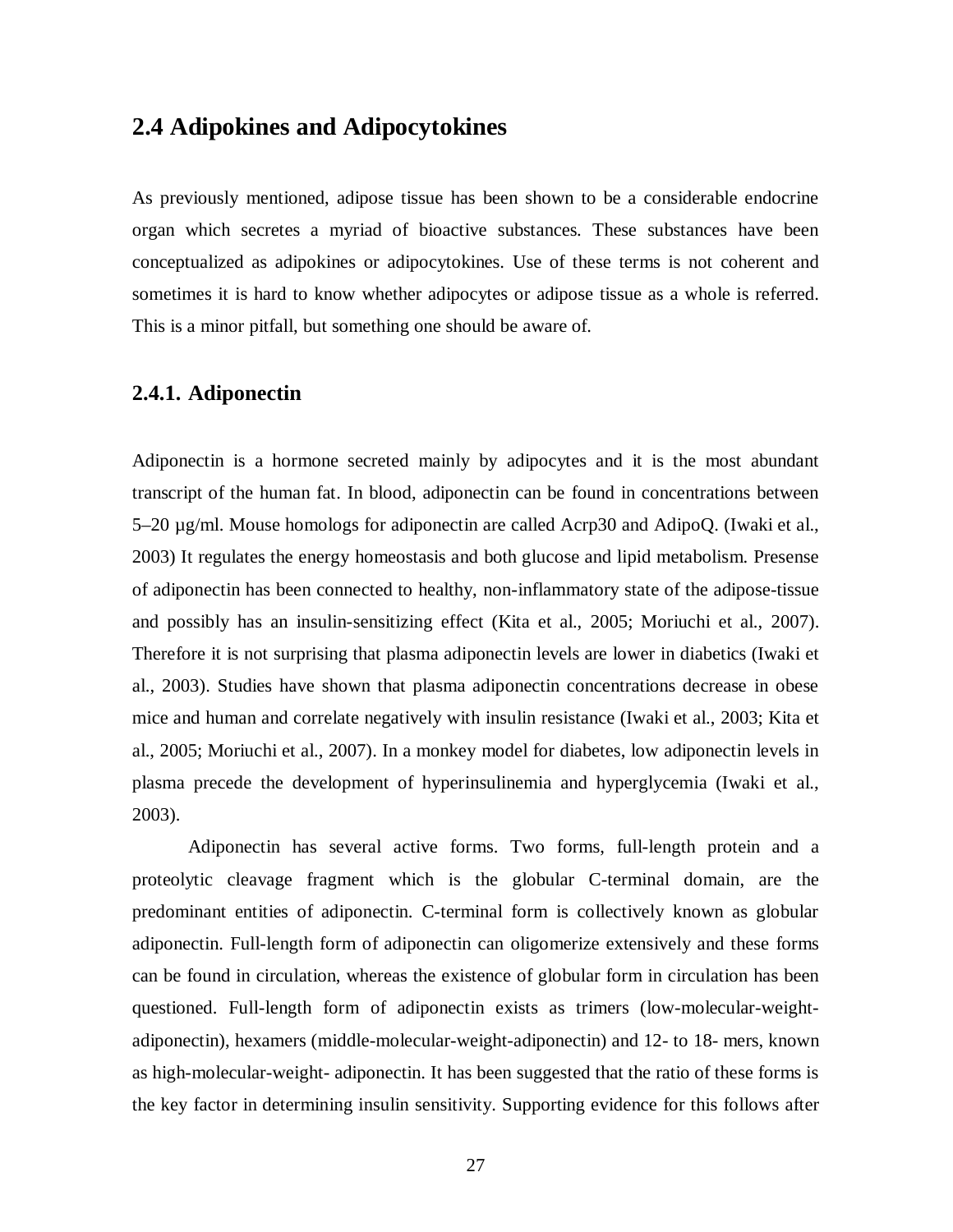weight reduction: moderate weight loss increases the ratio of high-molecular-weight to middle-molecular-weight and at the same time the amount of low-molecular-weightadiponectin is reduced in the serum. (Tilg & Moschen, 2006)

Adiponectin has a number of beneficial properties. Antidiabetic properties are manifested through insulin receptor substrate-1 (IRS-1) and phosphatidylinositol-3 kinase (PI-3K) which increase glucose uptake into skeletal muscle. Adiponectin also enhances muscle  $\beta$ -oxidation and suppresses hepatic glucose production. It has antiatherogenic effects in tissue cultures and it also suppresses monocyte adhesion to endothelial cells by reducing NF-KB signalling. Adiponectin also inhibits macrophage foam cell formation and vascular smooth muscle cell proliferation and migration. (Iwaki et al., 2003)

Two receptors for adiponectin have been found. These are expressed mainly in the skeletal muscle (Receptor 1) and in the liver (Receptor 2). Signals are transmitted through adenosine monophosphate-activated protein (AMPK) which functions as an energy sensor and regulates cellular metabolism. (Iwaki et al., 2003)

Insulin resistance and diabetes can be induced with diet in adiponectin deficient mice. Neointimal thickening of the arterial wall is also observed. Adiponectin supplementation reverses the diabetic and atherogenic phenotype in these knockout mice (Iwaki et al., 2003).

It seems that hypoadiponectinemia precedes pathological conditions such as obesity-related metabolic syndrome, accompanied with insulin resistant diabetes and atherosclerosis. A therapy which could increase the endogenic production of adiponectin might be beneficial in treating these complex diseases. Thiazolidinediones, which are used to treat diabetes, have been shown to increase the plasma adiponectin levels in humans (Westerink & Visseren, 2011). Reduction of body mass with diet and enhanced exercise activity are found to increase the plasma adiponectin levels (Moriuchi et al., 2007). PPARresponsive element (PPRE) upon which  $PPAR\gamma/RXR$  complex binds, has been found in adiponectin promoter. Also liver receptor homolog-1 (LRH-1) has been found to enhance adiponectin gene transactivation in adipocytes (Iwaki et al., 2003). TNF- $\alpha$ , which is secreted from the adipocytes, has been shown to decrease the levels of adiponectin expression and secretion (Moriuchi et al., 2007). TNF- $\alpha$  might transmit its effects by modulating the C/EBP activity (Kita et al., 2005). Adiponectin has three binding sites for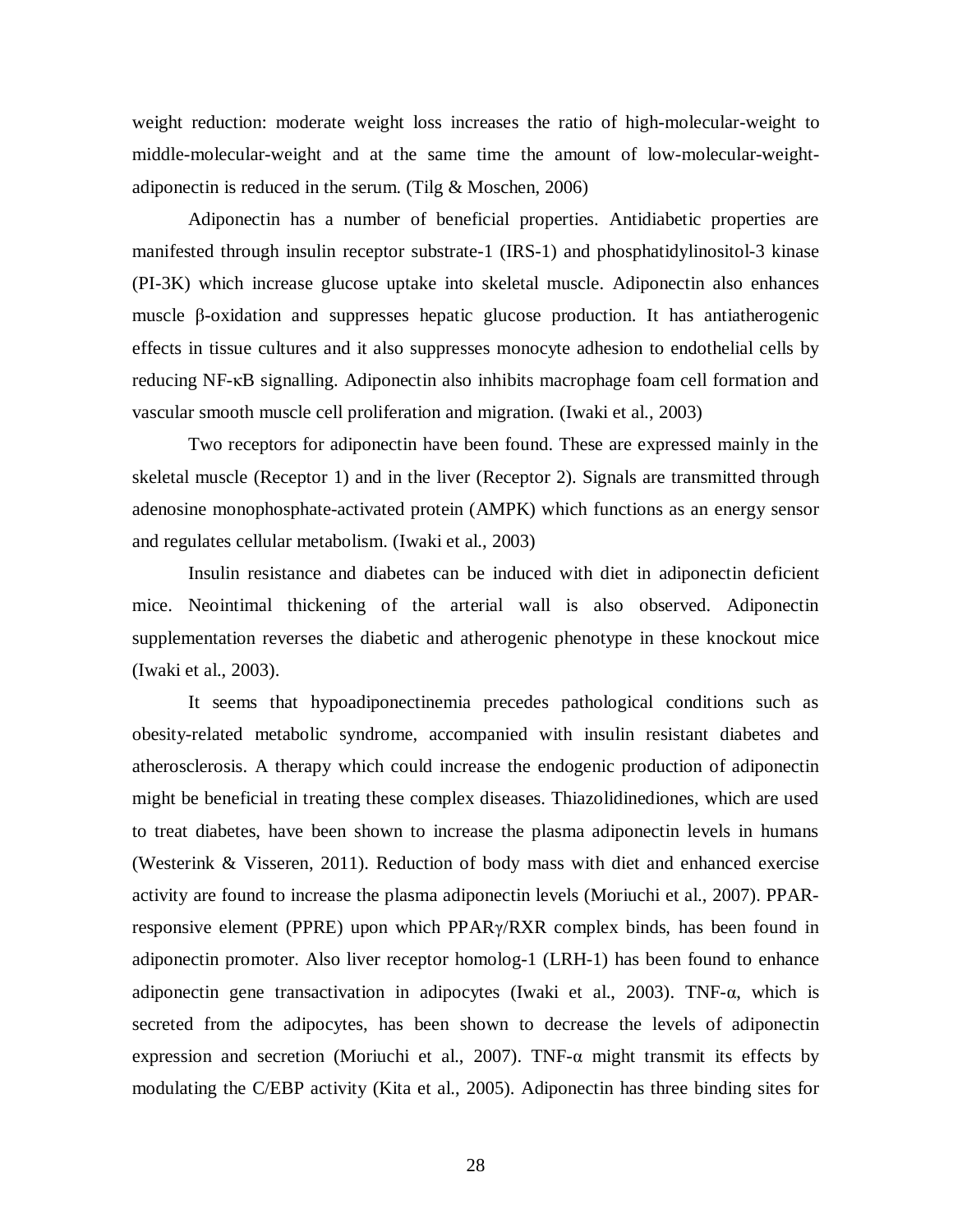C/EBP proteins in its promoter and it has been shown in 3T3-L1 adipocytes that C/EBP $\beta$ ,  $\delta$ and  $\alpha$  bind to these sites in a temporal manner. First appear  $\beta$  and  $\delta$  within hours from the beginning of differentiation, and later  $C/EBP\alpha$  along with adiponectin, which appears after five days of culturing (Salma et al., 2006).

#### **2.4.2 Leptin**

Leptin is the best studied adipokine and the first which was shown to have role in the regulation of adiposity (Rosen & Spiegelman, 2006). Molecular weight of leptin is 16 kDa and it circulates as free and bound forms. It is mainly expressed in the adipocytes, but also at low levels in stomach, mammary gland, placenta and skeletal muscle. (Ahima et al., 2006) Mutations in leptin itself or in its receptors lead to obesity both in humans and animals. Classic animal models for leptin study, *ob/ob* and *db/db* mice, have provided valuable data for understanding the metabolic pathways related to obesity. The *ob/ob* mice have a mutation on the coding region of the *obese* gene (leptin), which leads to truncated nonfunctional leptin protein. As a consequence these mice are obese, have severe insulin resistance, steatosis (adipose degeneration), hyperglycemia, lowered fertility and immunosuppression. (Hwang et al., 1997; Ahima et al., 2006) The *db/db* mice have mutation on the gene which codes for leptin receptor. This mutation leads to alternative splicing and an intermediate form of the receptor which lacks most of the signaling capacity. These mice have similar phenotype as *ob/ob* mice (Hwang et al., 1997). Therefore, it is not surprising that plasma and WAT leptin levels correlate positively with WAT mass, adipocyte size and triacylglycerol content (Ahima et al., 2006). Leptin levels are higher when individual is obese. Also women have higher leptin levels, even after adjustment with body mass. Sexual dimorphism is probably due to a higher amount of subcutaneous WAT in women. (Ahima et al., 2006) Receptor activation induces the anorexigenic pathways and represses the orexigenic ones (Rosen & Spiegelman, 2006). Cold exposure and adrenergic stimulation decrease leptin levels whereas insulin, cytokines and glucocorticoids increase leptin levels (Ahima et al., 2006). Concept "leptin resistance" has been introduced since obese individuals express high levels of leptin but the suppression of appetite is not functional. Number of explanations has been proposed to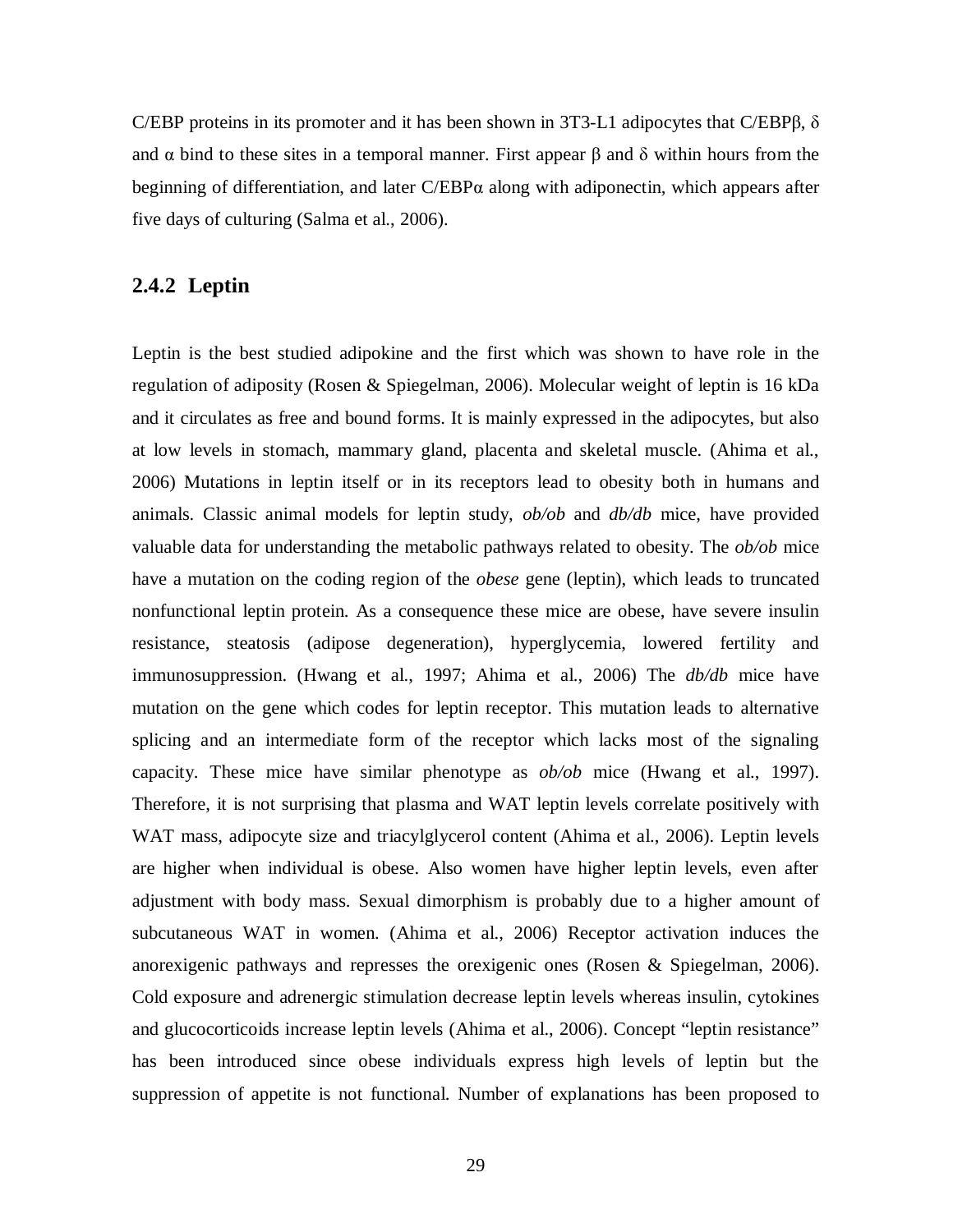contribute this phenomenon. It has been suggested that high leptin levels themselves are inducing the resistance through suppressor of cytokine signaling (SOCS3), which blocks the leptin receptor signaling. (Ahima et al., 2006; Gualillo et al., 2007)

Leptin levels peak during the night in humans, but the mechanism and possible functional significance is unknown. Fasting decreases leptin levels and eating increases them. These changes happen with a few hour delay. (Ahima et al., 2006) Leptin receptor has at least six different splice variants (Tilg & Moschen, 2006). LRa, the short form of leptin receptor, lacks cytoplasmic domain required for signaling. The long form of leptin receptor (LRb) mediates intracellular signaling. This receptor is expressed in the hypothalamus and brainstem where it participates in the control of feeding, metabolism and neuroendocrine function. (Ahima et al., 2006) Leptin signaling is classically mediated through JAK2 and STAT3 (Ahima et al., 2006). Leptin promoter has at least one functional C/EBP binding site and in 3T3-L1 adipocytes the C/EBP transcription factors behave similarly as in adiponectin: C/EBPs  $\beta$  and  $\delta$  appear within hours after differentiation is initiated and  $C/EBP\alpha$  appears only after few days of differentiation along with the leptin, which appears in 5-7 days. (Salma et al., 2006) TZDs inhibit leptin gene expression in adipocytes (Rangwala & Lazar, 2000)

#### **2.4.3. Adipsin/Complement factor D**

Adipsin is part of the alternative pathway of the complement activation. It is the ratelimiting enzyme of this pathway and its enzymatic activity is targeted to complement factor B, which is cleaved when it forms a complex with complement factor C3 (R. T. White et al., 1992; Fantuzzi, 2005) Adipsin was also one of the first proteins found to be secreted from the white fat adipocytes. It was discovered in cell culture studies and found to be expressed in a differentiation-dependent manner (Trayhurn & Beattie, 2001). The cell line was mouse 3T3-F442A (R. T. White et al., 1992). Studies with animal models for obesity showed that the expression of the adipsin gene was reduced considerably in this condition. This led to the original view that adipsin might serve as lipostatic signal (Trayhurn  $\&$ Beattie, 2001). However, it was later discovered that adipsin levels are not reduced in obese humans but rather correlate with the fat mass and increase with obesity (Esterbauer et al.,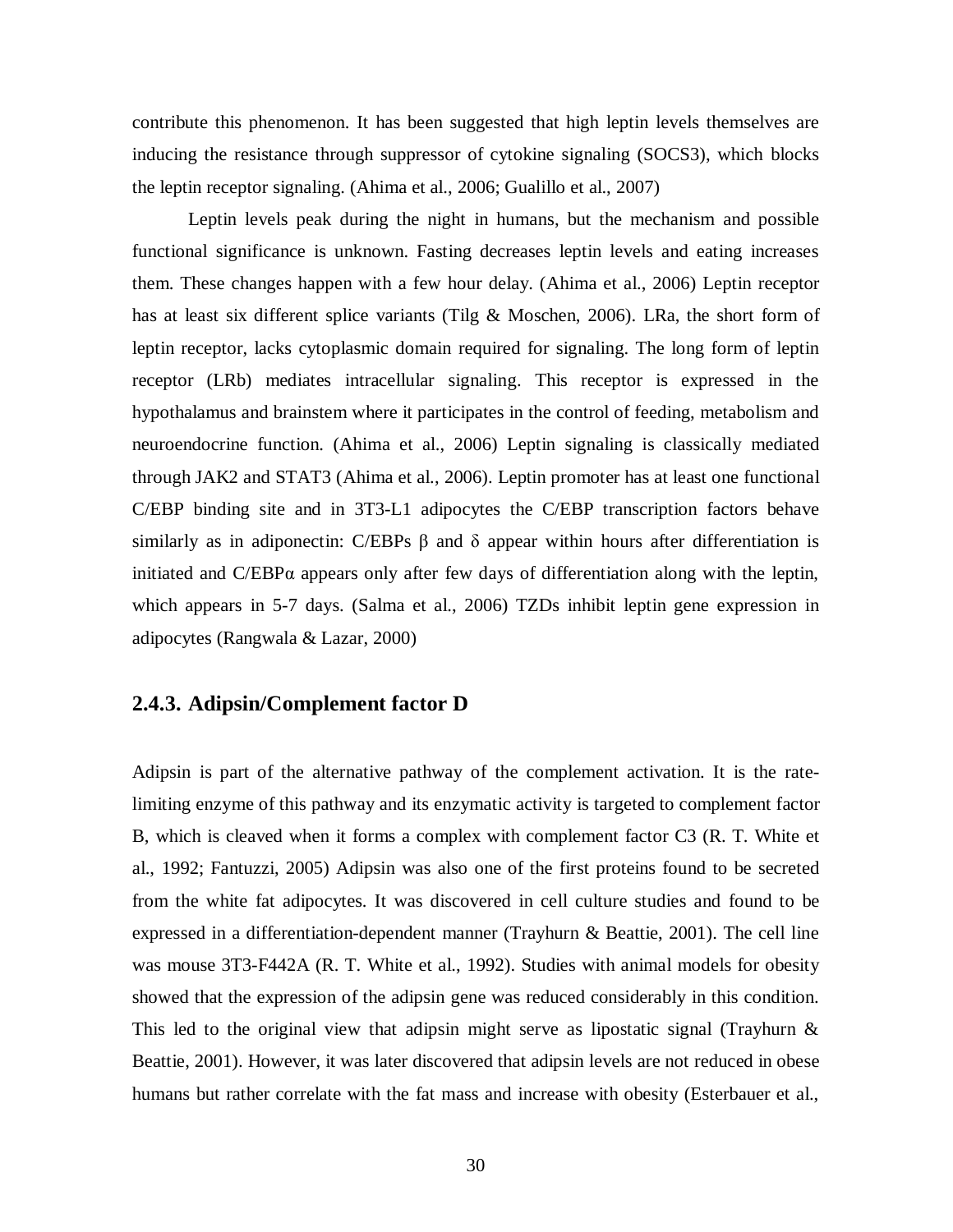1999). The signaling role of this protein for energy balance was therefore abandoned (Trayhurn & Beattie, 2001). One study concentrated on fat depot specific gene expression in adipocytes and it was found that adipsin is expressed at similar levels both in omental and subcutaneous adipose tissue (Montague et al., 1998)

#### **2.4.4 Resistin**

Resistin, also known with the name FIZZ3, is an adipocyte-derived peptide hormone which was first described in 2001 in rodents. The name resistin comes from insulin resistance which was observed when mice were injected with resistin. In humans, resistin is also expressed in macrophages. Production of resistin is increased in obesity and decreased by  $PPAR\gamma$  ligands. Animal studies have shown a causal role between serum resistin levels and glucose homeostasis. Increase in resistin (infusion, over-expression) leads to hyperglycemia and decrease from the normal levels (gene knockout, antibody infusion) protects from the effects of obesity-induced hyperglycemia.

In humans the role of resistin is not as clear as in rodents since not all of the studies have been able to show the increase of serum resistin in obese type 2 diabetics. *In vivo* studies consistently show that resistin suppresses muscle and liver AMPK but in general, very little is known about the intracellular signaling pathways. (Galic et al., 2010)

#### **2.4.5 MCP-1**

Monocyte chemotactic protein-1 (MCP-1) is a chemokine expressed by adipocytes and number of other cell types including macrophages, smooth muscle cells and endothelial cells. MCP-1 is also known by the name chemokine ligand 2 (CCL2). MCP-1 is a member of small inducible cytokine family and it has an important role in recruiting monocytes and T lymphocytes. (Sell et al., 2006; Sell et al., 2006; Gualillo et al., 2007) In diabetic patients the plasma levels of MCP-1 are significantly higher than in lean subjects (Sell et al., 2006). MCP-1 has been shown to up-regulate the leptin synthesis in cultured adipocytes (Gualillo et al., 2007). MCP-1 polymorphism has been linked to high risk of coronary atherosclerosis. Epicardial adipose tissue has been shown to produce higher amounts of this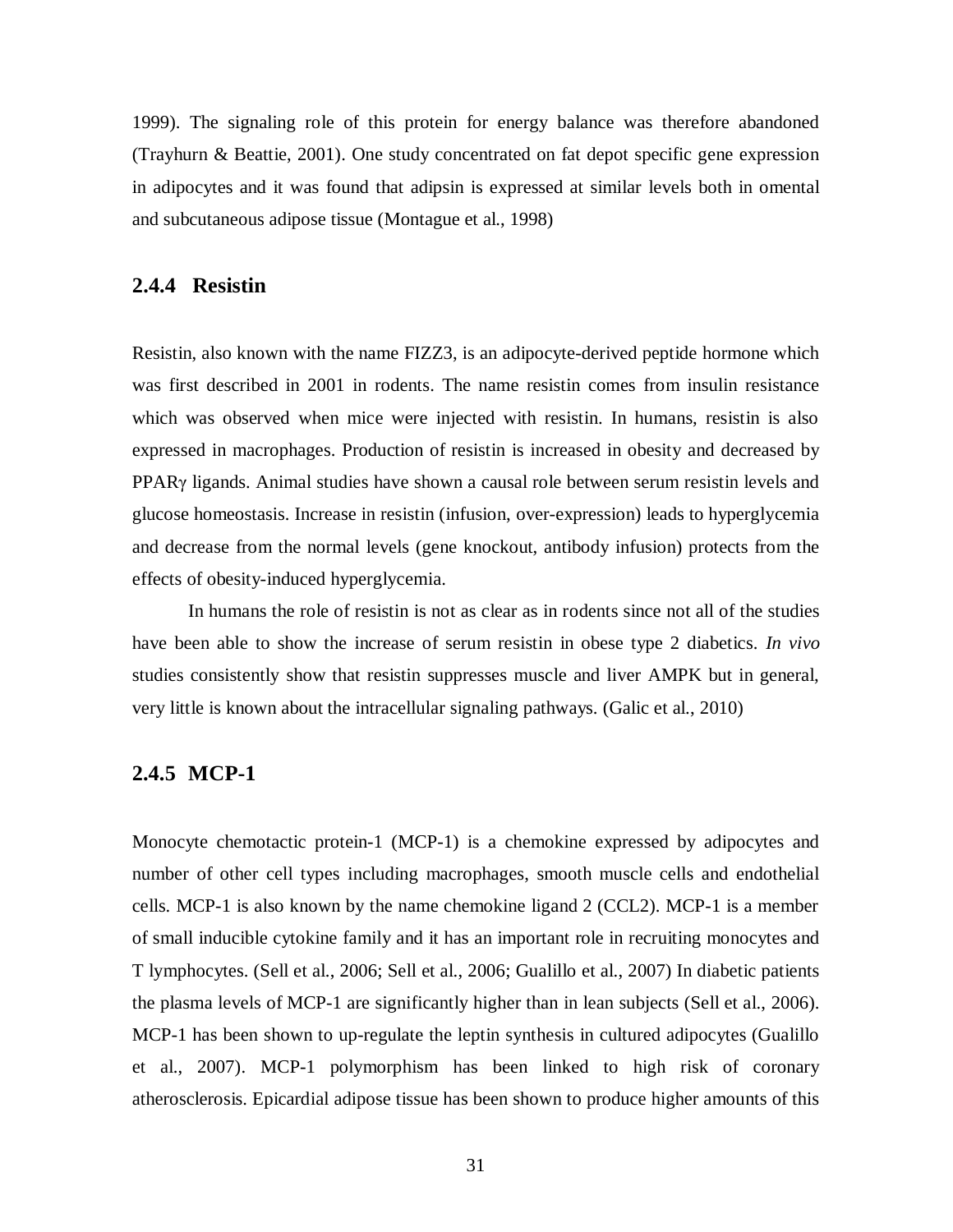protein than subcutaneous white adipose tissue. Thus, the link between cardiovascular dysfunction and this chemokine/adipokine is easy to draw and it might be that this factor acts via paracrine or juxtacrine mechanism and the effect is local rather than systemic (Gualillo et al., 2007)

#### **2.4.6 TNF-Į**

Tumor necrosis factor-  $\alpha$  (TNF- $\alpha$ ) is a soluble pro-inflammatory protein. 17-kDa biologically active form is released after cleavage. Originally found in macrophages and lymphocytes this pro-inflammatory cytokine was later demonstrated to be produced also by adipocytes. However, the main source of TNF- $\alpha$  in adipose tissue is macrophages. Obesity induces significantly the expression of  $TNF-\alpha$  in adipose tissue and this effect has been seen in both animal and human studies.

TNF- $\alpha$  has been linked to insulin resistance and there is a strong inverse correlation between TNF- $\alpha$  secretion and insulin stimulated glucose metabolism. TNF- $\alpha$  has the ability to decrease the tyrosine kinase activity of the insulin receptor and consequently attenuate the downstream signaling. Proteins in the insulin signaling pathway such as GLUT4 and PPAR $\gamma$  are down-regulated by TNF- $\alpha$  in adipocytes. Use of TNF- $\alpha$  antibodies in obese patients with T2D did not improve their insulin sensitivity. (Zou & Shao, 2008)

#### **2.4.7 Other adipokines**

Adipose tissue secretes several proteins and at the moment the number is closer to one hundred (Gnacinska et al., 2009), but not all of them are adipocyte derived. The following list is limited to those adipokines known to be secreted by the adipocytes.

Vaspin, visceral adipose tissue-derived serine protease inhibitor, was identified in obese and hyperinsulinemic rats (Rabe et al., 2008). *In vivo* administration of vaspin improved glucose tolerance and insulin sensitivity in mice (Lago et al., 2007). Vaspin serum levels are also correlated with human obesity but abrogated in type 2 diabetes (Rabe et al., 2008). Levels of leptin, resistin and TNF- $\alpha$  have been shown to decrease by vaspin (Wozniak et al., 2009).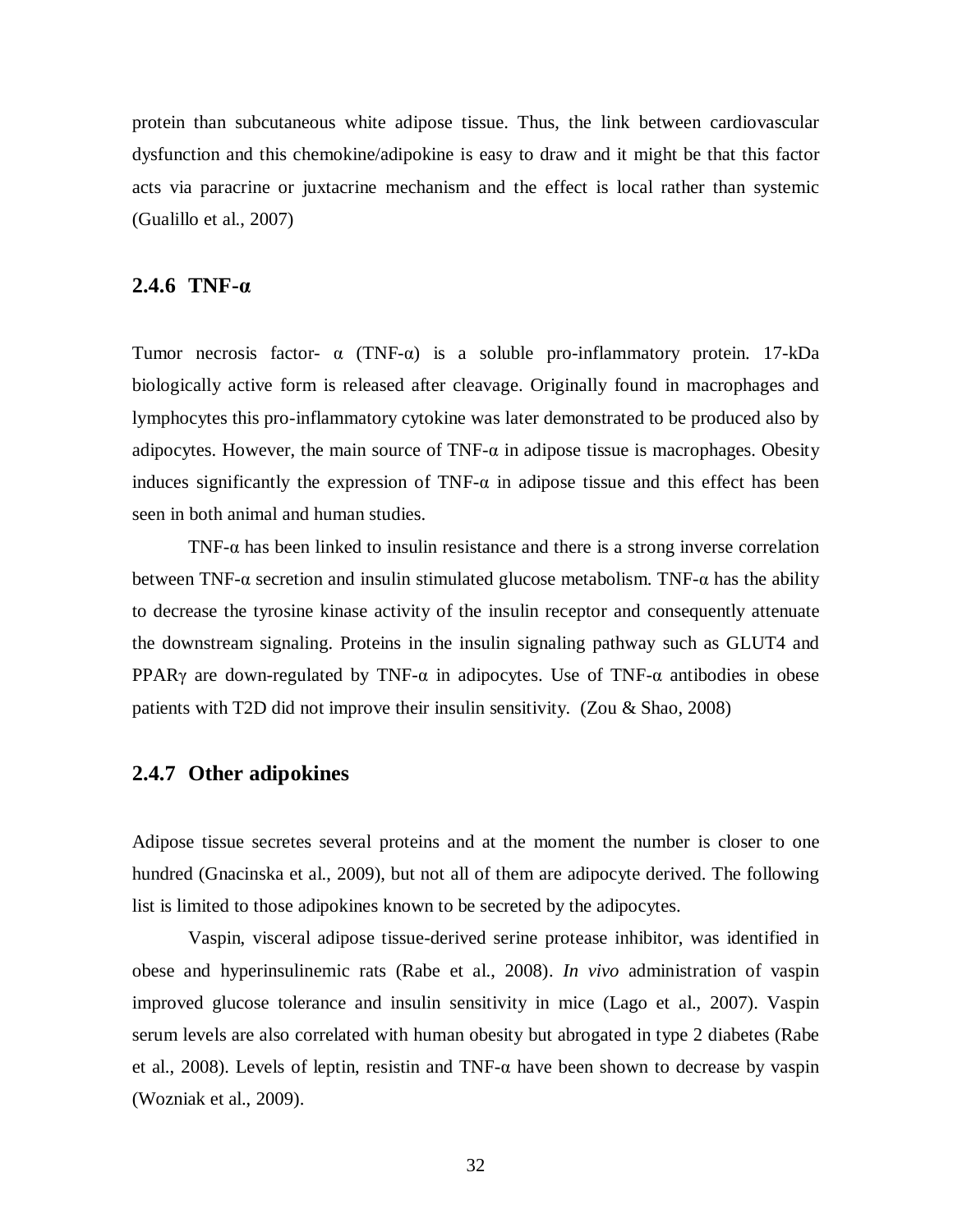Visfatin was found to be an adipokine in 2005. It was previously known with the name PBEF (pre-B-cell colony enhancing factor) (Fantuzzi, 2005; Rabe et al., 2008). Visfatin levels are high in visceral fat and the plasma protein levels increase with obesity (Zou & Shao, 2008). Insulin-mimetic effects were shown in initial studies with cultured cells and mice but further studies have failed to show the connection between visfatin levels and parameters of insulin sensitivity (Rabe et al., 2008). Visfatin binds the insulin receptor, but different site than insulin (Zou & Shao, 2008) Also nicotinamide phosphoribosyltransferase enzymatic activity has been shown in this adipokine (Rosen & Spiegelman, 2006)

Apelin is secreted by adipocytes but also by number of other cell types, including the cells of cardiovascular system (Gualillo et al., 2007) Increase in the insulin levels increases the apelin levels, which leads to potential link between obesity-related insulin sensitivity (Trayhurn, 2005). Apelin has also been shown to have positive hemodynamic and inotropic activities (Guzik et al., 2006; Wozniak et al., 2009). Interestingly, apelin has been proposed to have an effect on adiponectin levels and to brown adipose tissue uncoupling proteins (Gualillo et al., 2007; Wozniak et al., 2009)

IL-6, interleukin 6, is a cytokine of which approximately 25% is secreted by adipocytes (Gualillo et al., 2007). Its plasma concentrations correlate with metabolic syndrome and type 2 diabetes. In fact, IL-6 has been shown to impair insulin signaling and up-regulate the MCP-1 expression, along with the down-regulation of adiponectin and visfatin. (Gualillo et al., 2007) High levels of IL-6 might be due to increase in the acutephase proteins observed in obese patients, such as C-reactive protein (CRP) (Fantuzzi, 2005)

RBP4, retinol-binding protein 4, was previously thought to have a role only in retinol transportation, but it has now been characterized as adipocytokine. RBP4 serum levels are increased with type 2 diabetes. (Tilg & Moschen, 2006) Transgenic expression of RBP4 in mice causes insulin resistance (Tilg & Moschen, 2006; Rabe et al., 2008). However, the detrimental role of RBP4 is not confirmed in all studies and it might be limited to rodents (Rabe et al., 2008) RBP4 is regulated by the GLUT4 transporter and the overexpression of RBP4 impairs the insulin action is muscle and liver. (Rosen & Spiegelman, 2006)

33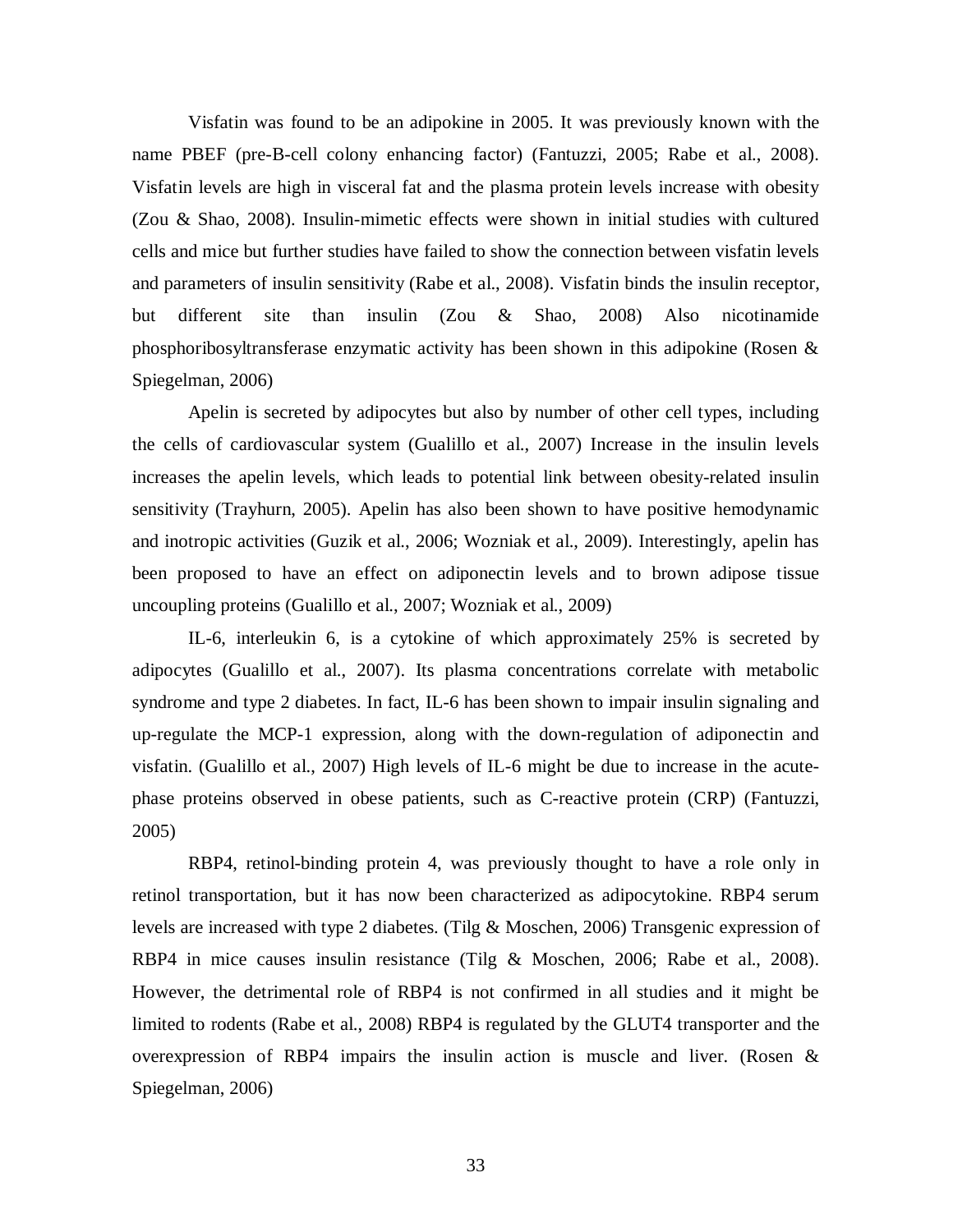## **2.5 Cell Lines and differentiation protocols**

#### **2.5.1 SW872 cell line**

SW872 is a human liposarcoma cell line which was isolated in 1974 by A. Leipovitz from a surgical specimen of fibrosarcoma at Scott and White Clinic in Temple, Texas (hence the name SW). Histopathological analysis graded the tissue as undifferentiated malignant tumor consistent with liposarcoma. The subject was 36 year old caucasian male. SW872 cells are available for purchase from ATCC (American Type Culture Collection) under the name HTB-92<sup>TM</sup>. (www.atcc.org)

The earliest publications in which this cell line was used are from 1996 and they focus on vitamin D and cholesteryl ester transfer protein (CETP) (Richardson et al., 1996). Since then the research has been focused mainly on lipoproteins. Also some cancer research has been performed with SW872 cell line (Guo et al., 2008). However, none of the studies have focused specifically on adipokine production. At the moment (May, 2011), the number of published studies with this particular cell line is rather scarce. Literature search in PubMed gives only 33 publications (keywords: SW872, HTB-92). Only in 2 publications the cells have been grown more than five days, 15 and 17 days respectively, and both papers are from the same research group (Wassef et al., 2004; Carmel et al., 2009). This research group has their focus on apolipoprotein E. These two studies show clear expression patterns for PPAR $\gamma$  and C/EBP- $\alpha$  at mRNA level. In the two studies the initial expression of PPAR $\gamma$  (2-4 days in culture) is higher than in the middle of the protocol (8-10 days). In the end however (15-17 days in culture) the expression of PPAR $\gamma$  reaches its peak value. The magnitude of  $PPAR\gamma$  expression is within a narrow range but changes are consistent. (Wassef et al., 2004; Carmel et al., 2009) The expression of  $C/EBP-\alpha$  is available from only one study (Carmel et al., 2009), but the results clearly show that the expression of  $C/EBP-\alpha$  rises considerably between days 2 and 15 in culture. Interestingly, the over expression of ApoE leads to increased proliferation and differentiation is blunted (Carmel et al., 2009). Other experimental setups found in the literature are much shorter and generally the approach is to grow the cells near-confluent or confluent and then perform an experiment with maximum duration of 2 days. (Izem & Morton, 2001)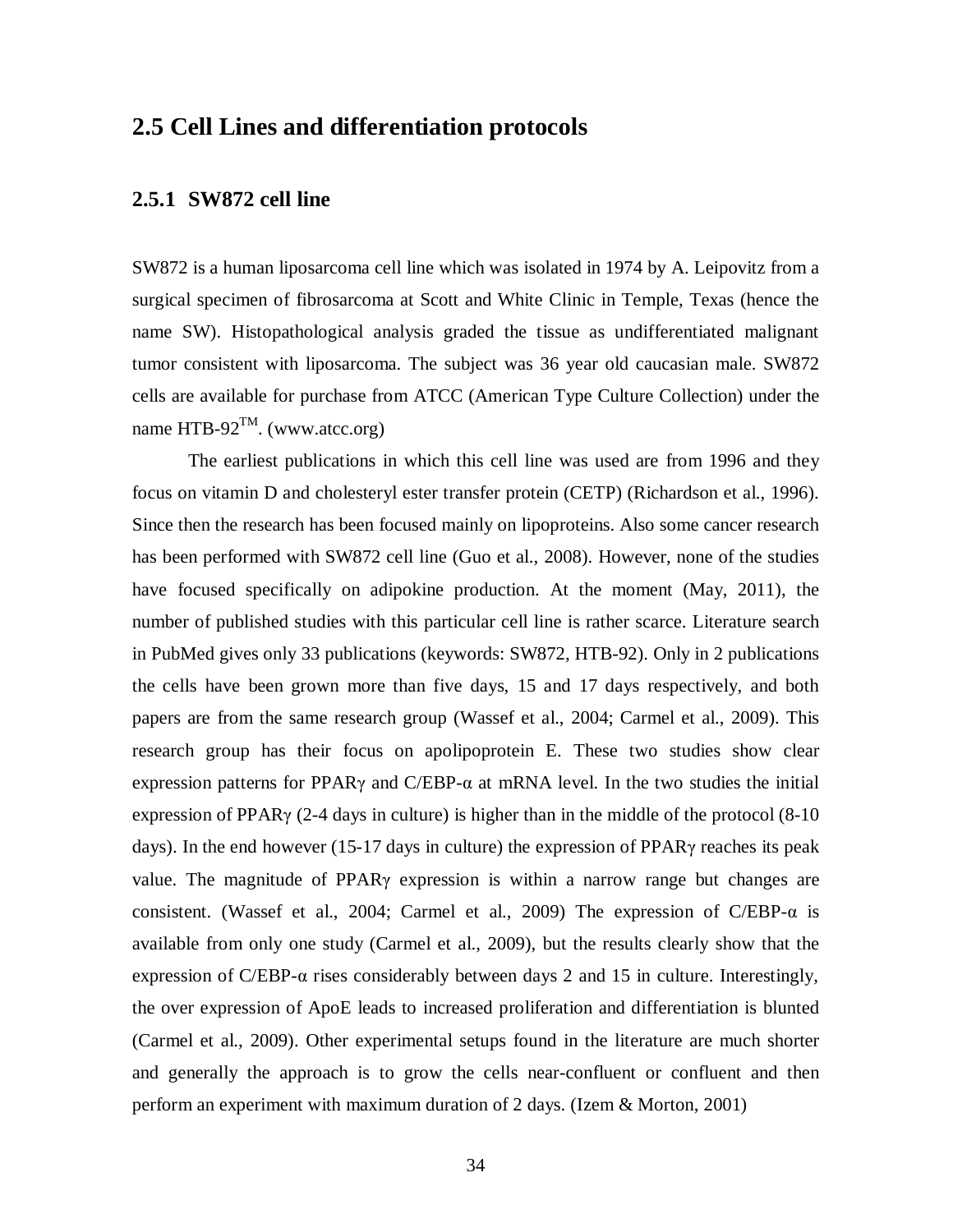Adipokine expression in this cell line hasn't been studied very extensively, but some results are available. Adipsin expression was reported in 2001 by Vassiliou (Vassiliou et al., 2001). However, that data was not shown. Leptin and adiponectin expression has been shown at mRNA level by the previously mentioned study group (Tarnus et al., 2009), but none of the papers show expression on protein level.

SW872 cells differentiate without the differentiation cocktail and they constitutively express genes important to adipocyte development (Wassef et al., 2004). It has also been stated by Izem and Morton that SW872 is a fully mature, lipid-poor adipocytic cell line (Izem & Morton, 2007). SW872 cells proliferate continuously to reach confluency (Carmel et al., 2009). Stained SW872 cells can be seen in Figure 5.



Figure 5. Oil Red O and hematoxylin staining of SW872 cells. A and B has been grown without or with oleate, respectively. C is a 2.5  $\times$  magnification of B. Picture modified from Izem, 2001.

#### **2.5.2 3T3-L1, 3T3-F442A and other cell lines used**

3T3-L1 and 3T3-F442A cell lines are still perhaps the most used models for adipocyte behavior (Hwang et al., 1997; Gregoire et al., 1998; Ntambi & Young-Cheul, 2000; Armani et al., 2010). These cell lines were clonally isolated from Swiss 3T3 cells, which are derived from disaggregated 17- to 19-day mouse embryos (Gregoire et al., 1998; Armani et al., 2010). 3T3-L1 and 3T3-F442A are unipotent preadipocytes committed to adipocyte lineage. Other cell lines used are: Ob1771 and Ob17, which are from *ob/ob* mice; TA1 and 30A5, which are from multipotent cell line C3H-10T1/2, and 1246 which is from mouse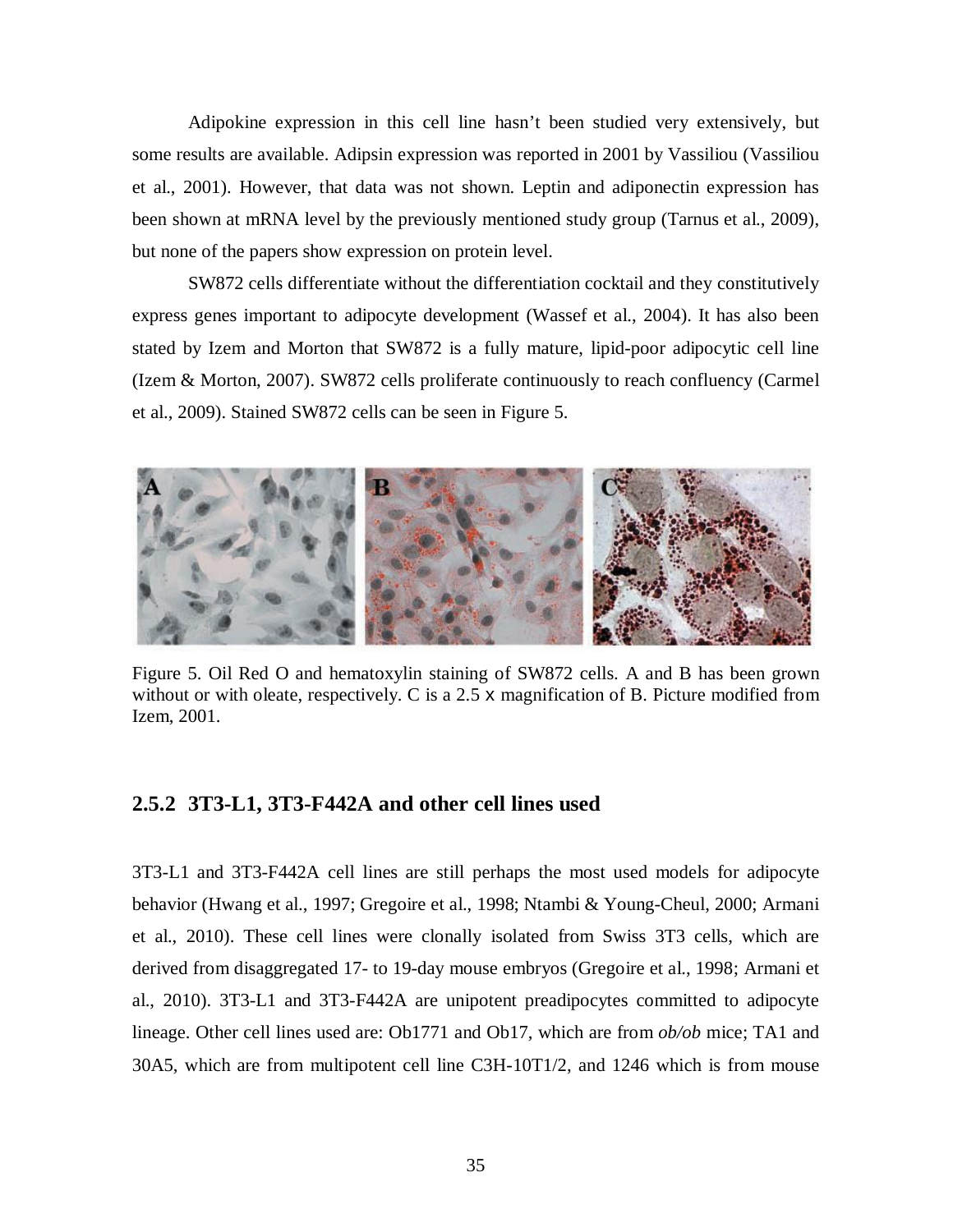teratocarcinoma (Hwang et al., 1997). Literature search in Pubmed for these cell lines gives over 8000 publications.

In contrast to SW872, differentiation protocols for these adipocytic lineages are well established. These lines display morphological and biochemical characteristics of the mature adipocytes (Hwang et al., 1997). In fact, when 3T3-L1 preadipocytes are injected into mice, they differentiate and, form fat pads which are indistinguishable from normal adipose tissue (Ntambi & Young-Cheul, 2000). Most of the current knowledge of adipocyte transcription factors and differentiation is from these cell lines (Armani et al., 2010).

Upon confluence these cells become growth arrested and that serves as a signal to differentiate. After the cells have become confluent the differentiation is initiated with appropriate stimuli (described in detail later). The temporal features of transcription factors in 3T3 cells have been determined in detail. After the hormonal stimulus is given to the cells they express  $c$ -*fos, c-jun, junB* and  $c$ -*myc* within one hour after the induction. C/EBP $\beta$ and C/EBP $\delta$  appear also shortly after the induction and their expression lasts approximately 2 days. During the expression of  $C/EBP\beta$  and  $C/EBP\delta$ , the expression of master regulators of adipocyte phenotype increase, namely PPAR<sub>Y</sub>, C/EBPa and SREBP. (Ntambi & Young-Cheul, 2000; Rangwala & Lazar, 2000) Article by Salma and others gives a nice view to these events (Salma et al., 2006)

#### **2.5.3 Primary cultures from human and animal sources**

Along with the use of established cell lines, also primary cultures have been used. These cells have the advantage of being diploid, which is not usually the case with cell lines. Another advantage of the primary cultures is that they can be taken from different fat pads and it has been shown in many occasions that fat from different anatomical locations has different molecular and biochemical features (Gregoire et al., 1998). Also the age of the donor has considerable reductive effect on the replicative potential of the adipocytes (Armani et al., 2010). On the downside however, the hormonal regime for differentiation varies according to the cellular context and the cells cannot be grown many passages as they retain the original diploid genotype (Armani et al., 2010) Primary cultures have been initiated from many species; human, pig, rabbit, rat and mouse and usually subcutaneous fat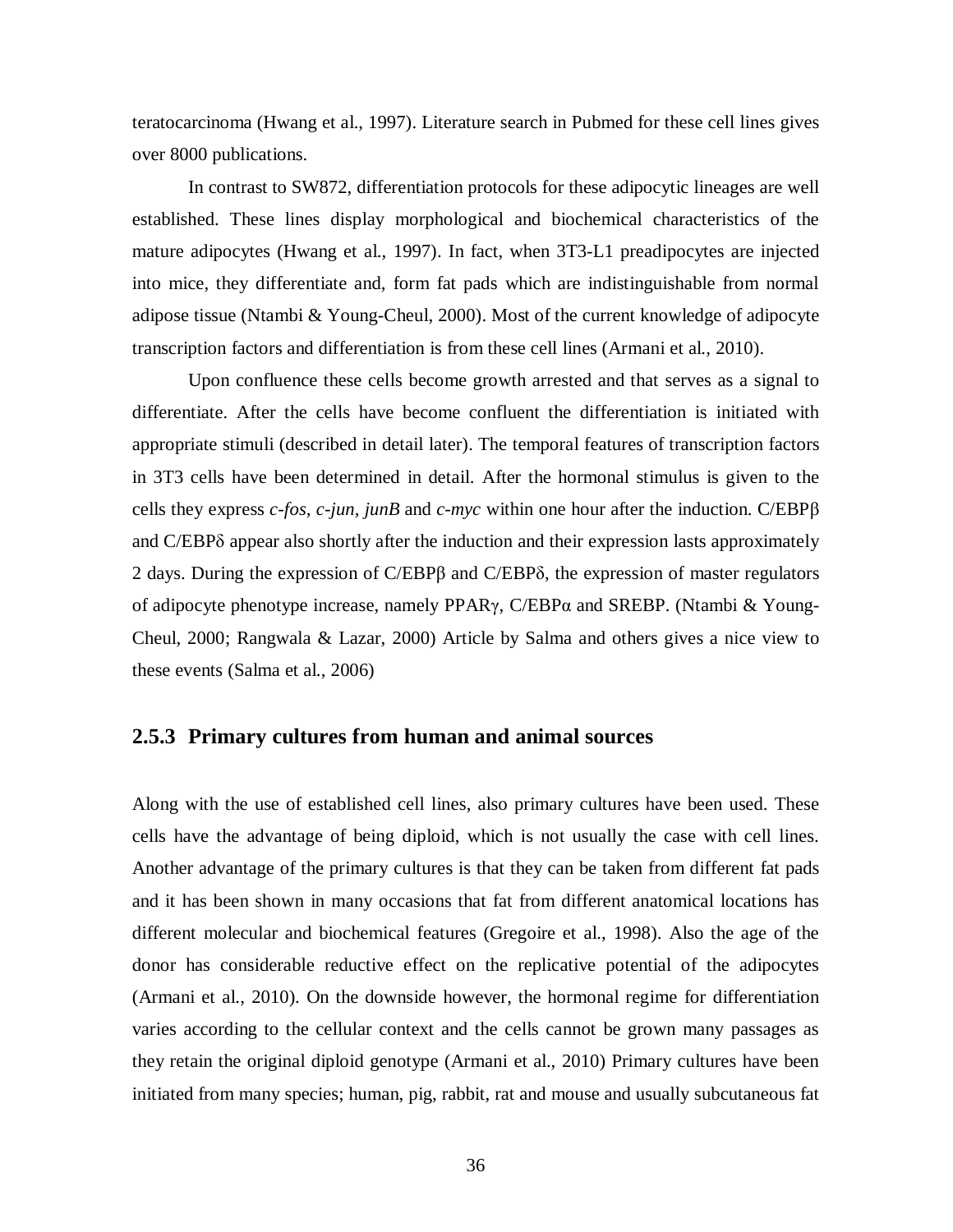is used. With rat, epididymal and retroperitoneal fat has also been used. Perirenal fat from rabbit and pig has also been used (Gregoire et al., 1998).

#### **2.5.4 Differentiation protocols**

At least 3T3-L1 adipocytes differentiate spontaneously into fat-cell clusters after several weeks in culture with fetal calf serum. However, with differentiation procedures this process can be greatly enhanced and also synchronized and therefore the conclusions made from transcription timing and all other time related issues are more valid. (Gregoire et al., 1998)

Since 3T3-L1 is the most frequently used cell line in adipocyte research, the differentiation is also fairly standardized. Usually the differentiation medium includes insulin, dexamethasone (or some other glucocorticoid) and phosphodiesterase inhibitor methylisobutylxanthine (MIX, IBMX). Insulin is used to stimulate the IGF-1 (insulin-like growth factor-1) receptor. IGF-1 itself binds the receptor 100-fold more efficiently compared to insulin. Preadipocytes have large number of IGF-1 receptors but only few insulin receptors. During the differentiation the number of insulin receptors increases approximately 20-fold and the adipocytes become sensitive to insulin. (Hwang et al., 1997)

Glucocorticoids (like dexamethasone) have been shown to stimulate the adipocyte differentiation. Direct activation of the transcription can happen upon ligand binding since glucocorticoid receptor is a member of nuclear hormone receptor family. Also, prostaglandins  $PGE_2$  and  $PGF_{2\alpha}$  and prostacyclin have been shown to inhibit the differentiation process. As a result, inhibition of prostaglandin synthesis from arachidonate in the cyclooxygenase pathway has a stimulatory effect on differentiation. Dexamethasone inhibits the phospholipase A2 catalyzed release of endogenous arachidonate. Cyclooxygenase inhibitors, such as indomethacin and ibuprofen, have also been shown to promote the differentiation (Hwang et al., 1997). Methylisobutylxanthine (MIX) or isobutylmethylxanthine (IBMX), same compound with two different names, has been found to accelerate the differentiation process and is routinely used in the differentiation of the most common cell line  $3T3-L1$ . Increase in the expression of  $C/EBP\beta$  has been shown with the use of IBMX. Mechanisms behind IBMX are not totally resolved but it is known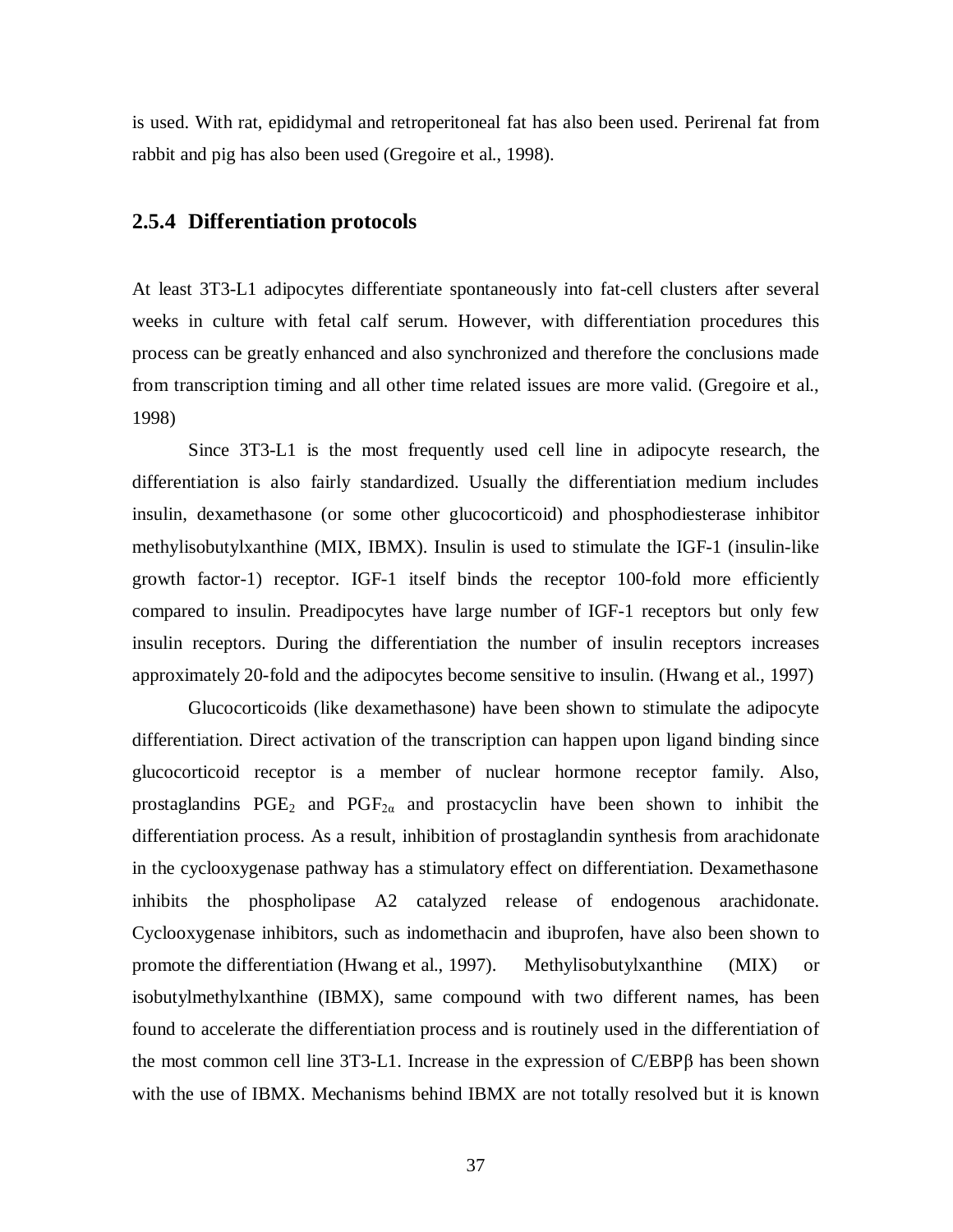to block A1 adenosine receptor and inhibit phosphodiesterases and to stimulate adenylate cyclase activity. The suggested mechanism of action for IBMX might be the increase in cAMP, but probably this is not the whole story since other compounds that increase the amount of cAMP have given contradictory results with the differentiation. (Gregoire et al., 1998) General timing of the events in the differentiation program of 3T3-L1 is shown in Figure 6.



Figure 6. 3T3-L1 preadipocyte differentiation. Major events of the differentiation are presented on a timeline. Areas labeled with gene names represent the periods of expression during the differentiation program. LPL: lipoprotein lipase; MIX: methylisobutylxanthine; DEX: dexamethasone; C/EBP: CCAAT/enhancer binding protein; PPAR: peroxisome proliferator-activated receptor. Picture modified from Ntambi 2000.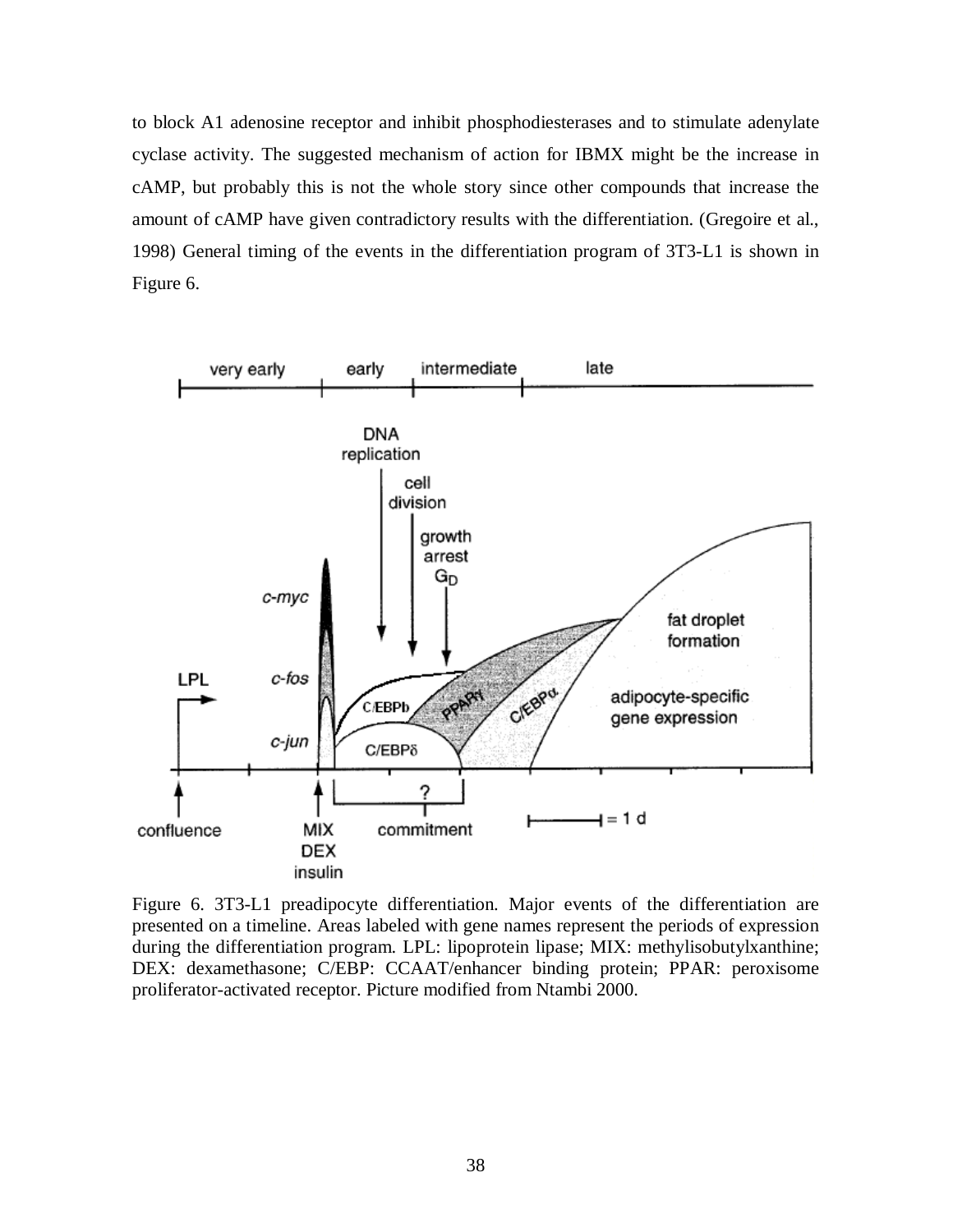In one SW872 study, insulin, dexamethasone, triiodothyronine (T3), biotin and pantothenate were used to stimulate the maturation in serum-free conditions (Wassef et al., 2004). The other study used 500  $\mu$ M oleate and 2  $\mu$ M rosiglitazone for four days to accelerate the growth and maturation (Carmel et al., 2009).

Primary cultures are usually differentiated in serum free conditions with insulin and a glucocorticoid (usually dexamethasone), with some exceptions (Gregoire et al., 1998).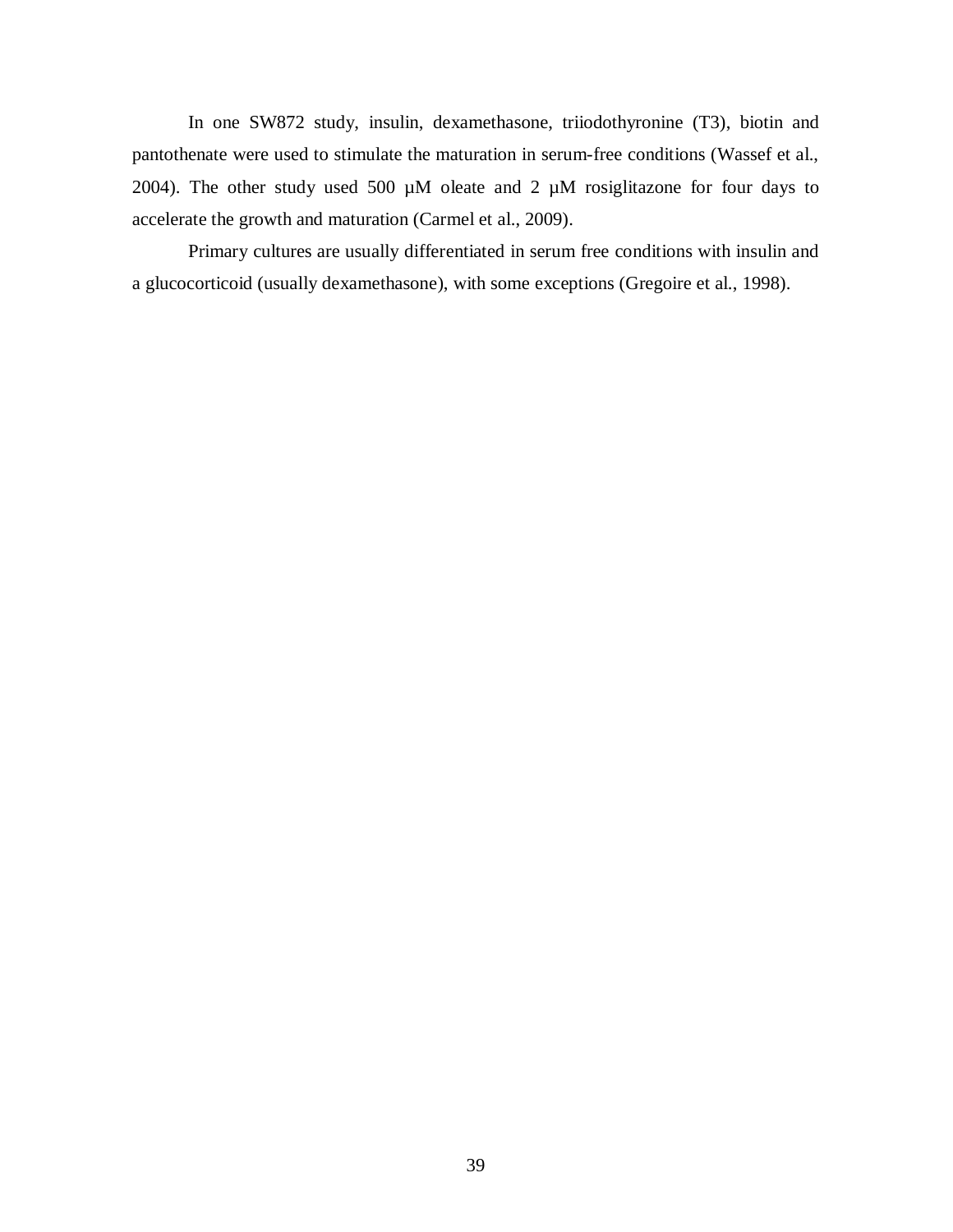## **3. Aims of the study**

The aim of the present study was to investigate the feasibility of a human cell line for pharmacological studies on the regulation of adipocytokine production in adipocytes. Human liposarcoma cell line SW872 was selected based on a literature search and used as a research model. The detailed aims of the study were:

1) Establish the cell culture conditions for SW872 cell line

2) Establish the differentiation procedures after which the cell line shows adipocyte phenotype and shows maturation dependent changes in adipocytokine production

3) Study the effect of selected pharmacological substances upon adipocytokine production after the established differentiation regime.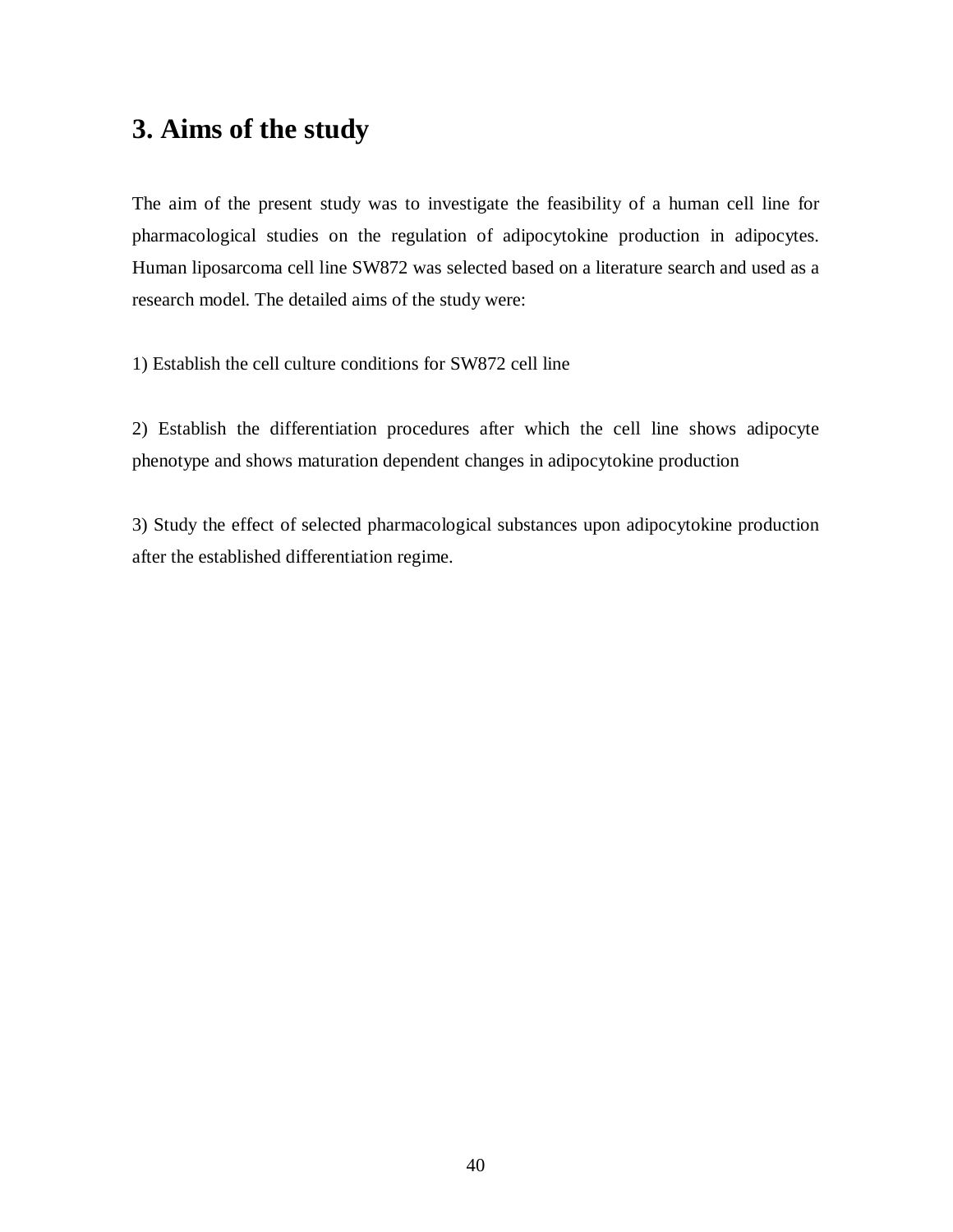## **4. Methods**

## **4.1 Cell culture**

#### **4.1.1 Materials**

Human SW872 liposarcoma cells were bought from the ATCC (American Type Culture Collection.) DMEM (Dulbecco's modified Eagle medium), FBS (fetal bovine serum) and Preadipocyte Growth Medium-2™ were bought from Lonza. Antibiotic/antimycotic solution was bought from GIBCO. The following reagents were purchased from Sigma: linoleic acid (L9530), oleic acid (O3008), 3-isobutyl-1-methylxanthine (I7018), human insulin (I9278), dexamethasone (D4902), DMSO (D8418). Rosiglitazone was bought from Cayman Chemical.

Pharmacological experiments were carried out using following substances: ibuprofen (550-249-G001, Alexis), dexamethasone (D4902, Sigma), rofecoxib (Merck & Co), paracetamol (UC448, Sigma), glucosamine (Sigma), iodoacetate (I9148, Sigma), ciglitazone (1307, Tocris), 15d-PGJ2 (538927, Calbiochem), resveratrol (1418, Tocris), quercetin (337951, Sigma), kaempferol (1124S, Extrasynthese). See table 2.

#### **4.1.2 Cell culturing**

Human SW872 liposarcoma cell line was used in the studies and it was purchased from ATCC (American Type Culture Collection) ATCC's brand name for this cell line is HTB-92.

Four different types of media were used in the course of this study and three of them in the actual differentiation and pharmacological experiments. These media were: Leipovitz L-15 Medium supplemented with L-glutamine and Phenol Red (Gibco®, Invitrogen), DMEM with 4,5 g/l glucose and L-glutamine (BioWhittaker®, LONZA), Ham's F-12 with Lglutamine (BioWhittaker®, LONZA) and Preadipocyte Growth Medium-2; PGM™-2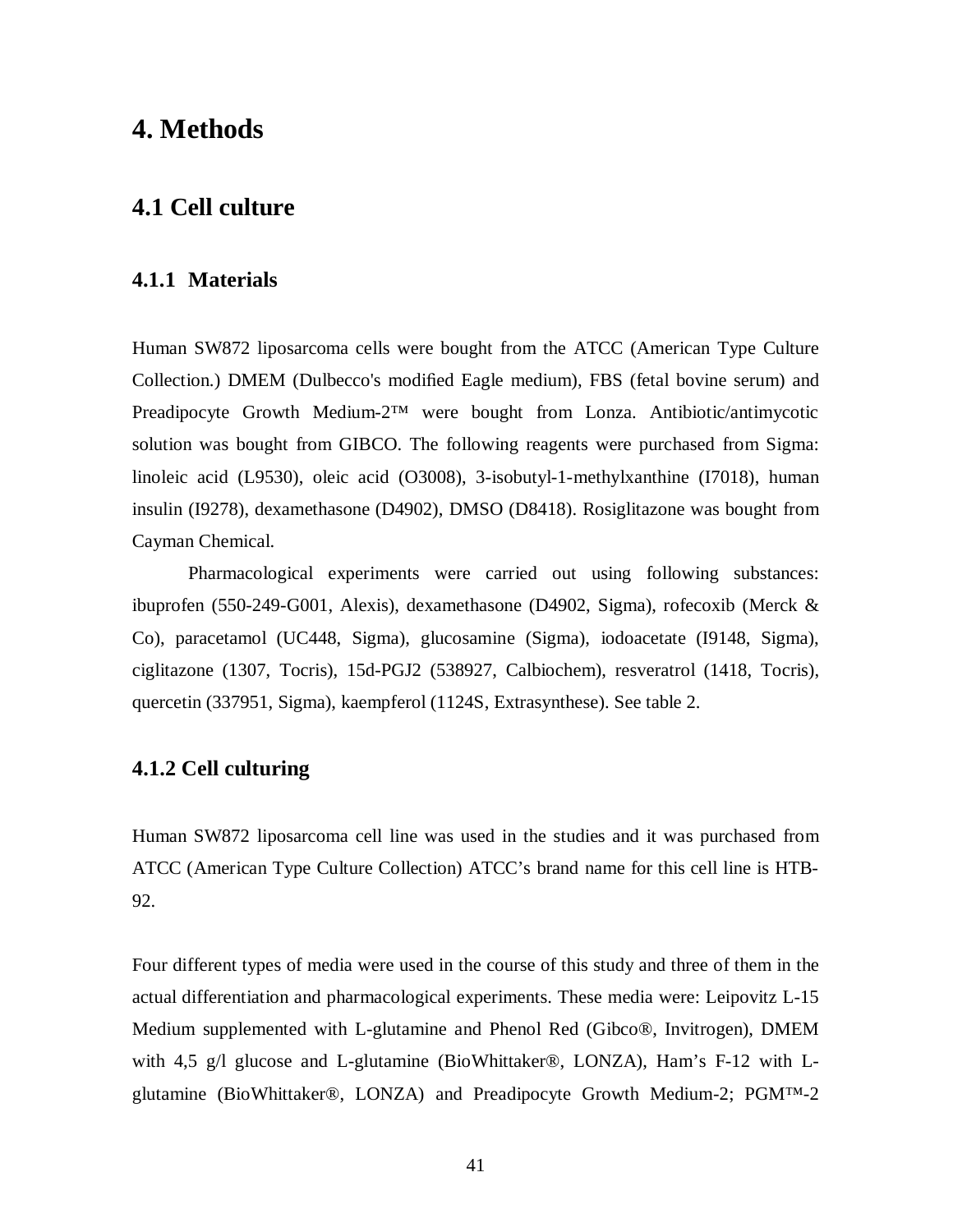(Poietics®, LONZA). (Table 1.) In addition, all media were supplemented with 10% fetal bovine serum (FBS) and Antibiotic-Antimycotic solution (15240-062, Invitrogen).

| Basal Media                              | Media used in experiments                                                       | Manufacturer, Brand          |
|------------------------------------------|---------------------------------------------------------------------------------|------------------------------|
| Leipovitz L - 15 with L-<br>glutamine    |                                                                                 | Invitrogen, GIBCO            |
| DMEM 4,5 g/l glucose<br>with L-glutamine | DMEM 4,5 g/l glucose with L-<br>glutamine                                       | LONZA, BioWhittaker®         |
|                                          | DMEM 4,5 g/l glucose with L-<br>glutamine, Ham's F-12 with<br>L-glutamine (1:1) | LONZA, BioWhittaker®         |
|                                          | PGMTM-2                                                                         | LONZA, Poietics <sup>®</sup> |

Table 1. Media used in the study

Leipovitz L-15 medium was used in the beginning of the study according to manufacturer's instructions but was later replaced with DMEM due to practical reasons; Leipovitz L-15 medium requires atmosphere with 100% oxygen and all the other media are kept in atmosphere with 95% oxygen and 5% carbon dioxide. According to the literature DMEM has been succesfully used in SW872 studies. (Izem & Morton, 2001; Wassef et al., 2004; Carmel et al., 2009; Tarnus et al., 2009)

#### **4.1.3 Differentiation**

Pre-adipocytes can be differentiated to adipocytes in several ways. The protocol shown here is an amalgamation from different sources. (Hwang et al., 1997; Wassef et al., 2004; Izem & Morton, 2007) In general, adipogenic mixture of insulin, dexamethasone and IBMX has often been used in differentiation. In addition, PPARY-agonists can be used to enhance the differentiation. Also fatty acids are used.

Human insulin (10 µg/ml), dexamethasone (1µM), IBMX (0.1 mM and 0.5 mM), oleic and linoleic acid (3  $\mu$ M and 30  $\mu$ M) were used. Also rosiglitazone (0.5  $\mu$ M and 1.0  $\mu$ M) was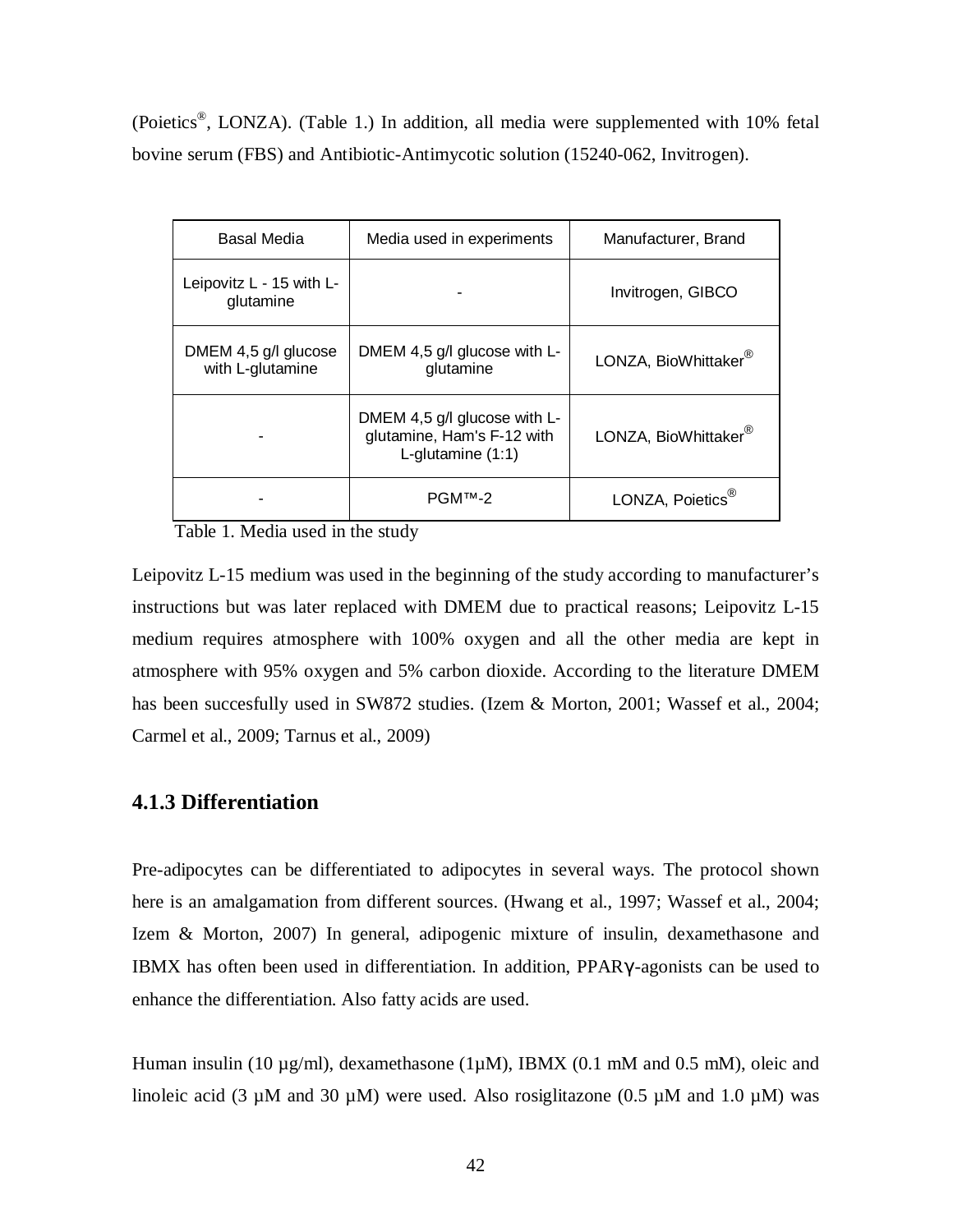used. When plated, cells were allowed to grow for 2-3 days in order to reach confluence and become growth arrested. Confluency also provides the signal for the cells to start the differentiation. Two different time periods were used, 3 days and 10 days. During these periods the cells were incubated with different types of differentiation media. Detailed explanation of individual growth conditions is given within the Results.

#### **4.1.4 Pharmacological experiments**

The effects of selected pharmacological agents on adipokine production were also assessed. Tested pharmacological agents included substances from different compound families including: anti-inflammatory drugs, medicines for osteoarthritis (OA), type 2 diabetes medicines (PPARY-agonists) and polyphenols and flavonoids. (Table 2.)

| <b>Molecule</b> | <b>Class</b>                | <b>Concentration</b> | <b>Manufacturer</b> |
|-----------------|-----------------------------|----------------------|---------------------|
| Dexamethasone   | Anti-inflammatory steroid   | $10 \mu M$           | Sigma               |
| Ibuprofen       | Non-selective COX inhibitor | $10 \mu M$           | <b>Alexis</b>       |
| Rofecoxib       | COX-2 inhibitor             | $10 \mu M$           | Merck & Co          |
| Paracetamol     | Analgesic, used in OA       | $100 \mu M$          | Sigma               |
| Glukosamine     | Amino sugar, used in OA     | $100 \mu M$          | Sigma               |
| Iodoacetate     | Peptidase inhibitor         | $100 \mu M$          | Sigma               |
| Ciglitazone     | Thiazolidinedione           | $100 \mu M$          | <b>Tocris</b>       |
| 15d-PGJ2        | $PPAR\gamma$ agonist        | $10 \mu M$           | Calbiochem          |
| Resveratrol     | Stilbenoid                  | $10 \mu M$           | Tocris              |
| Quercetin       | Flavonoid                   | $100 \mu M$          | Sigma               |
| Kaempferol      | Flavonoid                   | $100 \mu M$          | Extrasynthese       |

Table 2. Substances used in the pharmacological experiments

## **4.2 Oil Red O staining**

Oil Red O - staining is an easy and fast method to illustrate lipids inside of the cells. The method is not quantitative but it still gives a reasonable measure for lipid content of the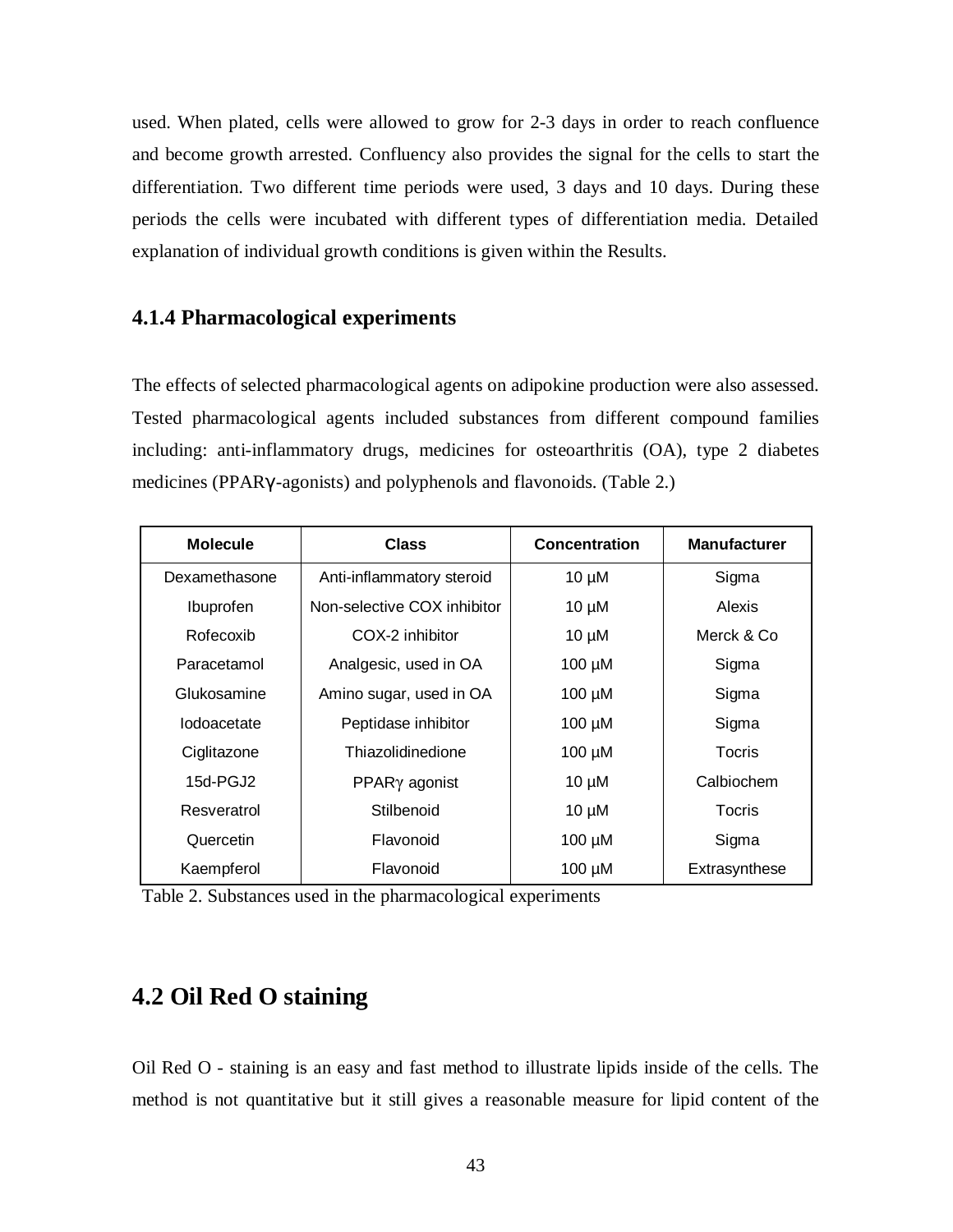cell. Given its nature, the method is not usually described in detail in publications. (Okada et al., 2008)

Stock solution (0.35%) was prepared by mixing 0.7 grams of Oil Red O powder (Sigma O0625) with 200 ml of 100% isopropanol. The solution was mixed overnight with magnetic mixer (Variomag) and filtered through 22 µm filter on the following day. The stock solution was stored in  $+4^{\circ}$  until used.

New staining solution was prepared for each cell staining as the staining solution is usable for only 2 hours. Staining solution was prepared by mixing 6 parts of the stock solution and 4 parts of distilled water and allowed to stand for 20 minutes, and thereafter filtered through a 22 µm filter. (Salma et al., 2004; Salma et al., 2006)

Medium was gently removed from the wells with water suction and 500 µl of 10% formalin was immediately added on cells and incubated for 5 minutes. Formalin was then replaced with a new one and incubated for 1 hour covered with foil and parafilm. At this stage the staining solution was usually prepared. In the next step the formalin was removed and the cells were washed with 500 µl of 60% isopropanol. 200 µl of Oil Red O staining solution was then added gently in the middle of the well and incubated for 10 minutes. Care was taken not to touch the walls of well as this would impede the staining. After incubation, the Oil Red O staining solution was removed and the wells were immediately washed with distilled water several times in order to remove all of the uncoupled Oil Red O. Since absorbance measurements were included to the study, the protocol was also done with empty wells. After staining, the cells were photographed under inverted microscope with different magnifications.

The amount of Oil Red O incorporated into the cells was quantified by measuring its absorbance after photographing the cells. First, water was removed from the wells and the stained cells were allowed to dry completely. Wells were then incubated for 10 minutes with 750 $\mu$ l of 100% isopropanol in order to elute the Oil Red O from the cells. After 10 minute incubation, 200µl of the solution was moved to 96-well plate as duplicates and its absorbance was measured at 540 nm. 100% isopropanol was used as blank and stained empty well was used as control.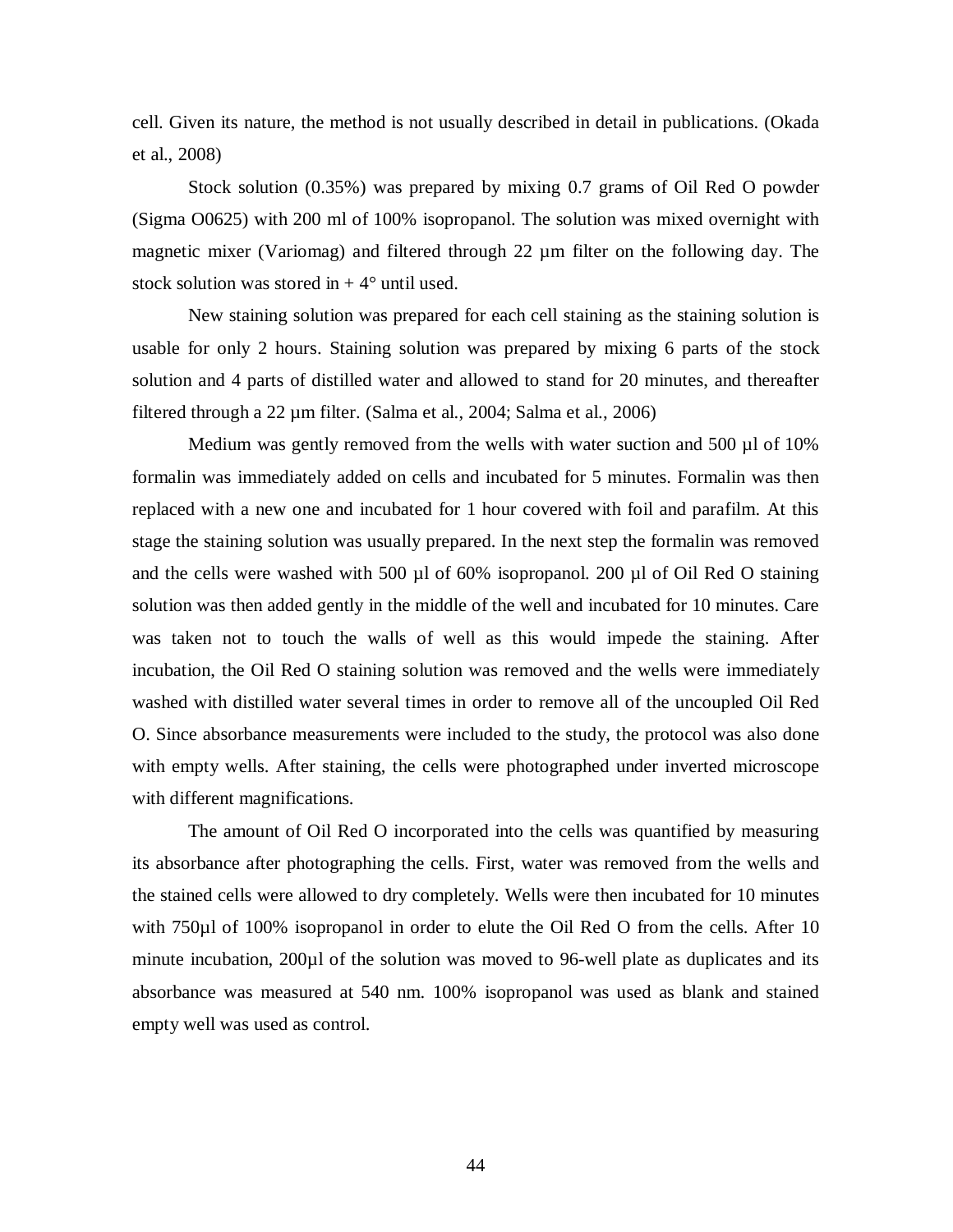### **4.3 ELISA**

#### **4.3.1 Materials**

Two different ELISA kits were used in the measurement of adipokines/chemokines. Duoset<sup>®</sup> ELISA Development System kits from R&D Systems were used for adiponectin, leptin, adipsin, resistin, MCP-1 and TNF-α. PeliPair<sup>™</sup> ELISA kit from Sanquin was used for measuring IL-6. All samples, standards and quality controls were measured as duplicates. Samples supernatants were kept at -20ºC until analyzed. Quality controls were used to monitor the working accuracy within individual plates and across the plates.

#### **4.3.2 R&D ELISA**

Duoset<sup>®</sup> ELISAs are based on sandwich ELISA and it is used to detect the presence of target protein in a sample. PBS used contains NaCl (137 mM), KCl (2.7 mM), Na<sub>2</sub>HPO<sub>4</sub>  $(8.1 \text{ mM})$  and KH<sub>2</sub>PO<sub>4</sub> (1.5 mM). pH of the solution was adjusted between 7.2 - 7.4 and filtered through a 0.2 µm syringe filter. Wash buffer contained the aforementioned PBS and 0.05% Tween<sup>®</sup> 20. Reagent diluent contained 1% BSA (Sigma, A6003) and PBS. After mixing the solution was filtered through a 0.2 µm syringe filter. Substrate solution was TMB (3,5,3',5'-tetramethylbenzidine, TMB Conductivity 1 Component HRP Microwell Substrate, Bio FX Laboratories). Sulfuric acid  $(1M H<sub>2</sub>SO<sub>4</sub>)$  was used as stop solution. Duoset<sup>®</sup> ELISAs were used for measuring adiponectin, adipsin, leptin, resistin, MCP-1 and TNF- $\alpha$  (Table 3.)

96-well plates (EIA plates, Costar) were used in all measurements. Day before the measurement plates were coated with 100 µl of capture antibody diluted in PBS. Plates were sealed and kept at 4°C overnight. On the following morning the plates were washed 3 times with autowasher (hydroflex, TECAN) and the remaining wash buffer was removed from the wells by forcefully blotting the plate against paper towels. Unspecific binding sites were then blocked with 275 µl of reagent diluent, sealed with adhesive strip and incubated for 1 hour in room temperature. After incubation the plate was again washed as previously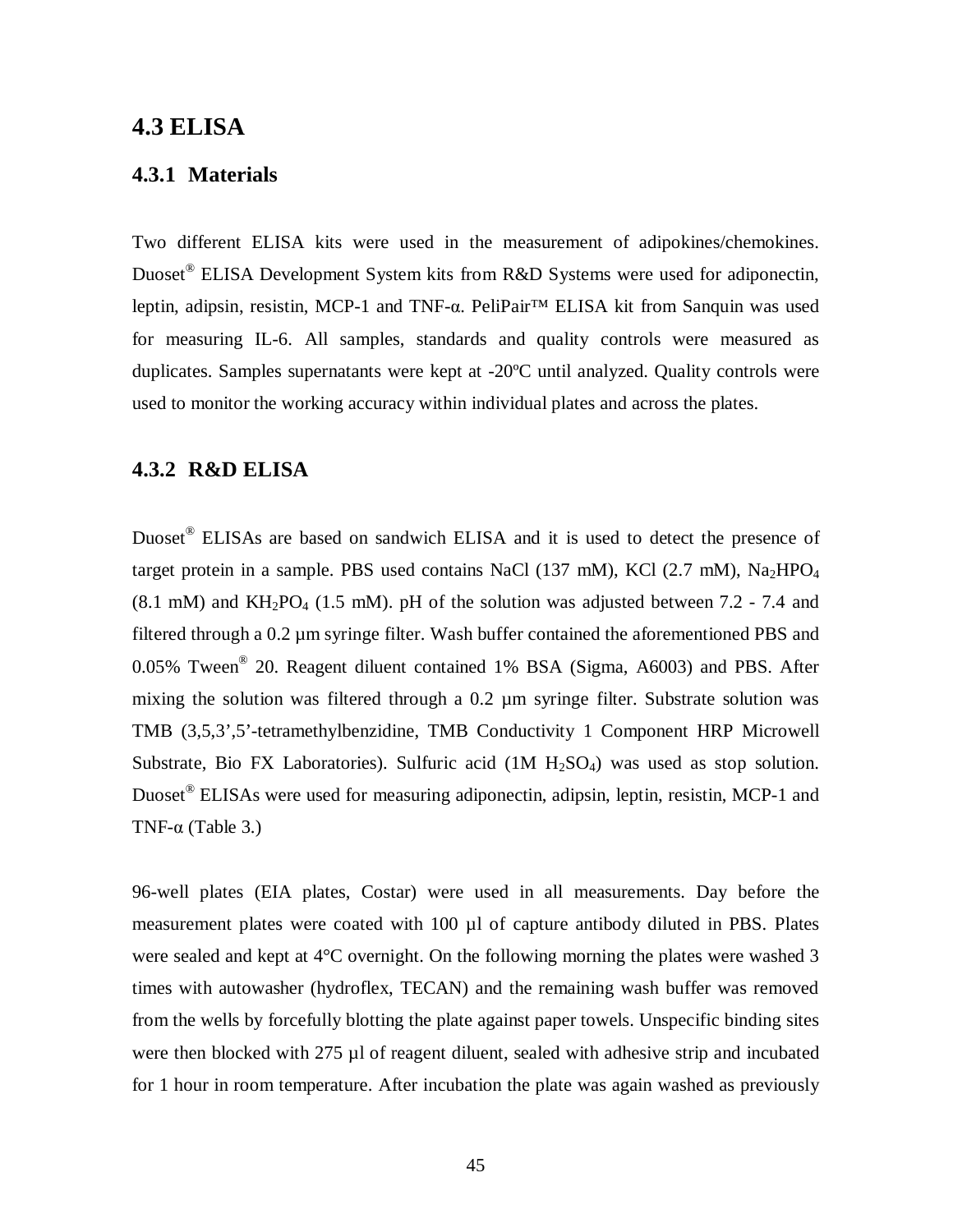mentioned and 100 µl of samples, standards and quality controls were added to the wells. Plates were sealed and incubated for 1.5 hours. After incubation the plates were washed and 100 µl of detection antibody diluted in reagent diluent was added to the wells. Plates were again sealed and incubated for additional 1.5 hours. After incubation the plates were washed and streptavidin-HRP conjugate was added to the wells where it binds to biotin conjugated detection antibody and forms extremely tight bond. Wells were incubated 15 minutes in dark at this stage. After incubation the plate was washed again and 100 µl of substrate solution (TMB) was added to the wells initiating the blue color formation. Enzymatic color reaction was allowed continue for 15 minutes in dark after which it was stopped with 50  $\mu$ l of H<sub>2</sub>SO<sub>4</sub> and yellow color was formed.

After adding the stop solution absorbance were measured immediately with Victor<sup>3</sup> 1420 Multilabel Counter (Wallac, PerkinElmer) at 450 nm and wavelength correction was measured with 540 nm. The results were calculated with MultiCalc-software which was in conjunction with the measuring device. Results were put in excel and corrected if samples were diluted.

#### **4.3.3 Sanquin ELISA**

Like R&D ELISA this PeliPair ELISA is also based on sandwich-ELISA. Coating buffer was a mixture of sodium carbonate  $(Na_2CO_3)$  and sodium bicarbonate  $(NaHCO_3)$  in distilled water. Solution was prepared by adding bicarbonate solution to carbonate solution until pH of 9.6 was reached. PBS stock solution was prepared my mixing monosodium  $(NaH<sub>2</sub>PO<sub>4</sub>)$ , and disodium phosphate  $(Na<sub>2</sub>HPO<sub>4</sub>)$  and sodiumchloride  $(NaCL)$  in distilled water. pH of the working solution was adjusted to 7.3 with HCl. Blocking buffer contained PBS and 1% BSA (Sigma) Wash buffer contained PBS and 0.005% of Tween<sup>®</sup> 20. High performance ELISA buffer (HPE) was used as a dilution buffer. Samples, standards and strepavidin-HRP conjugate (1:10000) were diluted to dilution buffer. Substrate solution was TMB (3,5,3',5'-tetramethylbenzidine, TMB Conductivity 1 Component HRP Microwell Substrate, Bio FX Laboratories). Sulfuric acid  $(1M H<sub>2</sub>SO<sub>4</sub>)$  was used as stop solution. Sanquin ELISA was used to measure the amount of IL-6 (Table 3.)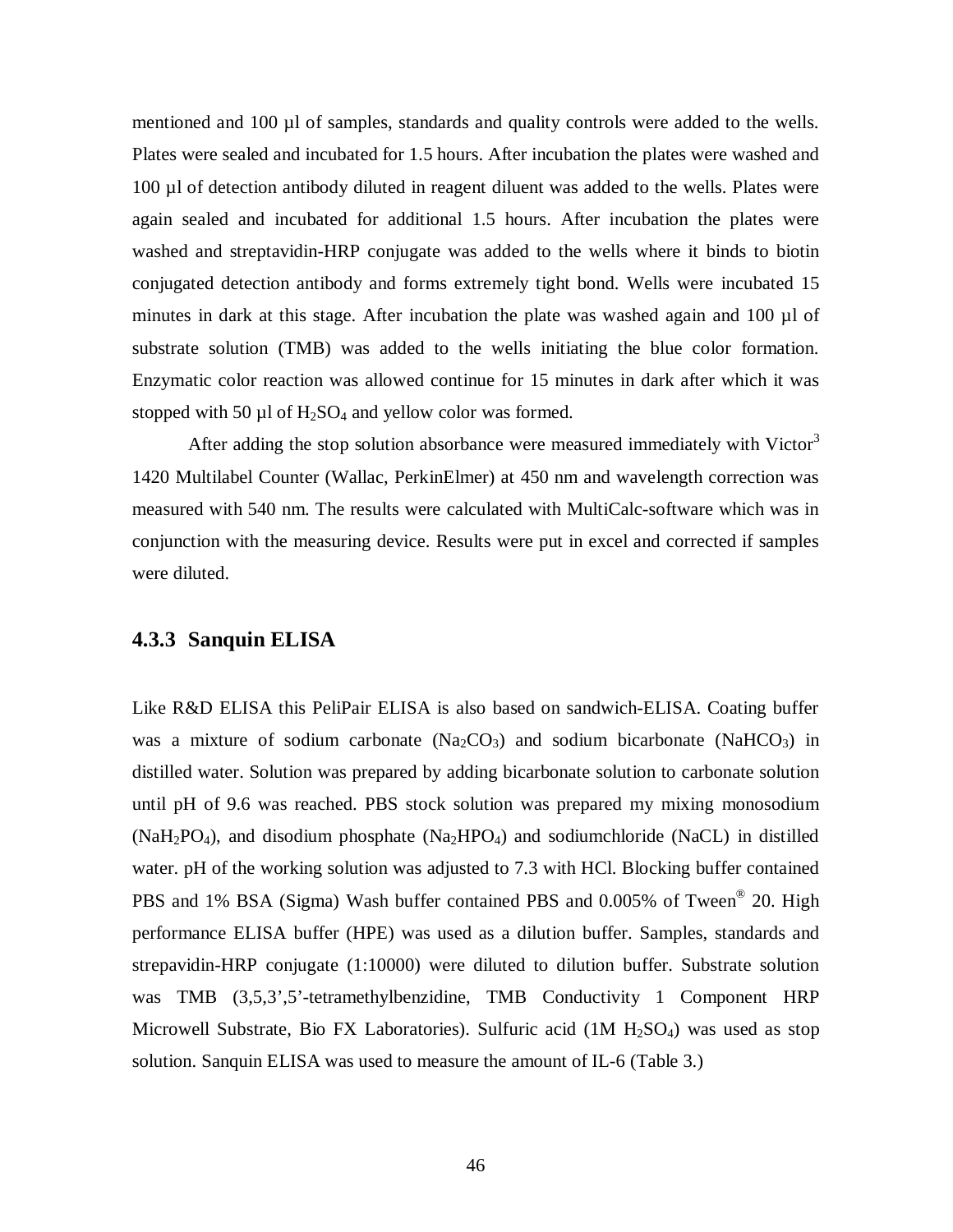96-well plates (Nunc Maxisorp) were used in all experiments. Day before measurements the plates were coated with primary antibody diluted in carbonate/bicarbonate (coating) buffer (pH 9.6). The plates were kept overnight at 4ºC. After incubation the plates were washed 5 times with PBS. Autowasher (hydroflex, TECAN) was used. After each wash the plates were forcefully blotted against paper towels in order to remove the remaining wash buffer. Unspecific binding was prevented by blocking the wells with blocking buffer (1% BSA in PBS) for one hour. After blocking the plates were washed with PBS applied with  $0.01\%$  Tween<sup>®</sup> 20. Standards, samples and quality controls were added to the plate and incubated for one hour. After the incubation the plates were again washed and secondary antibody (conjugated with biotin) was added to the wells and incubated for 30 minutes. In the next step the wells were washed and streptavidin-HRP conjugate was pipetted to the plate and incubated for 15 minutes in room temperature. After HRP incubation the plates were washed and 100 µl of TMB was added followed by 15 minute incubation in dark. The color reaction was stopped with 100  $\mu$ l of 1 M H<sub>2</sub>SO<sub>4</sub>, and the absorbance was measured and the results were calculated as explained above.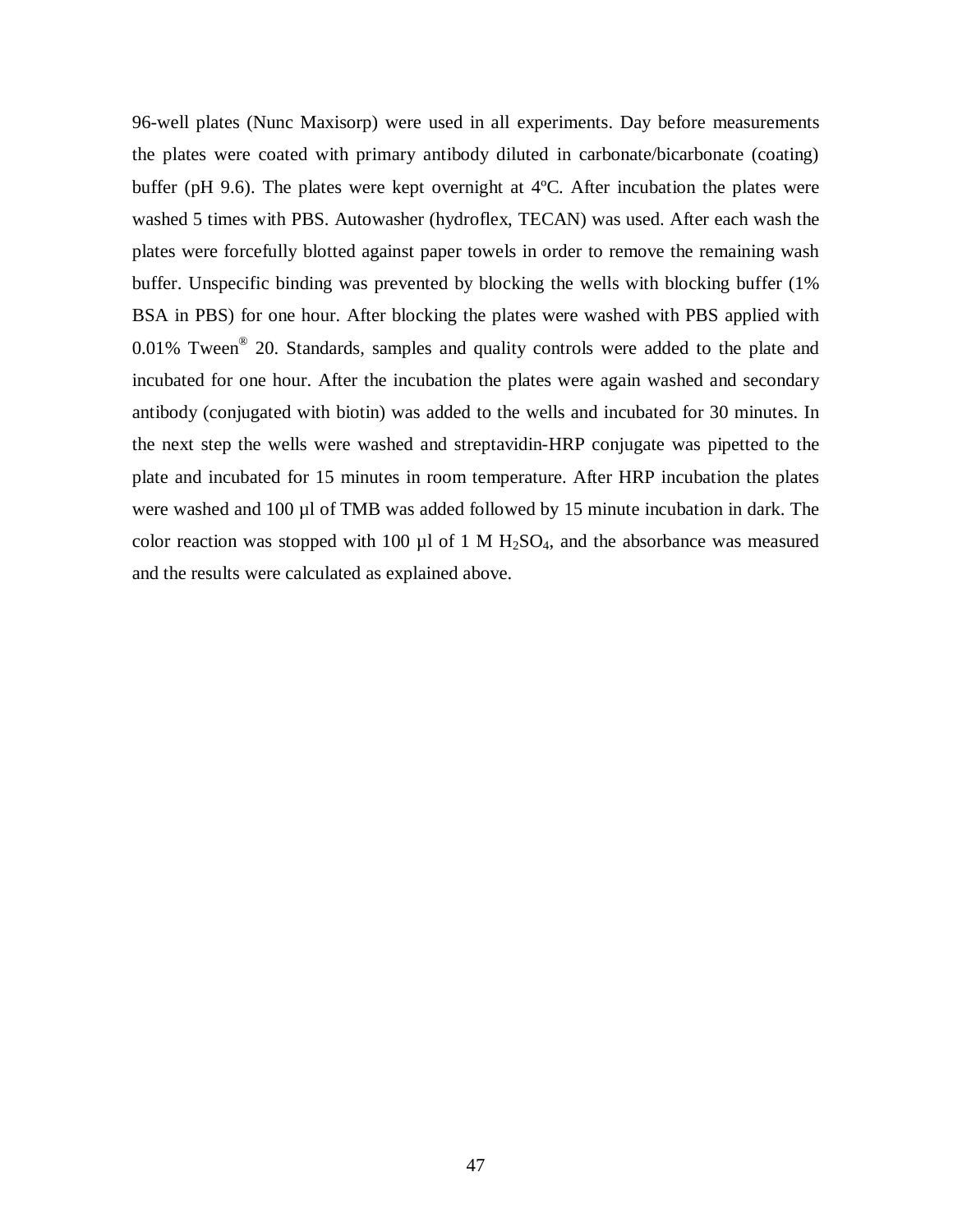| Protein measured | Kit/Manufacturer                                                                             | Sensitivity (pg/ml) |
|------------------|----------------------------------------------------------------------------------------------|---------------------|
| Adiponectin      | Duoset <sup>®</sup> ELISA Development<br>System human<br>Adiponectin/Acrp30 (R&D<br>Systems) | $15.6 - 1000$       |
| Leptin           | Duoset <sup>®</sup> ELISA Development<br>System human Leptin (R&D<br>Systems)                | $31.3 - 2000$       |
| Adipsin          | Duoset <sup>®</sup> ELISA Development<br>System human Complement<br>factor D (R&D Systems)   | $31.3 - 2000$       |
| Resistin         | Duoset <sup>®</sup> ELISA Development<br>System human Resistin (R&D<br>Systems)              | $31.3 - 2000$       |
| MCP-1            | Duoset <sup>®</sup> ELISA Development<br>System human CCL2/MCP-1<br>(R&D Systems)            | $15.6 - 1000$       |
| $TNF-\alpha$     | Duoset <sup>®</sup> ELISA Development<br>System human TNF-α (R&D<br>Systems)                 | $15.6 - 1000$       |
| $IL-6$           | PeliPair <sup>™</sup> human cytokine ELISA<br>reagent set IL-6 (Sanquin)                     | $0.6 - 150$         |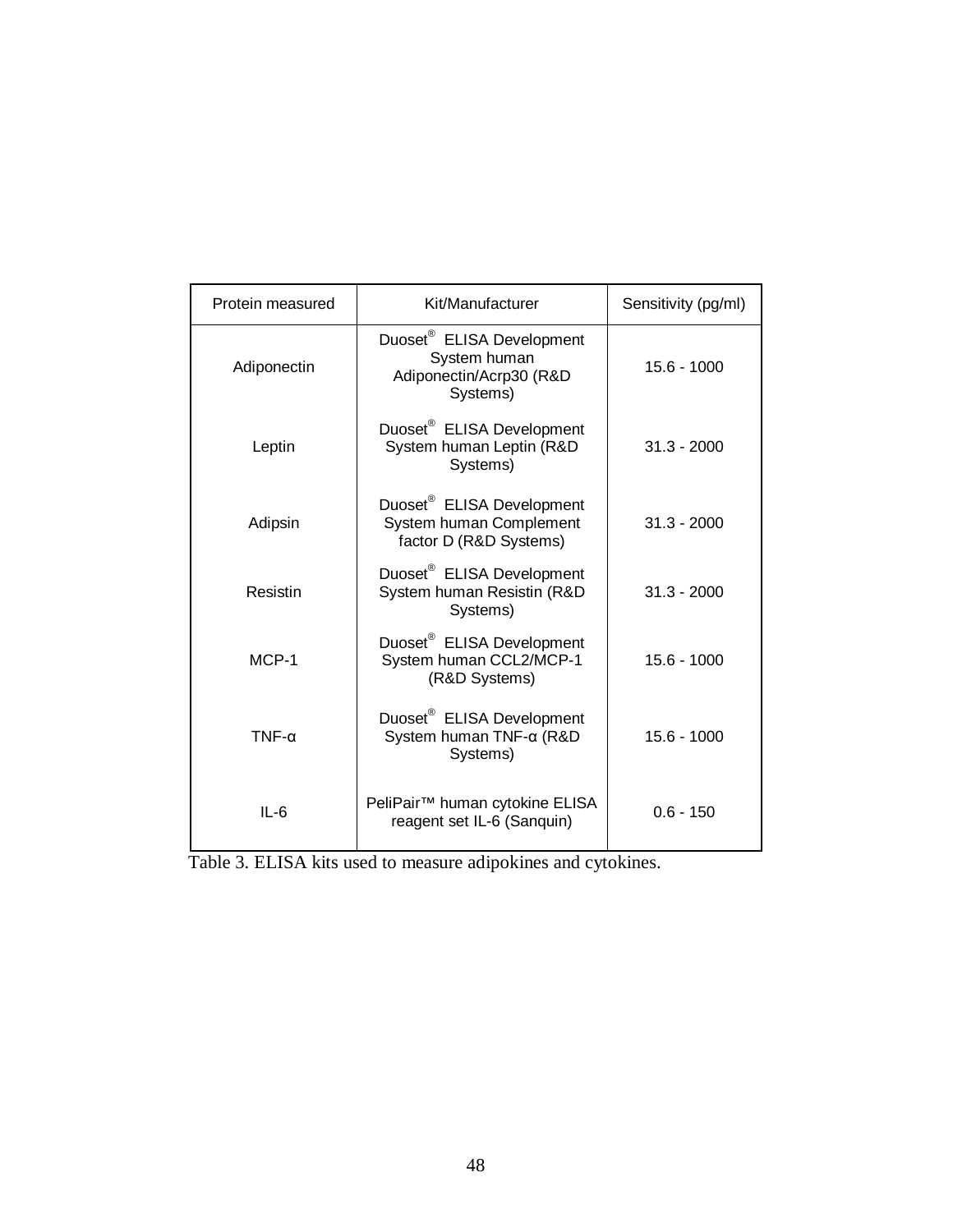## **5. Results**

#### **5.1 Differentiation of the SW872 liposarcoma cell line**

After initial testing, series of experiments were carried out in order to assess the effect of different treatments on adipocyte differentiation. Two different fatty acids (oleic acid and linoleic acid) were used to enhance the differentiation process and lipid accumulation. Fatty acids were conjugated with BSA to achieve better solubility and to avoid oxidation.

The effect of fatty acids, rosiglitazone and lipopolysaccharide (LPS) was examined in the first experiment. Cells were plated with density of 0.3 million/ml on 24-well plates in DMEM: Ham's (1:1). This medium was used also in the differentiation. Cells were grown for 13 days which was divided into growth period and differentiation period. The growth period lasted for 3 days during which cells reached confluency. Growth medium was switched to differentiation medium and the cells were kept in this mixture for the following 10 days with medium change twice a week. Two time points were selected upon which the effect of the differentiation was studied. Time points were 6 and 13 days of growth, corresponding to 3 and 10 days of differentiation, respectively. Similar plates were plated for Oil Red O - staining. Undifferentiated cells served as controls.

Differentiation mixture contained the following compounds: dexamethasone  $(1 \mu M)$ , insulin (10  $\mu$ g/ml) and IBMX (0.1 mM), which was the stardard differentiation medium. Standard differentiation medium was also supplemented with rosiglitazone  $(1 \mu M)$  or LPS (10 ng/ml). (Figure 7.) All treatments were carried out with or without fatty acids: oleic acid (30  $\mu$ M) and linoleic acid (30  $\mu$ M). Rosiglitazone and IBMX were dissolved in DMSO and therefore DMSO was used into the controls also. Media were collected for ELISA measurements and duplicate plates were used for the Oil Red O-staining. (Figure 7.)

When SW872-cells were plated their appearance was similar to fibroblasts: larger nucleus and fiber-like threads pointing away from the nucleus. Upon differentiation the appearance of the cells changed rather dramatically. The cells became more rounded and small lipid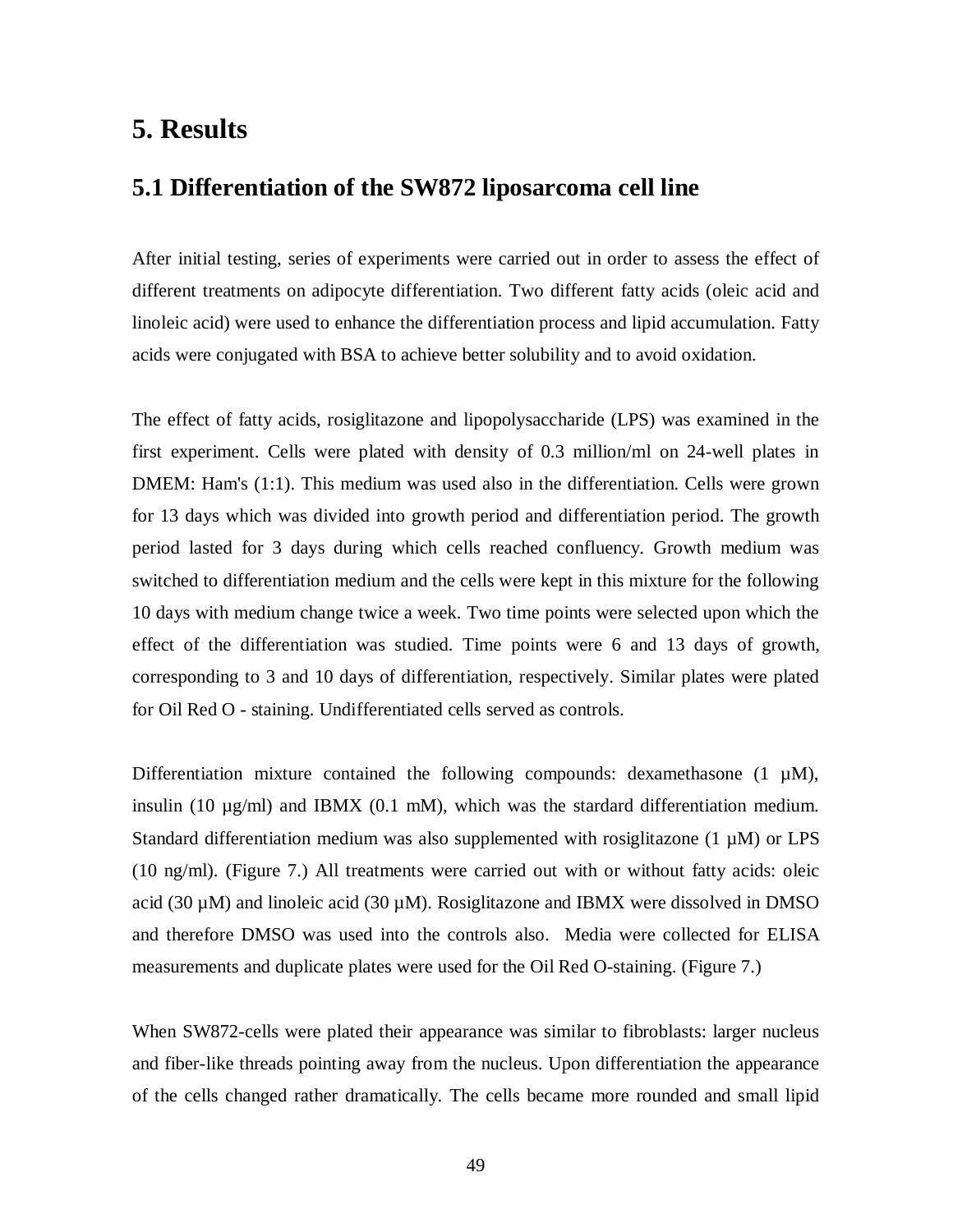vacuoles started to appear. In the course of the differentiation, the vacuoles grew and their lipid content increased. However, these lipid vacuoles did not merge so the actual appearance was different from that of mature adipocytes. Contact inhibition of these cells can also be argued as they had the tendency to grow on top of each other, but no more than one layer was formed although there was a partial overlap.

The differentiation of the cells was evaluated with Oil Red  $O$  – staining, which stains triglycerides and other lipids. Longer differentiation time increased the lipid content of the cells noticeably. Use of fatty acids: oleic acid and linoleic acid in the medium increased the amount and size of the lipid droplets within the cells. (Figure 7.)

Addition of fatty acids in the culture medium increased the lipid content of the cells over 50%. Differentiation of the cells increased the lipid content, but not as much as the use of fatty acids. When 3 and 10 days of differentiation were compared, the effect of differentiation and fatty acids became more evident along longer differentiation time. After 10 days of differentiation, the lipid content of the cells, which were differentiated and treated with fatty acids, was more than 100% higher than in controls without the fatty acids. (Figure 8.)

PPAR<sub>Y</sub> agonist and insulin sensitizer, rosiglitazone, increased the lipid content of the cells when added to the differentiation mixture. Rosiglitazone had no effect on differentiation after 3 days, but after 10 days the effect was noticeable. Use of fatty acids increased the lipid content more than the use of rosiglitazone. (figure 9.)

Differentiation with LPS was also tested. When differentiation mixture was supplemented with LPS the lipid content of cells slightly increased, both with or without the fatty acids. Use of fatty acids increased the lipid content of cells more than the use LPS. The effect of LPS is noticeable after 10 days of differentiation. (Figure 10.)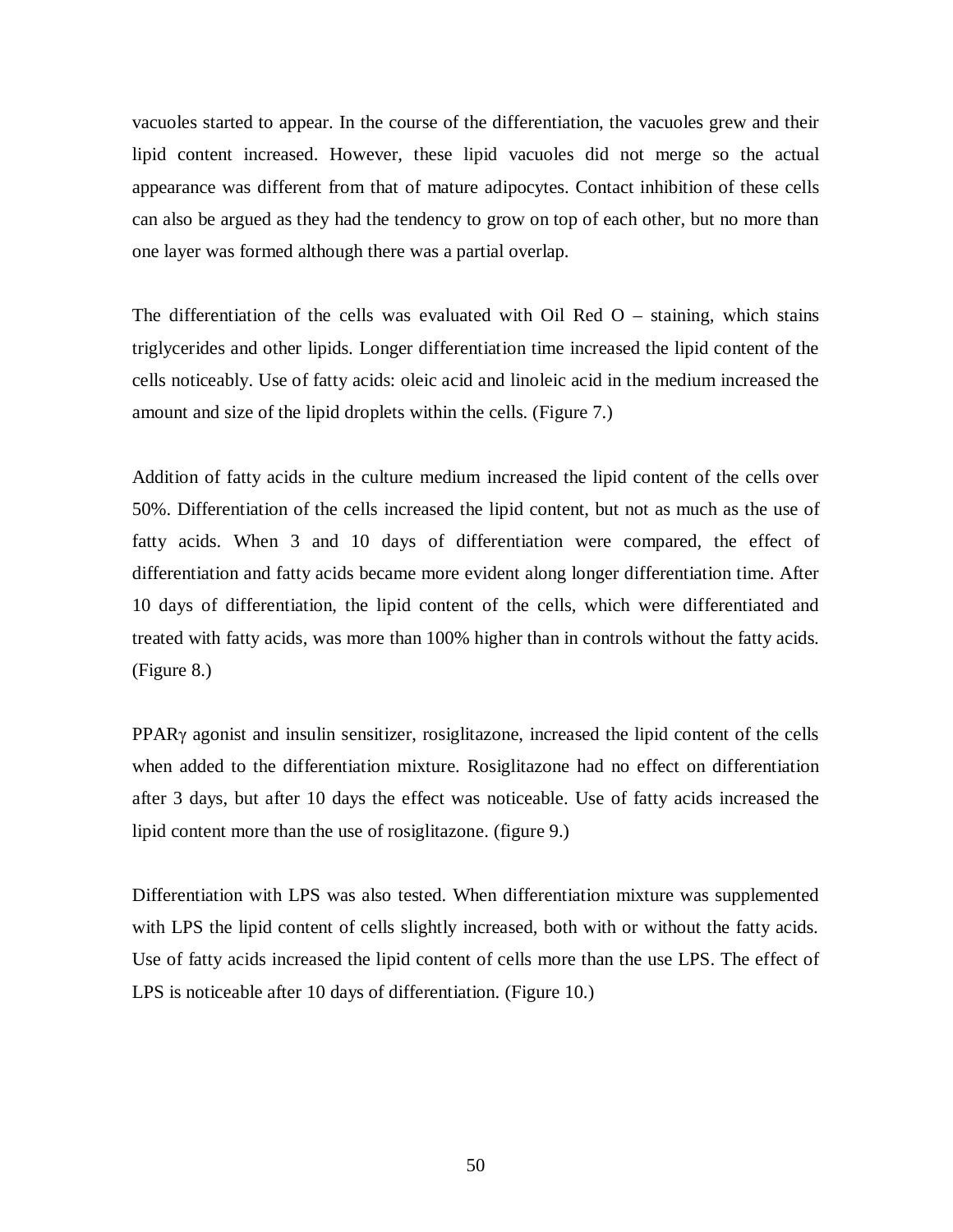

*Figure 7.* Oil Red O - staining of the SW872 cells. Cells on the left side have been grown for 3 days and differentiated for 3 days (excluding the control cells) and cells on the right side have been grown for 3 days and differentiated for 10 days. Each row represents different growth conditions which are: controls, differentiation with insulin, dexamethasone and IBMX (standard differentiation medium), standard differentiation medium supplemented with rosiglitazone and standard differentiation medium with LPS. See text for details. Cells which have been given an additional fatty acid treatment are shown on columns 2 and 4, respectively. Endogenous lipid droplet formation is detectable when controls are compared to differentiated ones, especially after 10 days. With fatty acids the staining of the lipids was more profound. 40 x magnification.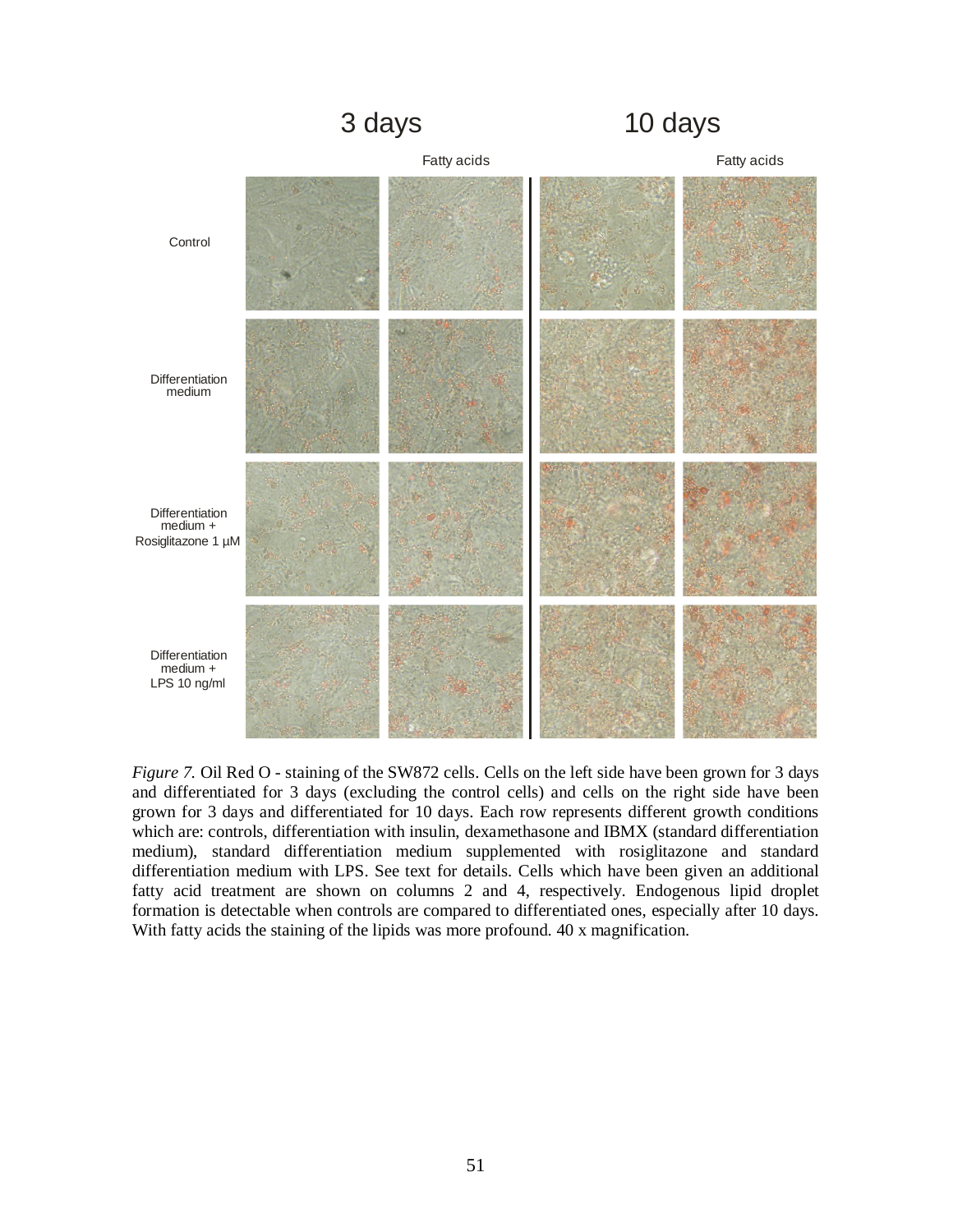#### **Effect of fatty acids**



*Figure 8.* The effect of differentiation mixture and fatty acids on SW872 cells lipid content measured by Oil Red O - staining. Adipocytes were grown with or without fatty acids. Controls were not differentiated (light grey bars on far left). After 10 days in the differentiation conditions, lipid content of the cells has increased almost 50% compared to undifferentiated cells. Fatty acids increase the lipid content of the cells over 50%. Longer incubation time increases the effect of differentiation mixture and also the effect of fatty acids. Mean + SEM.

Commercial differentiation protocol with  $PGM^{TM-2}$  –medium from Lonza was tested in the SW872 cells. This protocol had to be adjusted to fit 24-plates as it was initially designed to be performed with 96-well plates. Differentiation medium was different from what we used but only slightly. Indomethacin was used in differentiation mixture whereas we used rosiglitazone in our own protocol. Commercial differentiation medium was tested along with our protocol but the results were not convincing enough so that we would have continued with the commercial medium. We detected adipsin on both cultures but the levels were higher with our own protocol. Also the manufacturer did not share the information about concentrations used so we proceed to perfect our own protocol.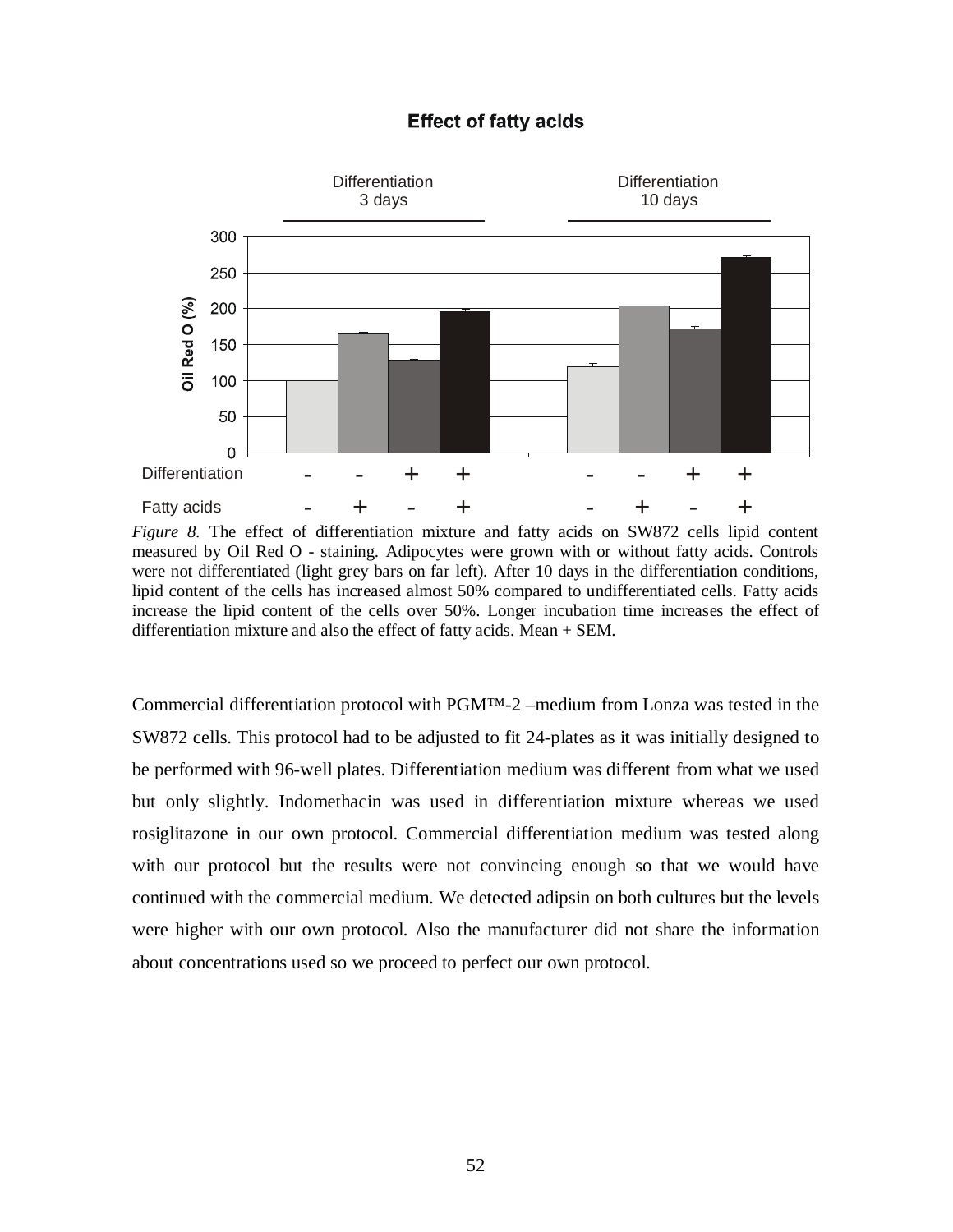#### **Effect of rosiglitazone**



*Figure 9.* The effect of rosiglitazone on differentiation of SW872 cells measured by Oil Red Ostaining. Differentiation with dexamethasone, insulin and IBMX is used as control (light grey bars on far left). The effect of rosiglitazone on lipid content of cells is noticeable after 10 days of differentiation. Supplementation of the differentiation mixture with fatty acids increased the lipid content of the cells more than the use rosiglitazone. Use of rosiglitazone and fatty acids in differentiation mixture increased the lipid content of the cells by 70% after 10 days. Mean + SEM.

## **5.2 The effect of differentiation on adipokine production in SW872 cells**

The media was collected after 3 and 10 days of standard differentiation (dexamethasone (1  $\mu$ M), human insulin (10  $\mu$ g/ml) and IBMX (0.1 mM)) and supplemented substances (rosiglitazone  $(1 \mu M)$  or LPS  $(10 \text{ ng/ml})$ ). Chemokine MCP-1 and adipokines leptin, adiponectin, resistin and adipsin were measured by ELISA. Measurements were carried out in media colected after 3 and 10 days of differentiation and the data was normalized to give daily amounts of the protein produced.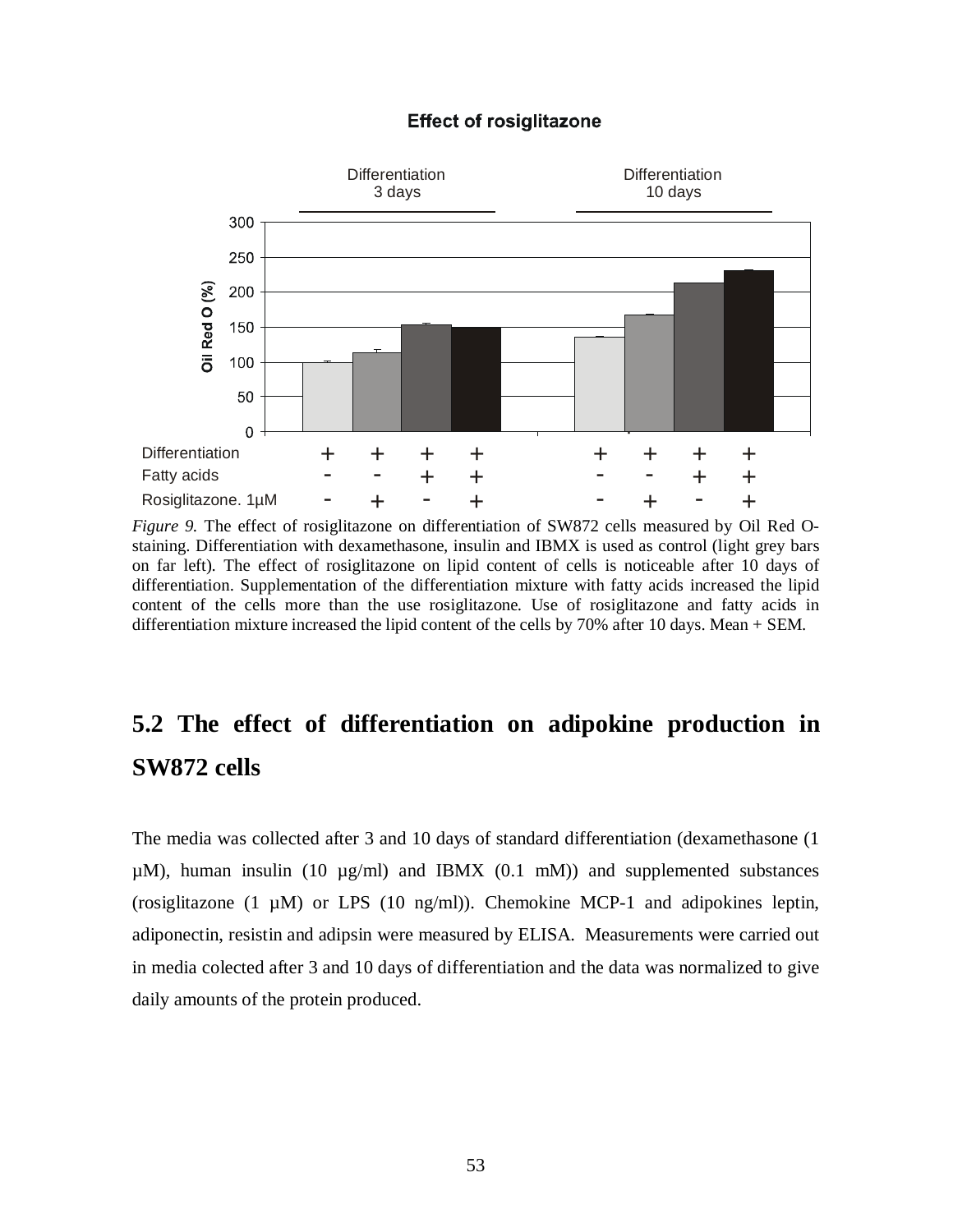

#### **Effect of LPS**

*Figure 10.* The effect of LPS on differentiation on SW872 cells measured by Oil Red O-staining. Differentiation with dexamethasone, insulin and IBMX is used as control (light grey bars on far left). Use of LPS in the differentiation mixture slightly increased the lipid content of the cells. The effect of fatty acids on lipid content is greater than the effect of LPS. After 10 days of differentiation the fatty acids increase the amount of lipids more than 50%. Mean + SEM.

From the tested proteins, adipsin and MCP-1 were detectable. During the differentiation, the production of adipsin increased considerably. (Figure 11.) After 10 days of differentiation the adipsin production had increased more than 300% when compared to production in undifferentiated cells. Supplementation with rosiglitazone further increased the amount adipsin. After 10 days of differentiation the levels of adipsin production between undifferentiated cells and the cells which had been differentiated with the standard differentiation medium and supplemented with rosiglitazone were 700% higher. Supplementing the differentiation mixture with rosiglitazone increased the adipsin production by 100% when compared to standard differentiation. LPS treatment didn't seem to have any effect on adipsin production and was almost similar with normal differentiation.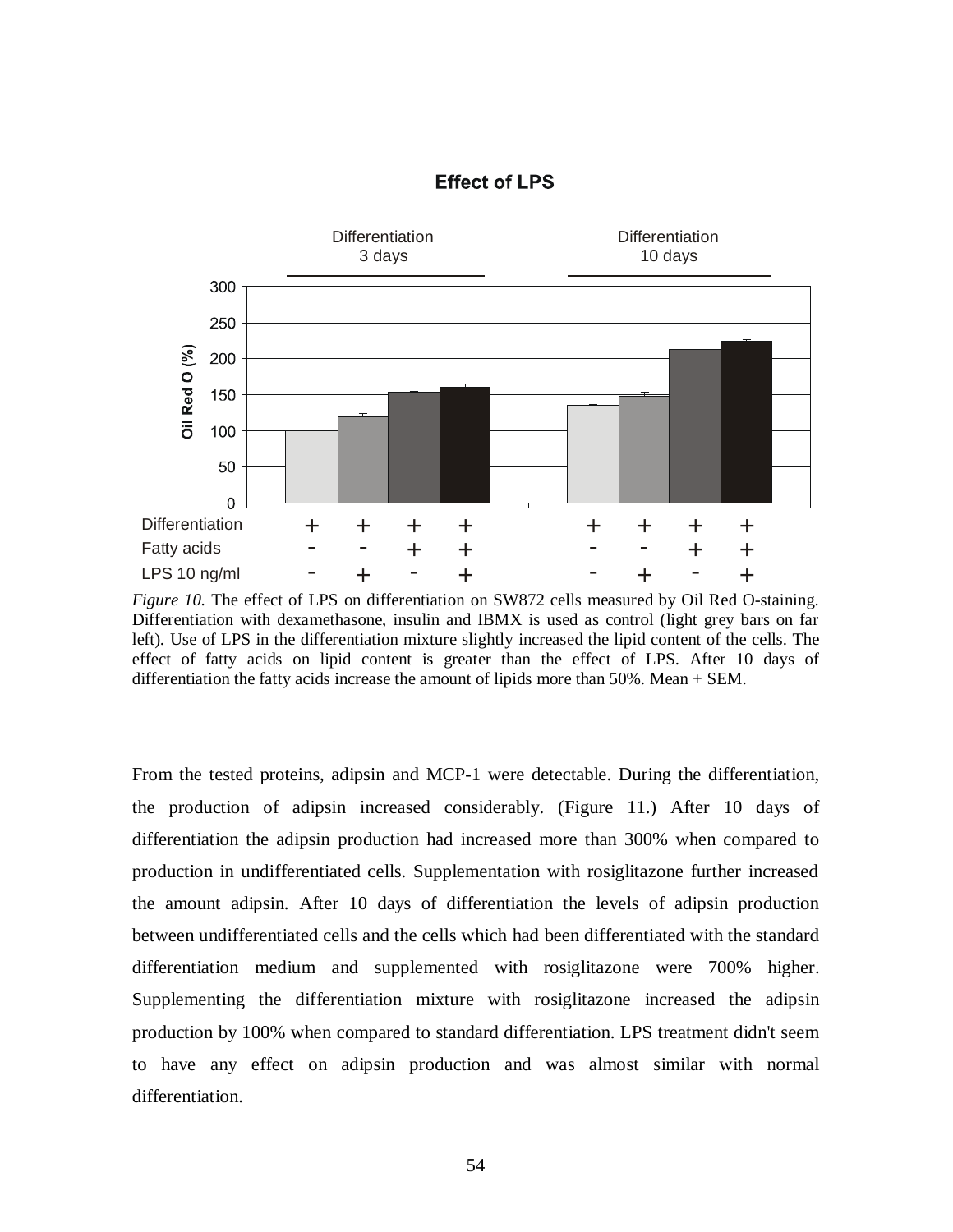

#### Effect of differentiation on adipsin production / day

*Figure 11.* The effect of differentiation on adipsin production measured with ELISA. Undifferentiated cells are used as controls (light grey bars on far left). Differentiation markedly increased the adipsin production. Mean + SEM.

SW872 cells produced considerable amounts of MCP-1. The amount of MCP-1 in the media increased during the experiment in undifferentiated cells. Use of differentiation mixture decreased the MCP-1 production dramatically. After 3 days of differentiation the production of MCP-1 had decreased by over 85% and after 10 days of differentiation the production had dropped by over 95% when undifferentiated cells were compared to cells which underwent the standard differentiation. Supplementation of differentiation mixture with rosiglitazone further decreased the MCP-1 production and abolished it almost completely. 3 days of differentiation with this mixture decreased the MCP-1 production by 91% and after 10 days by over 98%. After 3 days of differentiation, LPS increased the MCP-1 production by almost 400%, but after 10 days the increase was only 100% when compared to normal differentiation and the MCP-1 levels were considerably lower than in undifferentiated cells. (Figure 12.)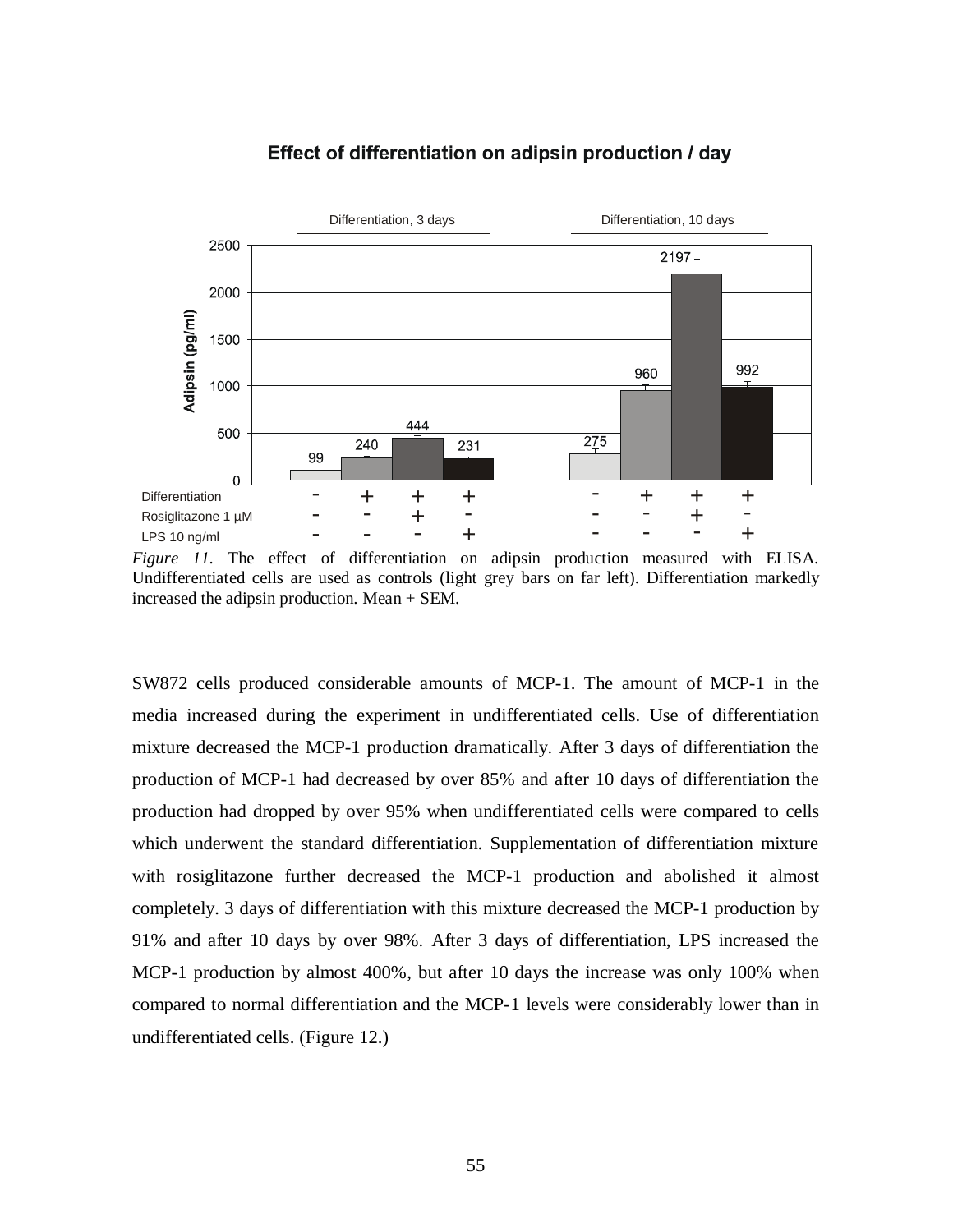



*Figure 12.* The effect of differentiation on MCP-1 production measured by ELISA. Undifferentiated cells are used as controls (light grey bars on far left). Differentiation considerably decreased the MCP-1 production. Differentiation with LPS increased the amount of MCP-1. Mean + SEM.

## **5.3 Pharmacological regulation of adipsin and MCP-1 production in SW872 cells**

Based on differentiation experiments the following conditions were used in adipokine regulation studies. Medium used was DMEM:Ham's (1:1) throughout the experiment and the differentiation mixture added was dexamethasone (1  $\mu$ M), insulin (10  $\mu$ g/ml), IBMX (0.1 mM) rosiglitazone (1  $\mu$ M) and linoleic acid (30 $\mu$ M). The cells were plated, grown and differentiated as before (3 day growth period and 10 day differentiation period). After 10 days of differentiation, 1 day wash-out period was performed without differentiation mixture and with linoleic acid. After 1 day wash-out period the medium was changed and the cells were incubated for 1 day with linoleic acid and selected substances. (Table 2, Methods).

Medium was collected after the experiment and the secreted protein levels were analyzed by ELISA. Adipokines leptin, resistin, adipsin, chemokine MCP-1 and cytokines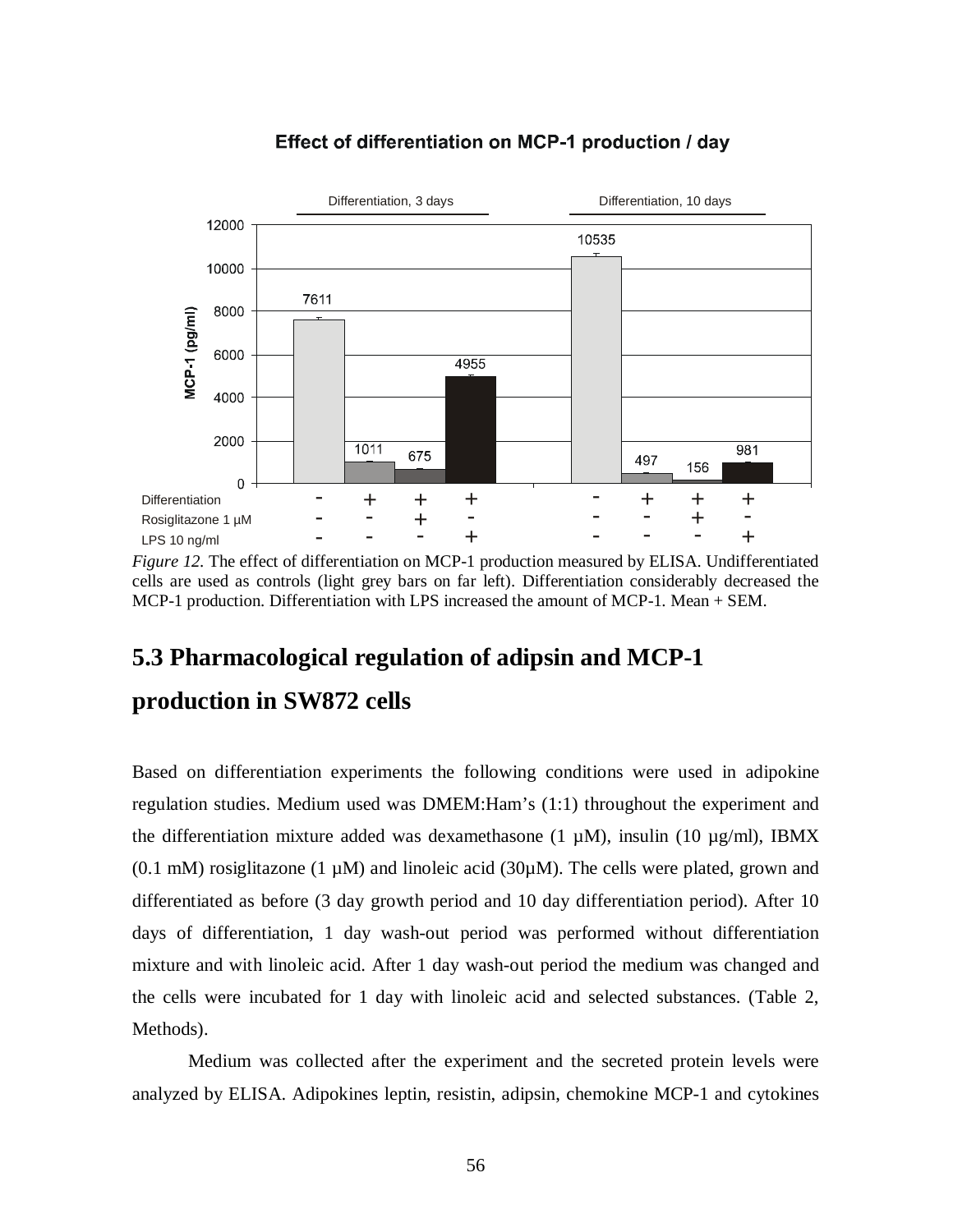IL-6 and TNF- $\alpha$  were measured and out of these, adipsin and MCP-1 were detectable. Differentiated cells which were not treated after wash-out were used as controls. One-way Analysis of Variance (ANOVA) was performed along with Bonferroni post-test and P-values smaller than 0.05 were considered as significant.

Ibuprofen and resveratrol increased adipsin production significantly (P<0.01 and P<0.001). In addition, kaempferol and dexamethasone seemed to increase, and 15d-PGJ<sub>2</sub> and paracetamol to decrease adipsin production but these effects were not statistically significant when Bonferroni post-test was applied. (Figure 13.) Dexamethasone, ciglitazone, quercetin and kaempferol decreased the MCP-1 production significantly (p<0.001) while resveratrol increased MCP-1 production (P<0.01). (Figure 14.)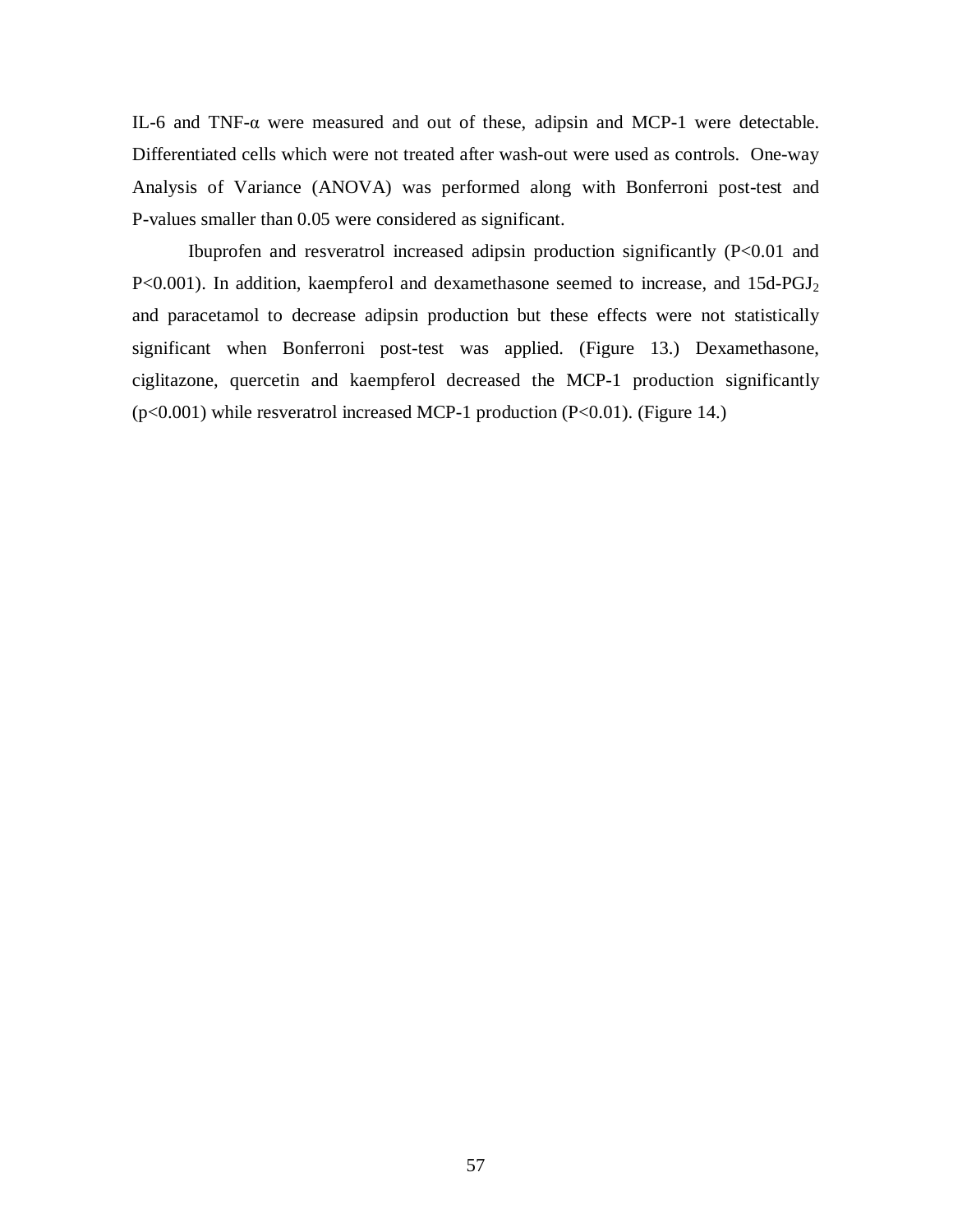



*Figure 13.* The effect of pharmacological substances on adipsin production. Untreated cells were used as control, and adipsin produced by the control cells was set as 100% and the other values were raleted to that. Resveratrol and ibuprofen increased adipsin production significantly. Mean + SEM,  $n = 5-6$ ,  $*** = P < 0.001$ ,  $** = P < 0.01$ .

**Pharmacological tests: MCP-1**



*Figure 14.* The effect of pharmacological substances on MCP-1 production. Untreated cells were used as control, and adipsin produced by the control cells was set as 100% and the other values were raleted to that. Dexamethasone, ciglitazone, quercetin and kaempferol decreased MCP-1 production significantly and resveratrol increased the MCP-1 production significantly. Mean + SEM,  $n = 5-6$ ,  $*** = P < 0.001$ ,  $** = P < 0.01$ .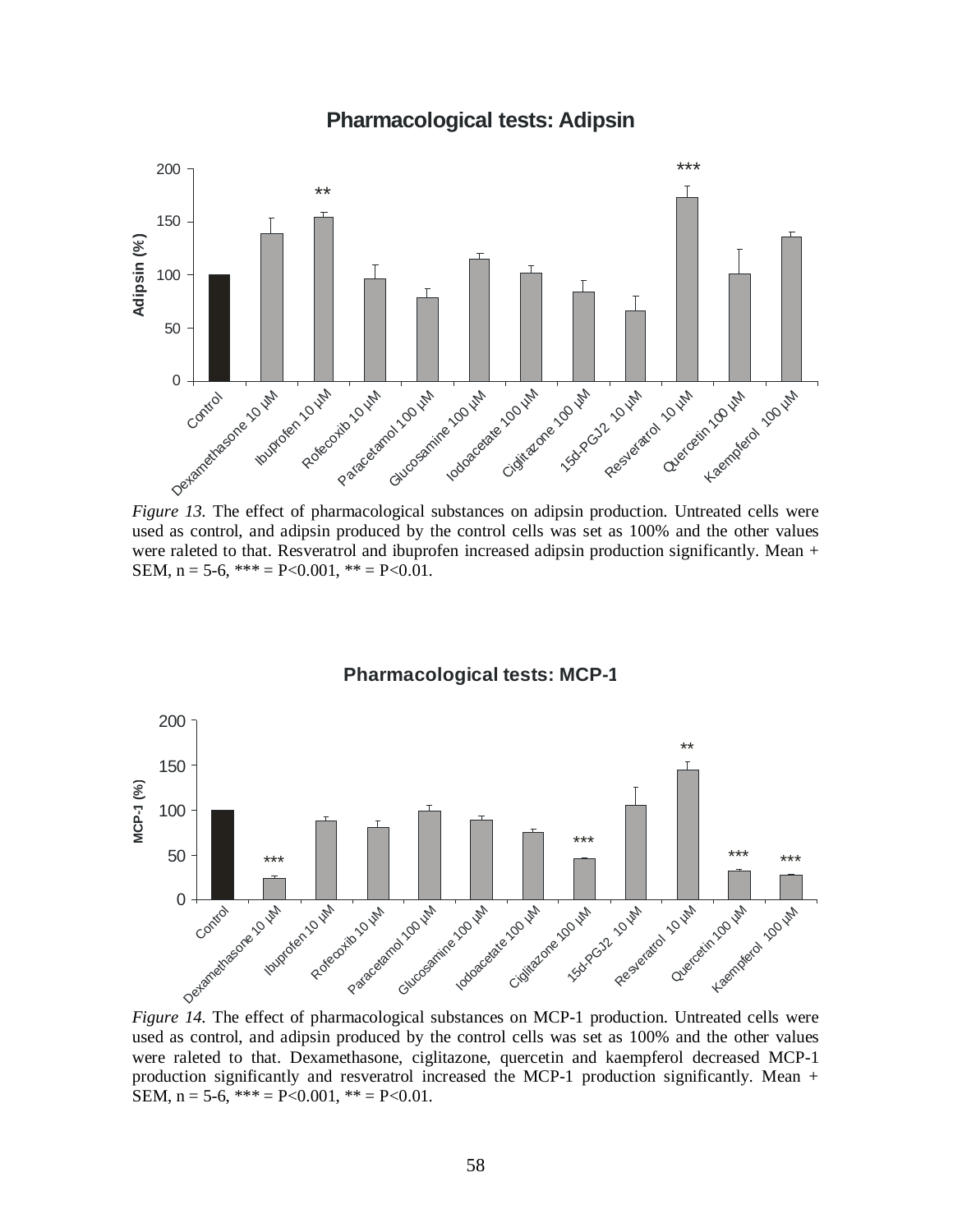## **6. Discussion**

Cultured adipocytes have been used in research for decades now. Two of the most used cell lines were isolated already in the mid-70s but it was the discovery of leptin in 1994 which really took this field forward. It was realized that fat is not just a simple storage organ but it also has an endocrine function. It is now clear that the adipose tissue synthesizes close to hundred different substances from different cell types (Gnacinska et al., 2009). Also the worldwide incidence of obesity has increased into epidemic proportions and this has also accelerated the research. It has been estimated that 1 billion individuals worldwide are overweight (Hotamisligil, 2006).

Initial events that steer the cells towards adipogenic development are still unknown. However, the events after preadipocyte-stage are relatively well-defined in terms of transcription factor expression. The used models have been very successful because they replicate the events of the differentiation and the features of the mature adipocyte very well. Downside of these cell lines is that they are derived from mice. The lack of decent human cell line is clearly an obstacle. There is however at least one human cell line that is isolated from fat and resembles some features of the adipocytes, the SW872. Primary cultures have also been used alongside with cell lines, but research with these systems is challenging as they only last for only a few cell cycles. Yet these primary cultures have given an important lesson. Adipose tissue is not homogenous throughout the fat pads of the body, but reacts differently to hormonal stimulus depending upon source. (Rosen & Spiegelman, 2006)

## **6.1 Early events and the differentiation**

As our primary target was to investigate adipokine production in SW872 cells, the early events in the growth of the cells were given less attention. Our goal was to differentiate the SW872 cells into mature adipocytes. However, the observed initial events were similar to those depict in the literature: when plated, the cells had the shape of a fibroblast but as they grew, they became more rounded and started to accumulate lipids.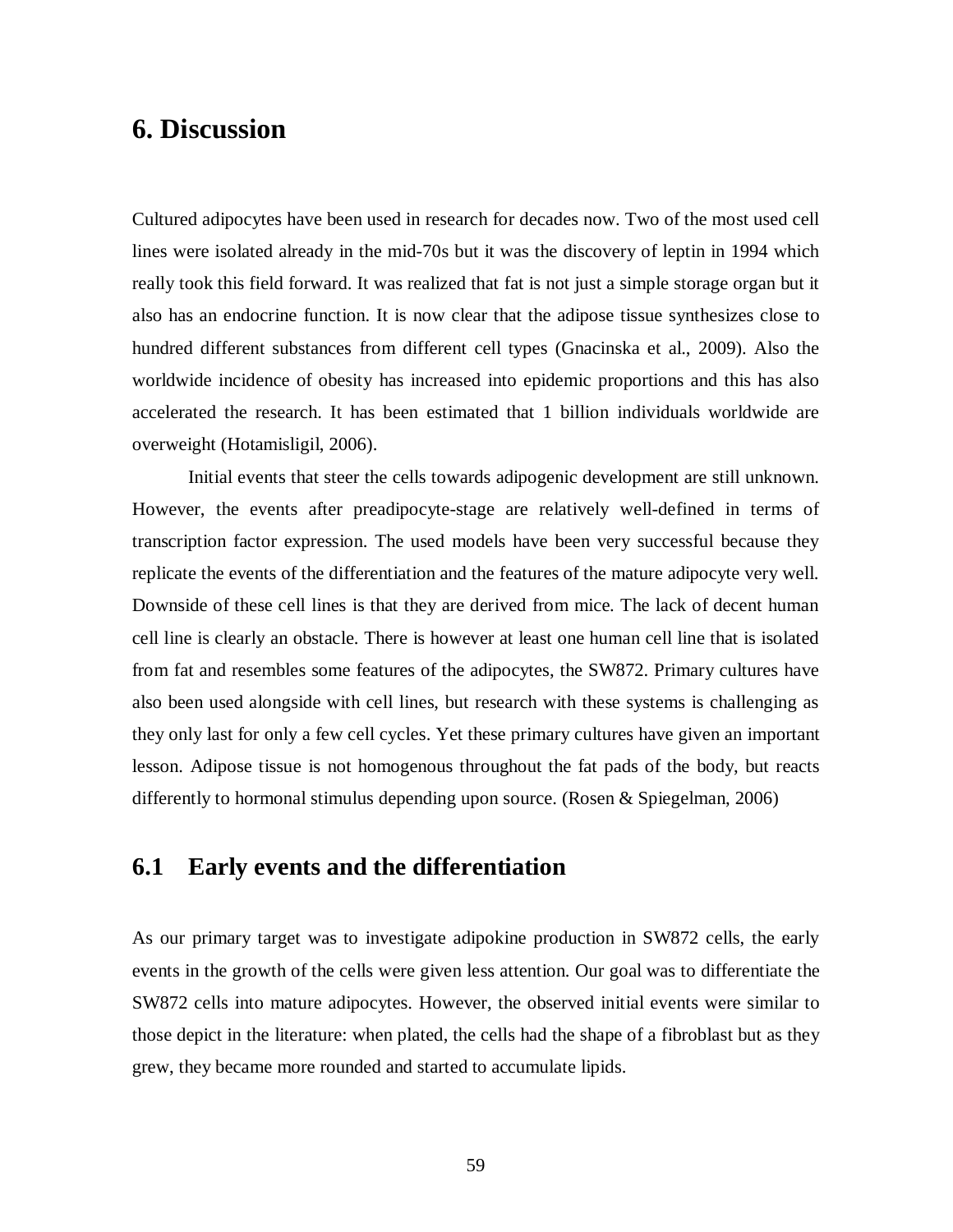It has been previously shown that the use of fatty acid and rosiglitazone increases the triglyceride and cholesterol content of the cultured SW872 cells (Carmel et al., 2009). In our studies we were able to confirm this finding with another method, the Oil Red O staining (Figures 7., 8. and 9.) We also showed that LPS slightly increased the lipid content of the cells. The change was rather modest, but consistent. (Figure 10.) Lipid accumulation could also be seen without adding exogenous fatty acids, suggesting that the used differentiation mixture *per se* was having an impact. (Figures 7. and 8.) This effect was clearest after 10 days of differentiation as the cells were further in their adipogenic development process. Fatty acids had the largest effect on Oil Red O-staining. Higher external lipid content might stimulate endocytosis of the lipids and triacylglycerol synthesis which would then lead to higher lipid content within the cells. Figure 1 gives an idea of lipid accumulation into these cells. Staining of the nuclei and ECM components would have given more information about the organization of the cells.

Important aspect of the whole process presented here is differentiation status of the cells. The process is expected to be more complex in these cells than in murine cell lines and it is an important question whether the cells were fully differentiated at the end of the differentiation procedure or not. Fat accumulation was not as extensive as has been published in murine adipocyte cell line. But given the sarcoma background of the SW872 cells used in the present study an identical phenotype with mature human adipocytes will probably remain fantasy. So, we are faced with two scenarios: 1) The SW872 is fully differentiated with the current differentiation regime and it expresses all factors which are natural to this stage. Or, 2) the differentiation process is still in action in the experiments carried out after the differentiation and the results are an examples from the differentiation continuum. Further experimentation is needed to address the full potential of this cell line both with adipokine expression profile and maturity.

## **6.2 Adipokine secretion**

Secretion of adipsin into growth medium increased both with time and with differentiating agents. Interestingly enough, 10 ng/ml of LPS seems to have no effect on adipsin production (Figure 11.) Adipsin secretion was increased after 10 days of differentiation.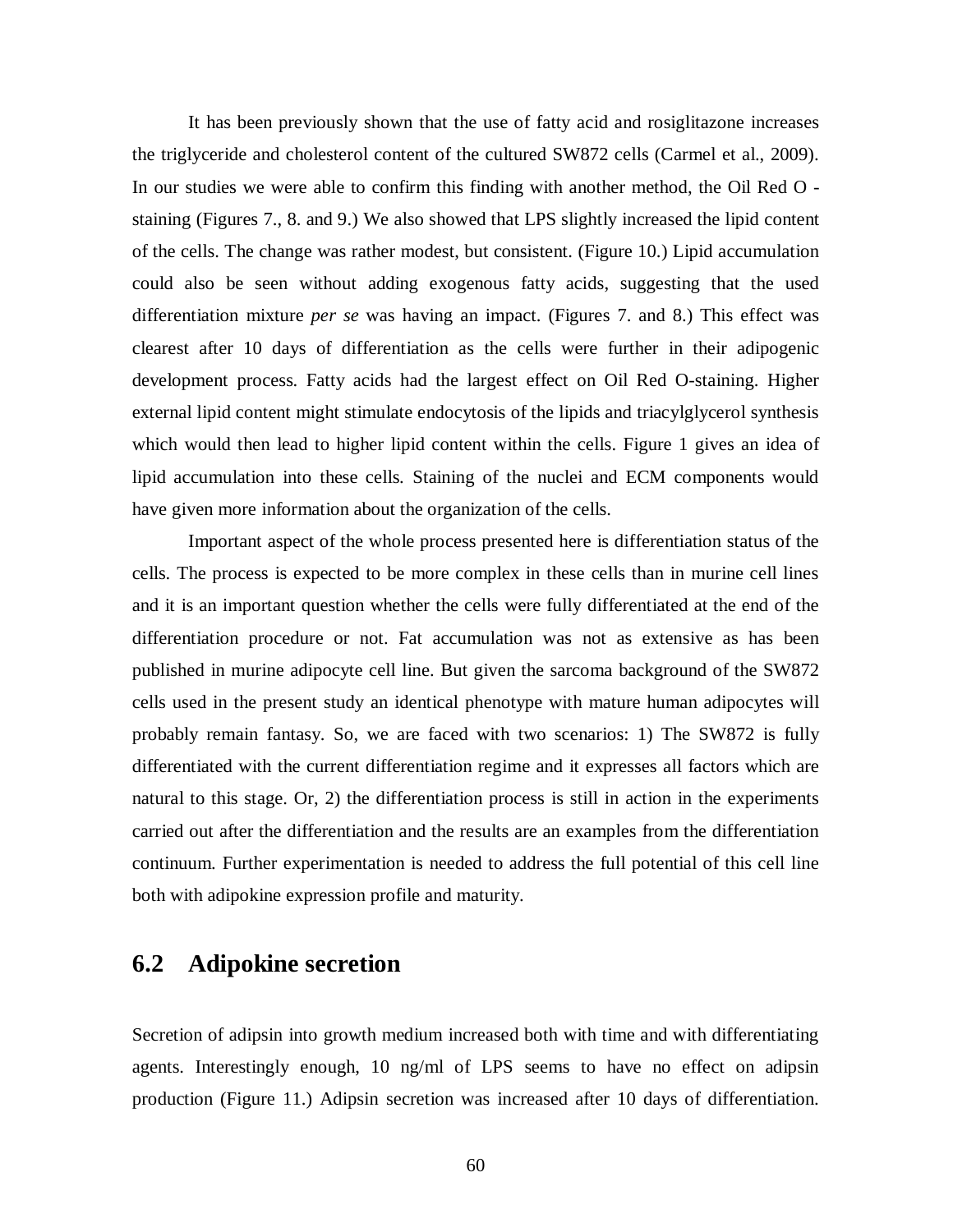This might be due to at least two reasons: 1) the substances themselves activate the transcription of this gene or 2) the differentiation process and the maturation of the adipocytes also activate the adipsin gene. The use of  $1 \mu M$  rosiglitazone, a PPAR agonist, doubled the secretion of adipsin into the growth medium. It has been elegantly shown by Hamza and others that adipsin production is completely abolished when  $PPAR\gamma$  is inhibited with siRNA. (Hamza et al., 2009)

The levels of adipsin in differentiated cells with and without LPS treatment were are virtually the same. It is unlikely that the amount of LPS was too low as we were able to see a profound response in the MCP-1 production to LPS in the same cells.

Regulation of and changes in MCP-1 production were in many ways opposite to those of adipsin. (Figure 12.) Undifferentiated cells produced very high amounts of MCP-1. On the other hand, the differentiation procedure is effectively down-regulated the secretion of this protein. LPS gave a suspected response with MCP-1. High expression levels in controls might be a result of more than one reason. First, SW872 is a liposarcoma cell line and it might be that high MCP-1 expression is an intrinsic property. Another explanation might be that the growth conditions were not optimal which might then lead to high expression of MCP-1. However, MCP-1 was down-regulated with the use of differentiation cocktail. It might also be possible, that low MCP-1 production is an intrinsic property of the differentiated cells. Further studies are needed to dissect out the molecular mechanism of the profound decrease, but the compound responsible is possibly dexamethasone as it is a powerful anti-inflammatory drug and immunodepressant. MCP-1 promoter contains the binding sites for NF- $\kappa$ B and AP-1 (Hacke et al., 2010) both of which can be downregulated by dexamethasone (Ma et al., 2004). Further reduction of MCP-1 production with rosiglitazone is also an interesting feature and the mechanism behind this is something that should be looked into.

## **6.3 Pharmacological regulation of adipokine production**

After the 10 day differentiation and 24 hour wash-out period the cells were exposed to pharmacological agents for 24 hours. Adipsin and MCP-1 were again detected. (Figures 13. and 14.)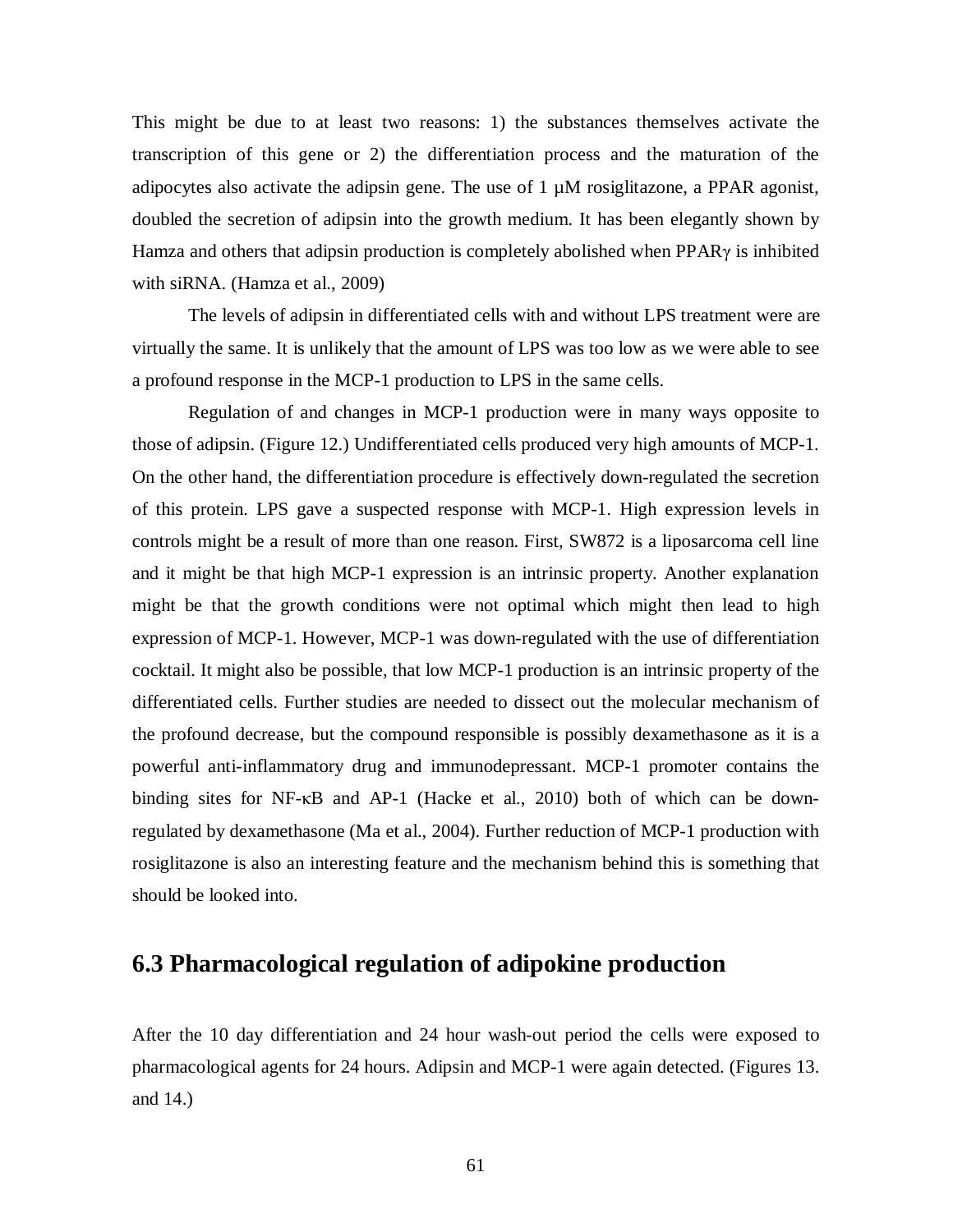Ibuprofen and resveratrol increased the adipsin production into the growth medium significantly. Dexamethasone increased the adipsin production as expected because it is part of the differentiation mixture which we had already shown to increase the adipsin production. However, increase with dexamethasone was not statistically significant. It is interesting that ibuprofen had a more powerful effect on adipsin production and it reached statistical significance. There are reports that cyclooxygenase inhibitors, such as ibuprofen and indomethacin, can be used as substitutes for glucocorticoids in promoting the differentiation (Hwang et al., 1997) and therefore it would be very interesting to test the differentiation efficiency with indomethacin and ibuprofen.

Resveratrol, polyphenol stilbene, has been shown to be an antioxidant and also to possess anti-inflammatory properties (Gullett et al., 2010). Majority of these properties are probably mediated through sirtuins which have an effect on gluconeogenesis, energy metabolism and adiposity. Especially Sirtuin 1 has been shown to have a number of roles in white adipose tissue. (Beaudeux et al., 2010) So the increase in the adipsin production is well in line with that observed with ibuprofen and dexamethasone, given that higher adipsin concentration actually reflects the enhanced adipogenic development. However, results are contradictory with MCP-1 which was significantly increased when cells were exposed to resveratrol. It seems that the inflammatory response is provoked with this compound rather than suppressed. Further studies are definitely needed to explain this phenomenon.

MCP-1 secretion into the growth medium was significantly decreased with dexamethasone, ciglitazone, quercetin and kaempferol and as mentioned, increased with resveratrol. It is not surprising that dexamethasone decreased MCP-1 levels as it is a potent anti-inflammatory drug as mentioned earlier. Ciglitazone belongs to thiazolidinediones and is a ligand for PPAR<sub>Y</sub>. Some cancers have shown to be responsive for TZD treatment, but this effect is unlikely to be mediated through PPAR $\gamma$  (Wei et al., 2009). Since SW872 is a liposarcoma cell line, it might be that this particular cancer is responsive to ciglitazone. It would again be interesting to test the effect of other TZDs (rosiglitazone, troglitazone and pioglitazone) on MCP-1 production. It has been shown in mouse 3T3-L1 adipocytes that resveratrol and quercetin decrease the viability of these cells and increase their apoptosis (Yang et al., 2008). It has been shown that quercetin and kaempferol effects are partly mediated through NF- $\kappa$ B (Gonzalés-Gallero et al., 2007) so it is probable that the decrease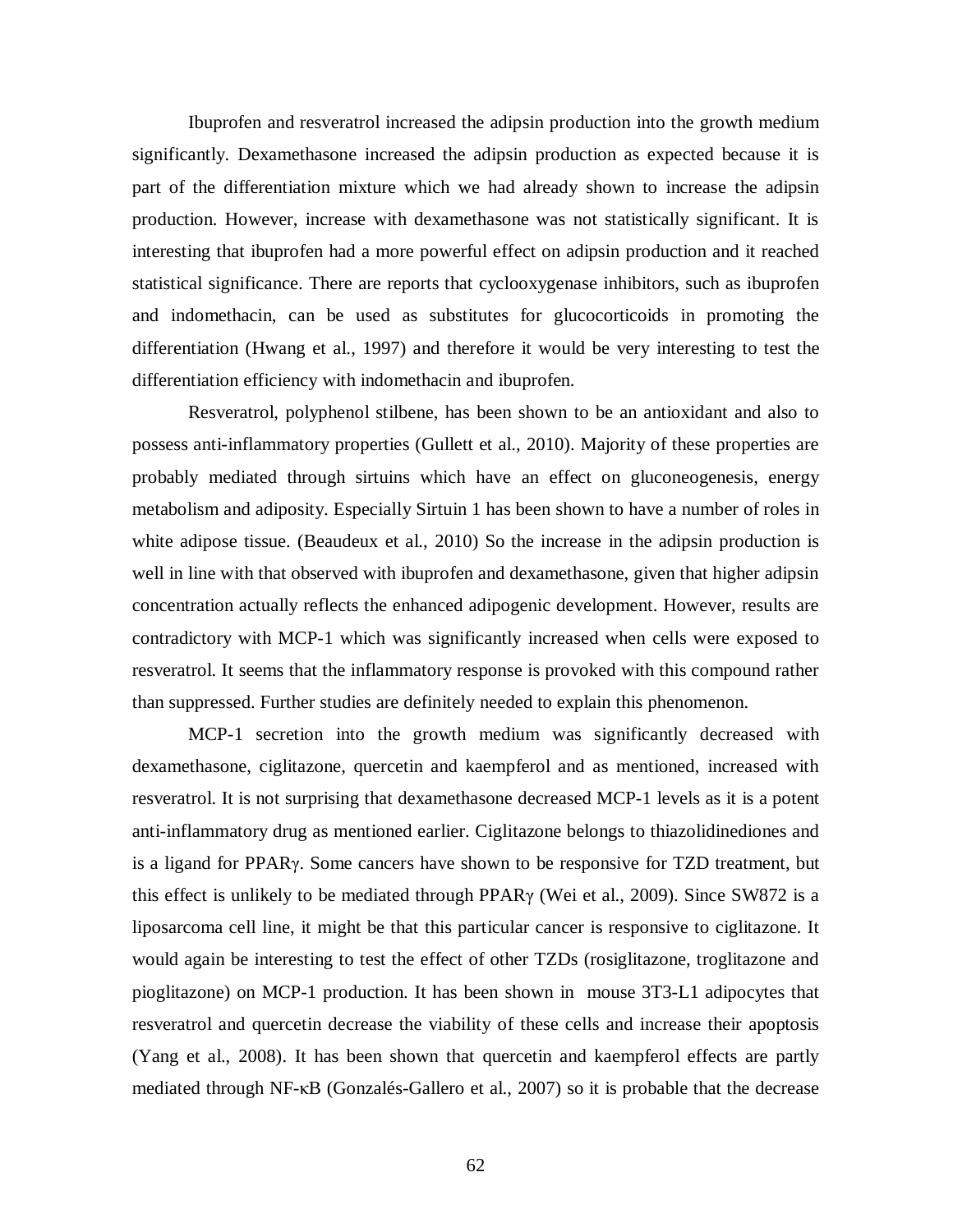in MCP-1 production with quercetin and kaempferol is mediated through  $NF$ - $KB$  as MCP-1 has NF- $\kappa$ B binding sequence in its promoter.

It is interesting that the other compounds tested had only minimal effect on MCP-1 levels. One might have suspected that ibuprofen or rofecoxib would have an effect but no effect was observed.

#### **6.4 SW872 and the differences between other adipocyte models**

SW872 cell line was not an obvious choice to study adipocytes. However, despite of its liposarcoma background, this cell line is of human origin and that is an advantage. As expected, use of human cell line in research is more complex than the use of murine cell line. This is also reflected in the number of publications. Search in Pubmed gives 4464 articles for 3T3-L1, 458 articles for 3T3-F442A, but only 29 publications were found for SW872 (HTB-92), most of which are not concerned with differentiation or adipokine production at all. Therefore it might be that this type of study with this particular cell line is a rather unexplored territory or tested but left unpublished since this cell line was isolated at pretty much the same time as 3T3-L1 and 3T3-F442A cell lines in the mid-1970s.

Literature on these cells is scarce. In only 2 studies the SW872 cells have been grown over 10 days. There are also some major differences between this cell line and the most common ones. 3T3-L1 and 3T3-F442A cells were isolated from 17-19 day old mouse embryos. As a comparison, SW872 cell line was isolated from a 36 year old Caucasian male. Differences can also be found on transcriptional level. In 3T3-L1 cells, the expression of PPARȖ was seen 24 hours after the induction to differentiate and it rose steadily for the following week (Salma et al., 2006). In SW872 the expression was high after 4 days but dropped during the next six days after which it rose again for the next seven days. The expression of PPAR $\beta/\delta$  rose steadily during the 2 week period. (Wassef et al., 2004)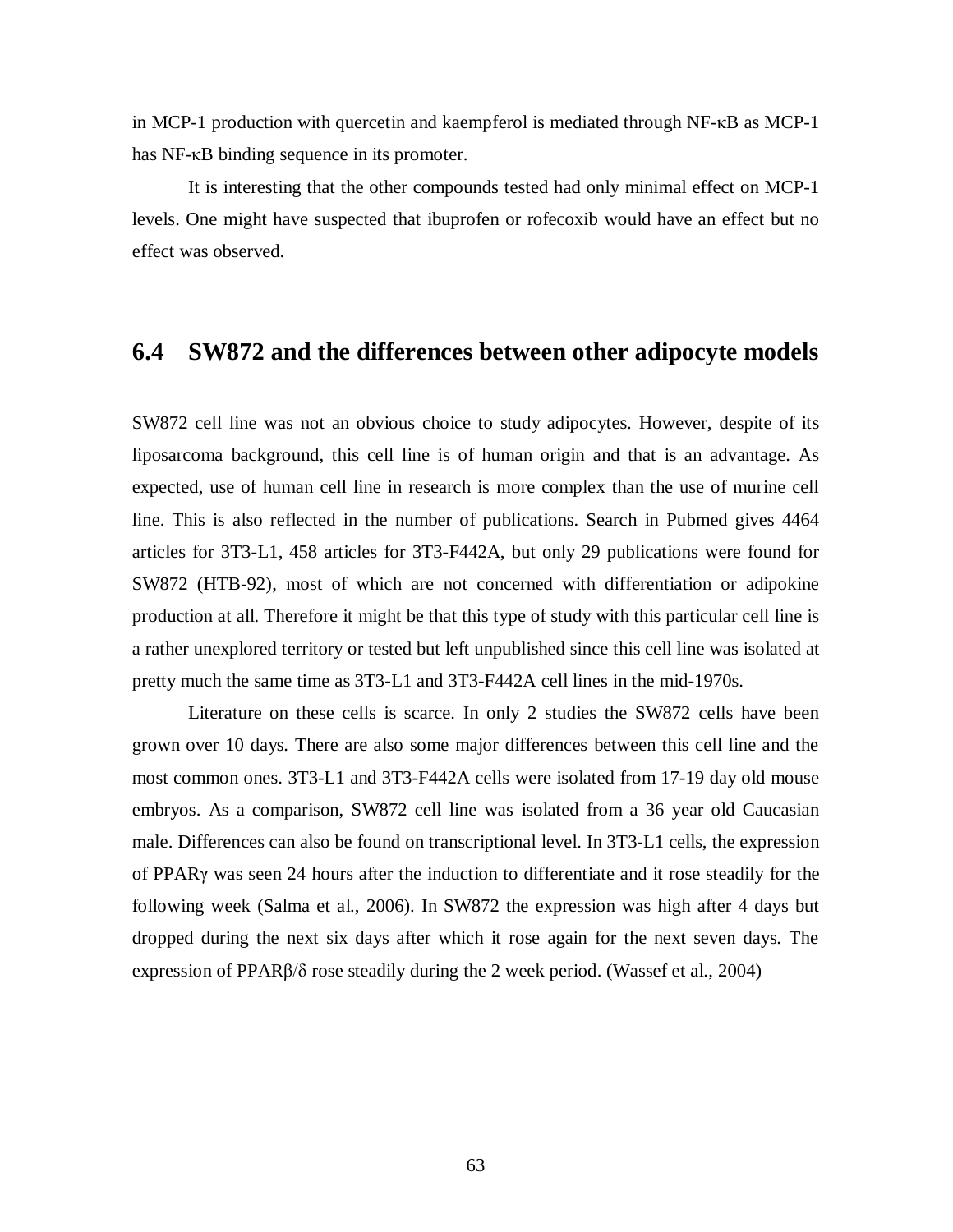## **6.5 Prospects**

Most of the information concerning about the sequence of events in adipocyte differentiation and the key transcription factors has came from the studies with murine preadipocyte cell lines, namely 3T3-L1 and 3T3-F442A. Although very useful, these systems are limited in terms of intercellular and paracrine signaling between different cell types. After all, only 50% of the adipose tissue consists of adipocytes. Many cell lines fail to express certain adipocyte genes at *in vivo* levels and this might be a result from the lack of cellular environment. (Hwang et al., 1997) This might also be the case with SW872 cells. However, without the expression studies we cannot be sure of this. What we are sure is that with this differentiation regime the secretion of adipokines leptin and adiponectin is below the sensitivity limit of the methods used here.

There is evidence that differentiation and the recruitment of preadipocytes is integrated to adipose status through these paracrine and cell-cell interactions. It has been shown that the medium conditioned by preadipocytes from obese individuals increases the rat preadipocyte proliferation fourfold when compared to the medium from lean individuals. It has also been very nicely shown that the implantation of 3T3-F442A adipocytes into athymic mice develops into adipose tissue which is indistinguishable from endogenous white adipose tissue. These newly developed fat pads also expressed adiposespecific transcripts at levels comparable to normal tissue. (Hwang et al., 1997)

Because similar studies with this cell line are not available, this study hopefully serves as a stepping stone towards more detailed studies. Given the limited time, and the fact that cells had to be grown for 2 weeks, great deal of work is needed before the important aspects on differentiation, growth medium and culture conditions are clear and the process is well controlled.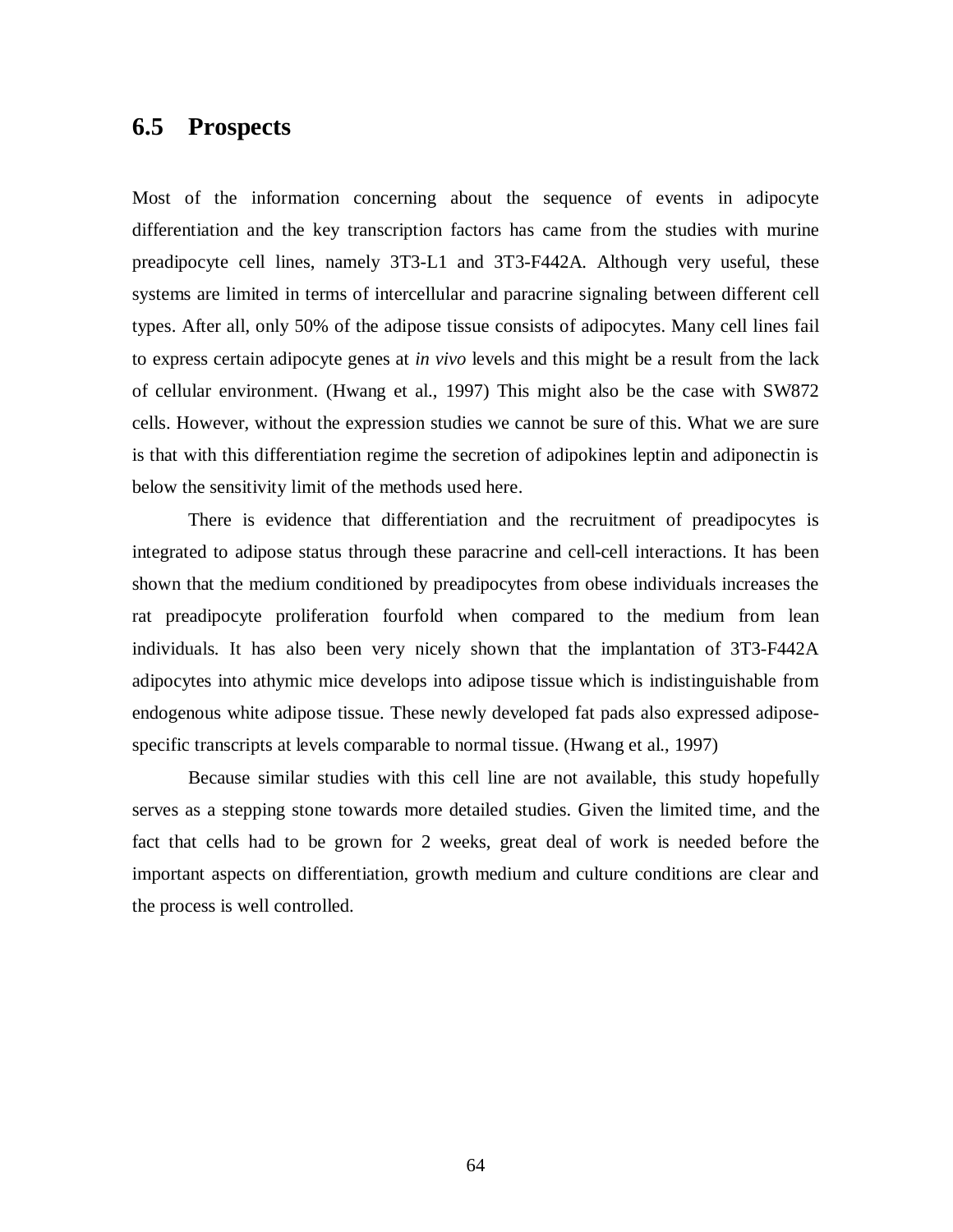## **7. Conclusions**

Prevalence of obesity has grown into epidemic proportions in the western world and it has become a major health problem with linked comorbidities such as type 2 diabetes, atherosclerosis and non-alcoholic fatty liver disease. The current view is that the obesity can be considered as low-grade inflammation, without the classical characteristics of inflammation. Adipose tissue has been shown to secrete myriad of proteins, termed collectively as adipokines or adipocytokines. With obesity the expression profile of adipo(cyto)kines is altered towards more inflammatory state and with weight reduction the healthy expression profile returns. Number of preadipocyte/adipocyte cell lines have been developed to study the events in fat cells and these models have provided most of the current knowledge. Studies with transgenic mice have also provided valuable insights into the development of this tissue. In mammals the adipose tissue can be found around the body and these different compartments have their own distinctive behavior which is dependent on surrounding tissue. These behavioral patterns are very difficult to approach with cell line studies.

Current pharmacological treatments for obesity and related metabolic disorders are limited and ineffective (Cao, 2010). It has become clear that angiogenesis is crucial to the development of fat. Therefore limiting angiogenesis might be one way of treating obesity. However, limiting angiogenesis might be detrimental in some patient populations, such as diabetics. One treatment option might be to direct the excess energy to brown adipocytes. This cell type is dedicated to heat production from fat. Unfortunately, there are only few models available for this study and the hormonal regimen for differentiation of brown adipocytes is not known. Another approach is to use pharmacological interventions to balance adipocytokine production in adipocytes towards the healthy condition to treat obesity and prevent comorbidities.

In this study, we used human liposarcoma cell line SW872 as an adipocyte model. Differentiation of the cell line was studied in various culture conditions in order to achieve best combination for the cell line to produce adipocytokines. Culturing time varied between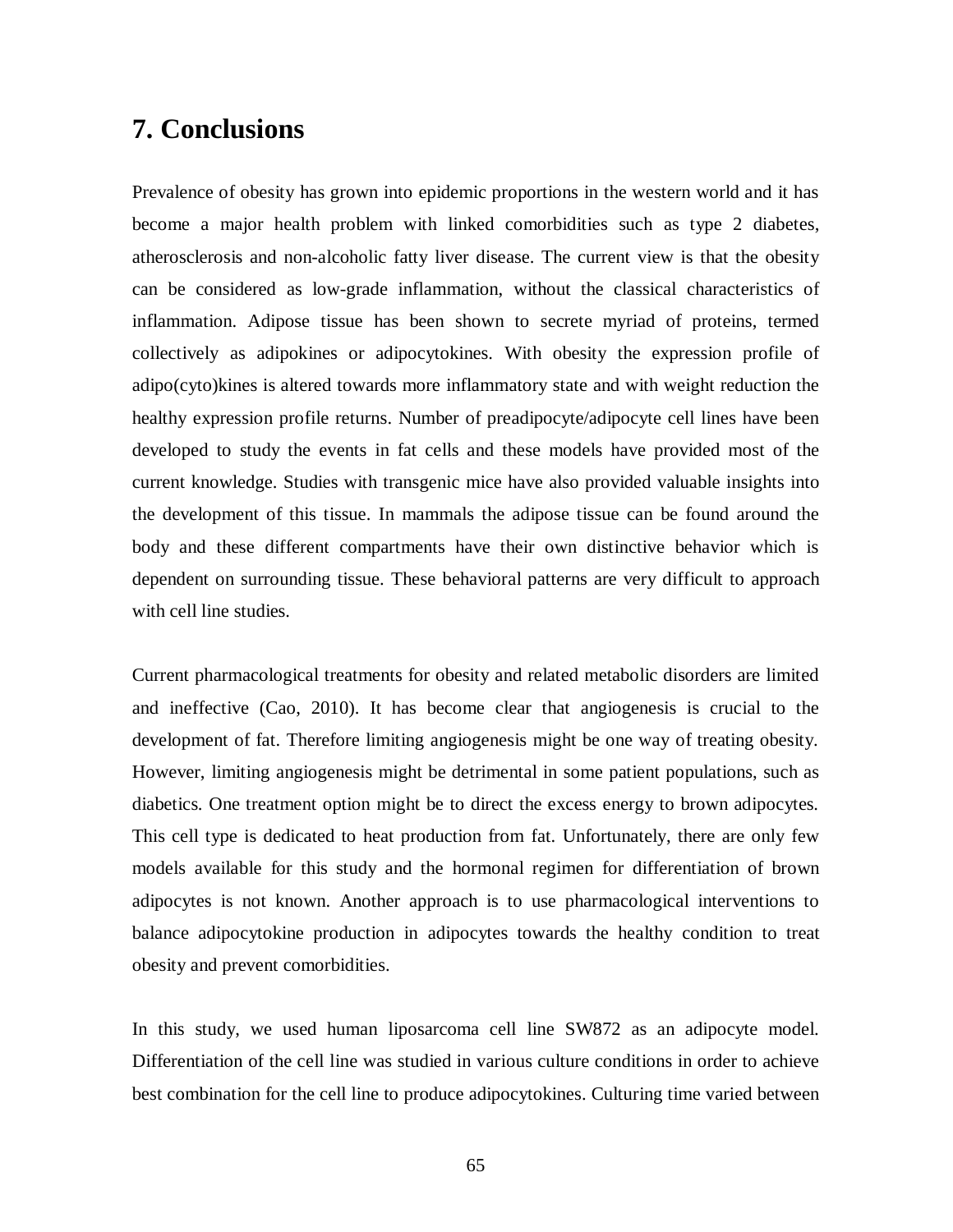few days to 3 weeks. Exposure to different compositions of differentiation medium was studied with two differentiation times. These procedures were successful as the cells showed adipocyte phenotype and produced increased levels of adipokine adipsin and reduced amounts of chemokine MCP-1. Adipocytokine secretion was also modulated with pharmacological agents and especially ciglitazone, resveratrol, quercetin and kaempferol showed interesting results.

The cell line and differentiation protocol developed in the present study can be used in further studies to investigate more detail the differentiation process and pathophysiological and pharmacological regulation of adipocytokine production in human adipocytes.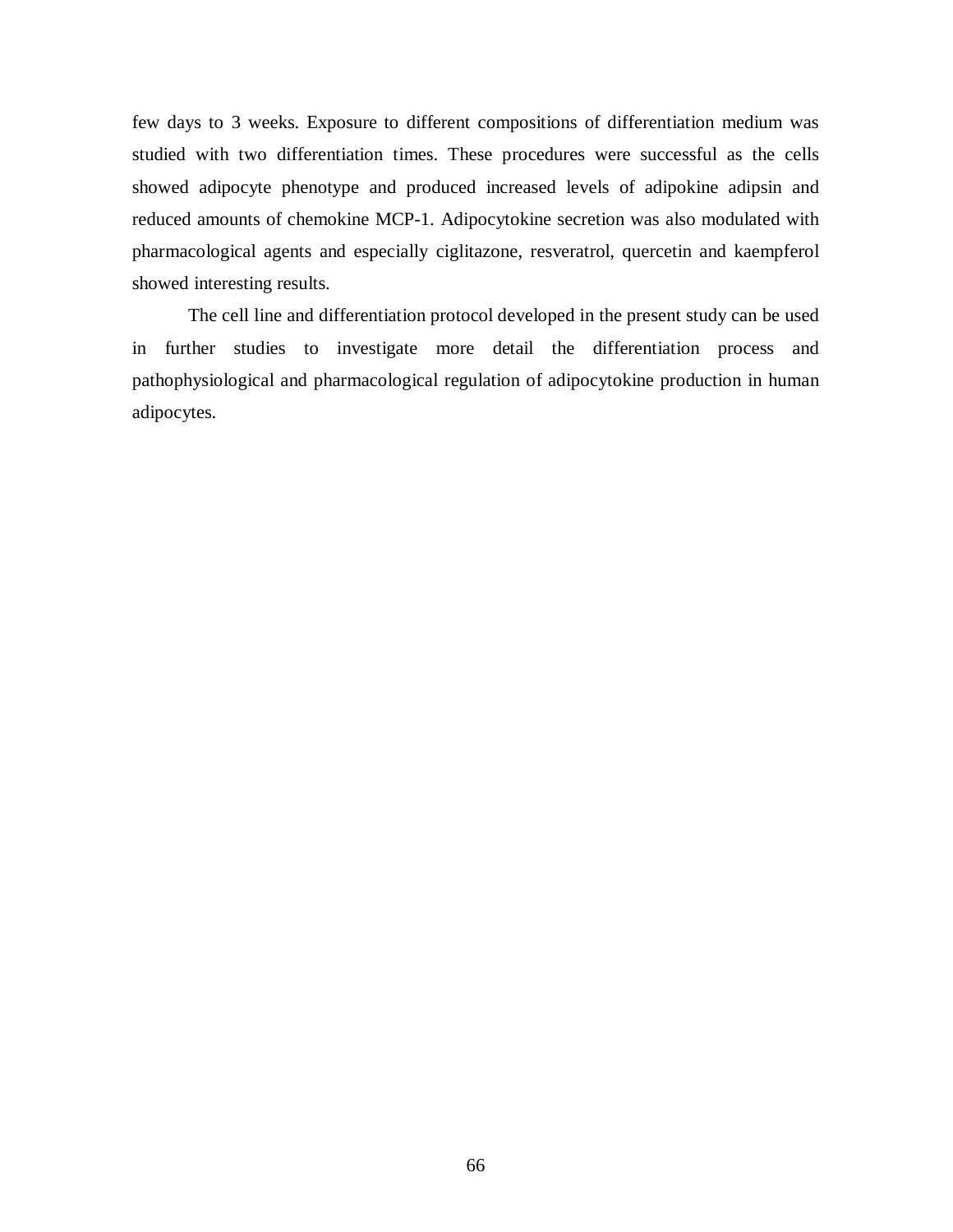## **8. References**

Ahima RS, Qi Y, Singhal NS, Jackson MB, Scherer PE. Brain adipocytokine action and metabolic regulation. Diabetes 2006;55:S145-54.

Armani A, Mammi C, Marzolla V, Calanchini M, Antelmi A, Rosano GM, Fabbri A, Caprio M. Cellular models for understanding adipogenesis, adipose dysfunction, and obesity. Journal of Cellular Biochemistry 2010;110:564-572.

Beaudeux JL, Nivet-Antoine V, Giral P. Resveratrol: A relevant pharmacological approach for the treatment of metabolic syndrome? Current Opinion in Clinical Nutrition and Metabolic Care 2010;13:729-736.

Cao Y. Adipose tissue angiogenesis as a therapeutic target for obesity and metabolic diseases. Nature Reviews.Drug Discovery 2010;9:107-115.

Carmel JF, Tarnus E, Cohn JS, Bourdon E, Davignon J, Bernier L. High expression of apolipoprotein E impairs lipid storage and promotes cell proliferation in human adipocytes. Journal of Cellular Biochemistry 2009;106:608-617.

Duffaut C, Zakaroff-Girard A, Bourlier V, Decaunes P, Maumus M, Chiotasso P, Sengenes C, Lafontan M, Galitzky J, Bouloumie A. Interplay between human adipocytes and T lymphocytes in obesity: CCL20 as an adipochemokine and T lymphocytes as lipogenic modulators. Arteriosclerosis, Thrombosis, and Vascular Biology 2009;29:1608-1614.

Esterbauer H, Krempler F, Oberkofler H, Patsch W. The complement system: A pathway linking host defence and adipocyte biology. European Journal of Clinical Investigation 1999;29:653-656.

Fantuzzi G. Adipose tissue, adipokines, and inflammation. The Journal of Allergy and Clinical Immunology 2005;115:911-9; quiz 920.

Galic S, Oakhill JS, Steinberg GR. Adipose tissue as an endocrine organ. Molecular and Cellular Endocrinology 2010;316:129-139.

Gnacinska M, Malgorzewicz S, Stojek M, Lysiak-Szydlowska W, Sworczak K. Role of adipokines in complications related to obesity: A review. Advances in Medical Sciences 2009;54:150-157.

Gonzalés-Gallero J, Sánchez-Campos S, Tuñón MJ. Anti-inflammatory properties of dietary flavonoids. Nutrición Hospitalaria 2007;22:S287-93.

Gregoire FM, Smas CM, Sul HS. Understanding adipocyte differentiation. Physiological Reviews 1998;78:783-809.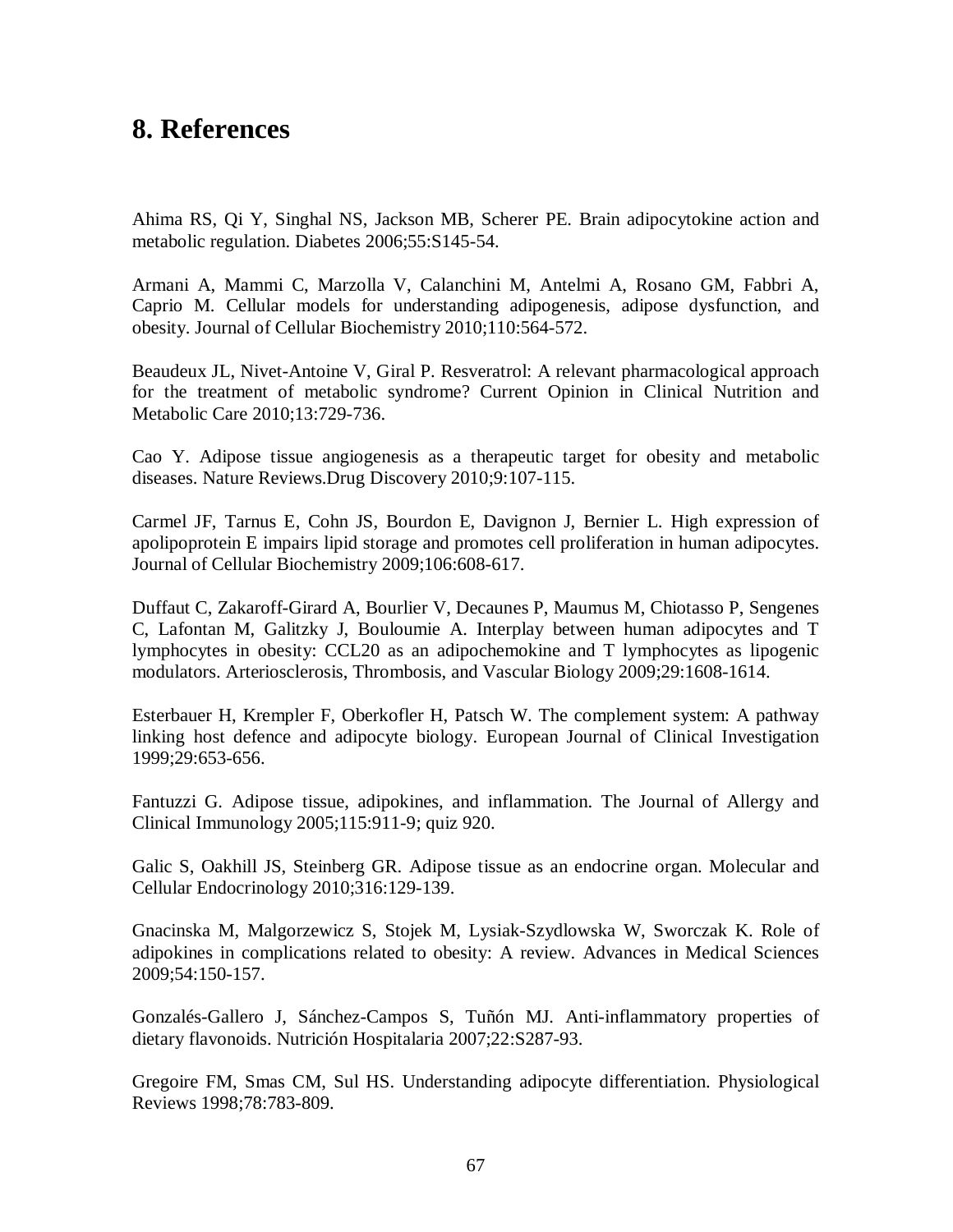Gualillo O, Gonzalez-Juanatey JR, Lago F. The emerging role of adipokines as mediators of cardiovascular function: Physiologic and clinical perspectives. Trends in Cardiovascular Medicine 2007;17:275-283.

Gullett NP, Ruhul Amin AR, Bayraktar S, Pezzuto JM, Shin DM, Khuri FR, Aggarwal BB, Surh YJ, Kucuk O. Cancer prevention with natural compounds. Seminars in Oncology 2010;37:258-281.

Guo Y, Xie J, Rubin E, Tang YX, Lin F, Zi X, Hoang BH. Frzb, a secreted wnt antagonist, decreases growth and invasiveness of fibrosarcoma cells associated with inhibition of met signaling. Cancer Research 2008;68:3350-3360.

Gustafson B. Adipose tissue, inflammation and atherosclerosis. Journal of Atherosclerosis and Thrombosis 2010;17:332-341.

Guzik TJ, Mangalat D, Korbut R. Adipocytokines - novel link between inflammation and vascular function? Journal of Physiology and Pharmacology : An Official Journal of the Polish Physiological Society 2006;57:505-528.

Hacke K, Rincon-Orozco B, Buchwalter G, Siehler SY, Wasylyk B, Wiesmuller L, Rosl F. Regulation of MCP-1 chemokine transcription by p53. Molecular Cancer 2010;9:82.

Hamza MS, Pott S, Vega VB, Thomsen JS, Kandhadayar GS, Ng PW, Chiu KP, Pettersson S, Wei CL, Ruan Y, Liu ET. De-novo identification of PPARgamma/RXR binding sites and direct targets during adipogenesis. PloS One 2009;4:e4907.

Hotamisligil GS. Inflammation and metabolic disorders. Nature 2006;444:860-867.

Hwang CS, Loftus TM, Mandrup S, Lane MD. Adipocyte differentiation and leptin expression. Annual Review of Cell and Developmental Biology 1997;13:231-259.

Iwaki M, Matsuda M, Maeda N, Funahashi T, Matsuzawa Y, Makishima M, Shimomura I. Induction of adiponectin, a fat-derived antidiabetic and antiatherogenic factor, by nuclear receptors. Diabetes 2003;52:1655-1663.

Izem L, & Morton RE. Cholesteryl ester transfer protein biosynthesis and cellular cholesterol homeostasis are tightly interconnected. The Journal of Biological Chemistry 2001;276:26534-26541.

Izem L, & Morton RE. Possible role for intracellular cholesteryl ester transfer protein in adipocyte lipid metabolism and storage. The Journal of Biological Chemistry 2007;282:21856-21865.

Karastergiou K, & Mohamed-Ali V. The autocrine and paracrine roles of adipokines. Molecular and Cellular Endocrinology 2010;318:69-78.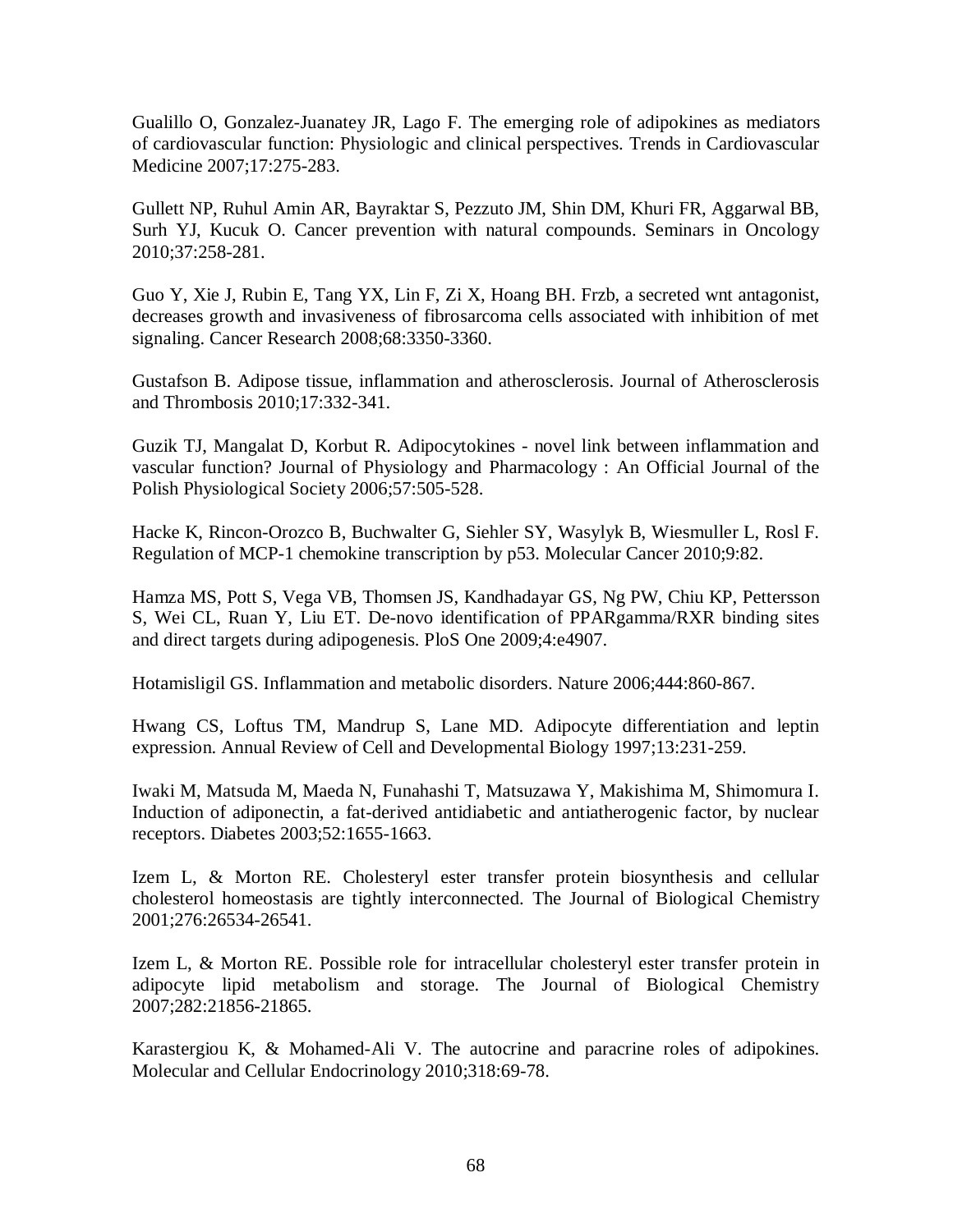Kita A, Yamasaki H, Kuwahara H, Moriuchi A, Fukushima K, Kobayashi M, Fukushima T, Takahashi R, Abiru N, Uotani S, Kawasaki E, Eguchi K. Identification of the promoter region required for human adiponectin gene transcription: Association with CCAAT/enhancer binding protein-beta and tumor necrosis factor-alpha. Biochemical and Biophysical Research Communications 2005;331:484-490.

Lago F, Dieguez C, Gomez-Reino J, Gualillo O. Adipokines as emerging mediators of immune response and inflammation. Nature Clinical Practice.Rheumatology 2007;3:716- 724.

Lee MJ, Wu Y, Fried SK. Adipose tissue remodeling in pathophysiology of obesity. Current Opinion in Clinical Nutrition and Metabolic Care 2010;13:371-376.

Ma W, Gee K, Lim W, Chambers K, Angel JB, Kozlowski M, Kumar A. Dexamethasone inhibits IL-12p40 production in lipopolysaccharide-stimulated human monocytic cells by down-regulating the activity of c-jun N-terminal kinase, the activation protein-1, and NFkappa B transcription factors. Journal of Immunology (Baltimore, Md.: 1950) 2004;172:318-330.

Matarese G, Procaccini C, De Rosa V, Horvath TL, La Cava A. Regulatory T cells in obesity: The leptin connection. Trends in Molecular Medicine 2010;16:247-256.

Montague CT, Prins JB, Sanders L, Zhang J, Sewter CP, Digby J, Byrne CD, O'Rahilly S. Depot-related gene expression in human subcutaneous and omental adipocytes. Diabetes 1998;47:1384-1391.

Moriuchi A, Yamasaki H, Shimamura M, Kita A, Kuwahara H, Fujishima K, Satoh T, Fukushima K, Fukushima T, Hayakawa T, Mizuguchi H, Nagayama Y, Abiru N, Kawasaki E, Eguchi K. Induction of human adiponectin gene transcription by telmisartan, angiotensin receptor blocker, independently on PPAR-gamma activation. Biochemical and Biophysical Research Communications 2007;356:1024-1030.

Ntambi JM, & Young-Cheul K. Adipocyte differentiation and gene expression. The Journal of Nutrition 2000;130:3122S-3126S.

Okada T, Nakai M, Maeda H, Hosokawa M, Sashima T, Miyashita K. Suppressive effect of neoxanthin on the differentiation of 3T3-L1 adipose cells. Journal of Oleo Science 2008;57:345-351.

Rabe K, Lehrke M, Parhofer KG, Broedl UC. Adipokines and insulin resistance. Molecular Medicine (Cambridge, Mass.) 2008;14:741-751.

Rangwala SM, & Lazar MA. Transcriptional control of adipogenesis. Annual Review of Nutrition 2000;20:535-559.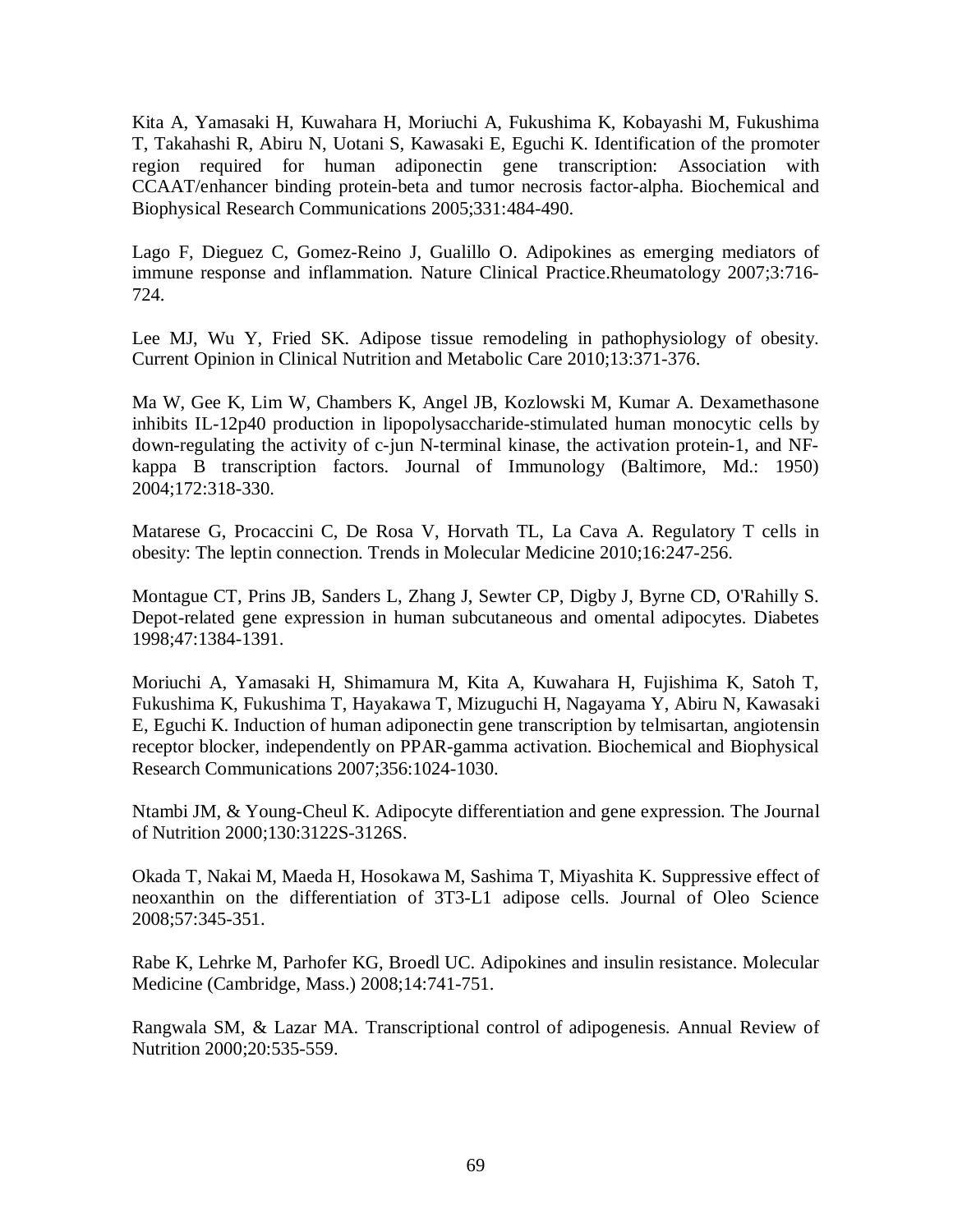Richardson MA, Berg DT, Johnston PA, McClure D, Grinnell BW. Human liposarcoma cell line, SW872, secretes cholesteryl ester transfer protein in response to cholesterol. Journal of Lipid Research 1996;37:1162-1166.

Rosen ED, & Spiegelman BM. Molecular regulation of adipogenesis. Annual Review of Cell and Developmental Biology 2000;16:145-171.

Rosen ED, & Spiegelman BM. Adipocytes as regulators of energy balance and glucose homeostasis. Nature 2006;444:847-853.

Rosen ED, Walkey CJ, Puigserver P, Spiegelman BM. Transcriptional regulation of adipogenesis. Genes & Development 2000;14:1293-1307.

Rutkowski JM, Davis KE, Scherer PE. Mechanisms of obesity and related pathologies: The macro- and microcirculation of adipose tissue. The FEBS Journal 2009;276:5738-5746.

Salma N, Xiao H, Imbalzano AN. Temporal recruitment of CCAAT/enhancer-binding proteins to early and late adipogenic promoters in vivo. Journal of Molecular Endocrinology 2006;36:139-151.

Salma N, Xiao H, Mueller E, Imbalzano AN. Temporal recruitment of transcription factors and SWI/SNF chromatin-remodeling enzymes during adipogenic induction of the peroxisome proliferator-activated receptor gamma nuclear hormone receptor. Molecular and Cellular Biology 2004;24:4651-4663.

Sell H, Dietze-Schroeder D, Kaiser U, Eckel J. Monocyte chemotactic protein-1 is a potential player in the negative cross-talk between adipose tissue and skeletal muscle. Endocrinology 2006;147:2458-2467.

Tarnus E, Wassef H, Carmel JF, Rondeau P, Roche M, Davignon J, Bernier L, Bourdon E. Apolipoprotein E limits oxidative stress-induced cell dysfunctions in human adipocytes. FEBS Letters 2009;583:2042-2048.

Tilg H, & Moschen AR. Adipocytokines: Mediators linking adipose tissue, inflammation and immunity. Nature Reviews.Immunology 2006;6:772-783.

Trayhurn P. Endocrine and signalling role of adipose tissue: New perspectives on fat. Acta Physiologica Scandinavica 2005;184:285-293.

Trayhurn P, & Beattie JH. Physiological role of adipose tissue: White adipose tissue as an endocrine and secretory organ. The Proceedings of the Nutrition Society 2001;60:329-339.

Trayhurn P, & Wood IS. Adipokines: Inflammation and the pleiotropic role of white adipose tissue. The British Journal of Nutrition 2004;92:347-355.